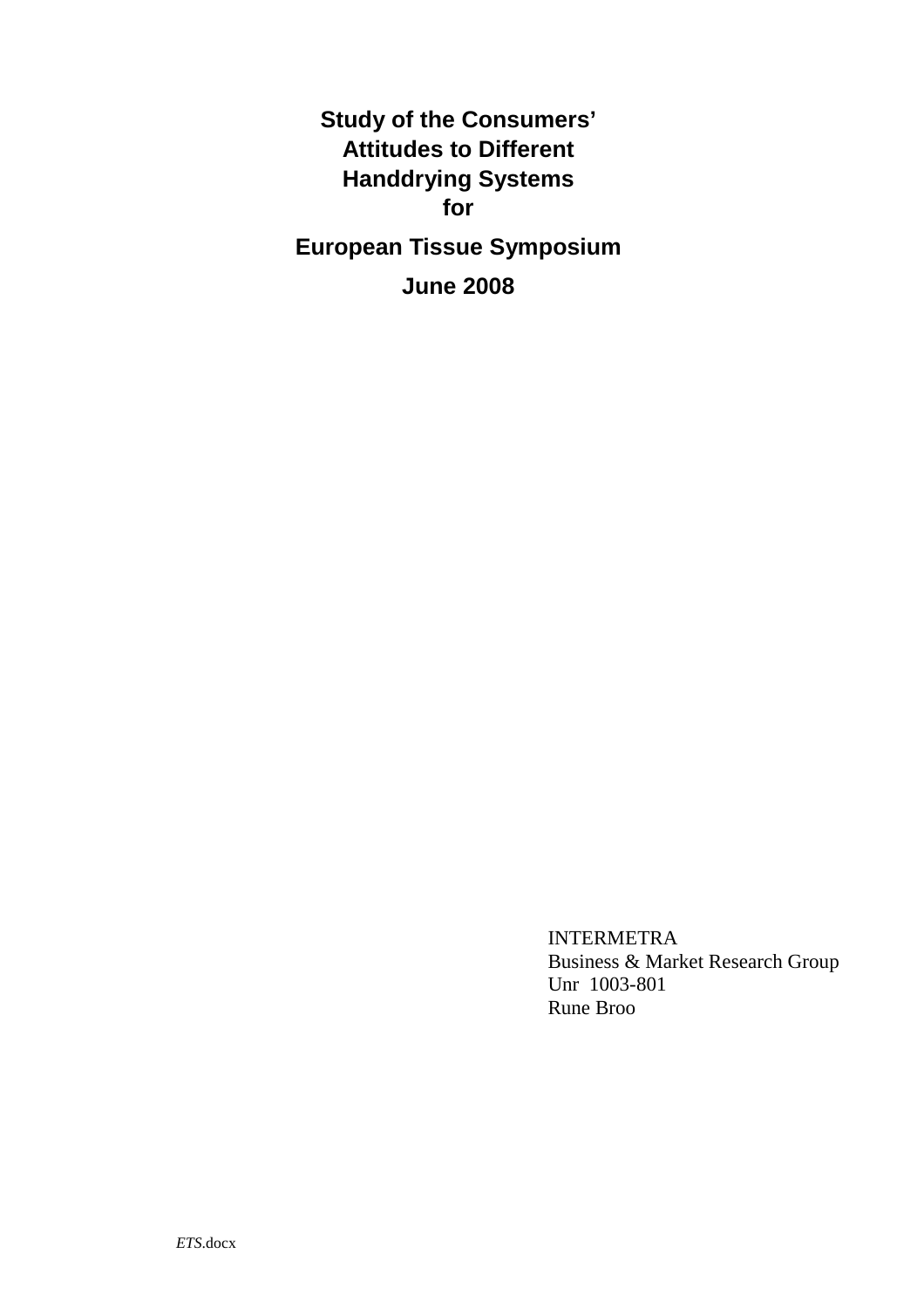## **Table of contents**

|                | Tables, split by country                                        |
|----------------|-----------------------------------------------------------------|
| $\mathbf{1}$   |                                                                 |
| $\overline{2}$ |                                                                 |
| 3              |                                                                 |
| $\overline{4}$ |                                                                 |
| 5              |                                                                 |
| 6              |                                                                 |
| 7              |                                                                 |
| 8              |                                                                 |
| 9              | What would make a hand drying system unacceptable?17            |
| 10             | What would make a hand drying system unacceptable?18            |
| 11             | What would make a hand drying system unacceptable?19            |
| 12             |                                                                 |
| 13             |                                                                 |
| 14             |                                                                 |
| 15             |                                                                 |
| 16             |                                                                 |
| 17             |                                                                 |
| 18             |                                                                 |
| 19             |                                                                 |
| 20             | Which system would you prefer your children to use in school?28 |
| 21             | Which system would you prefer your children to use in school?29 |
| 22             | Which system would you prefer your children to use in school?30 |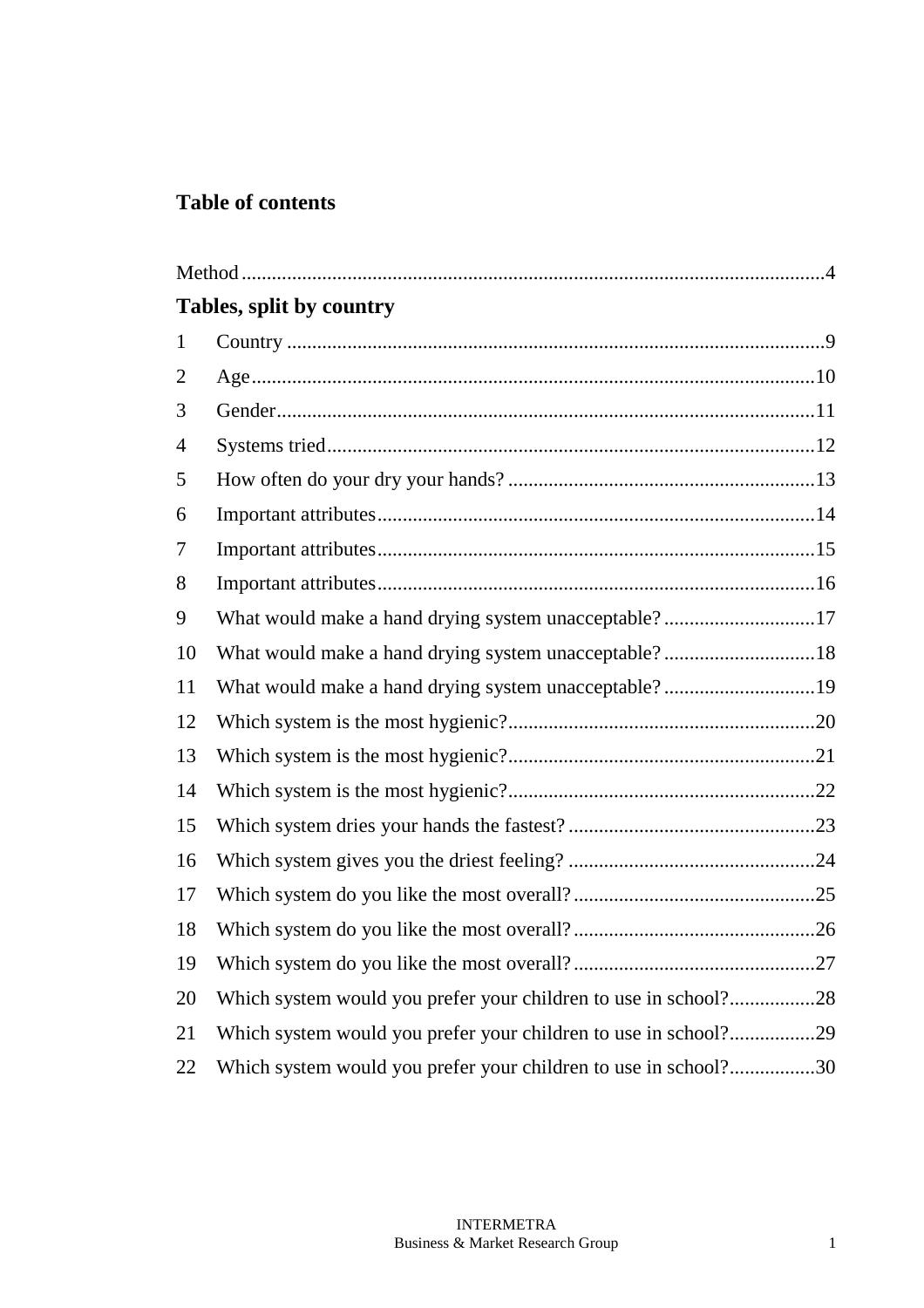# **Tables, split by country and gender**

| 23 |                                                                 |  |
|----|-----------------------------------------------------------------|--|
| 24 |                                                                 |  |
| 25 |                                                                 |  |
| 26 |                                                                 |  |
| 27 |                                                                 |  |
| 28 |                                                                 |  |
| 29 |                                                                 |  |
| 30 | What would make a hand drying system unacceptable?38            |  |
| 31 | What would make a hand drying system unacceptable?39            |  |
| 32 | What would make a hand drying system unacceptable?40            |  |
| 33 |                                                                 |  |
| 34 |                                                                 |  |
| 35 |                                                                 |  |
| 36 |                                                                 |  |
| 37 |                                                                 |  |
| 38 |                                                                 |  |
| 39 |                                                                 |  |
| 40 |                                                                 |  |
| 41 | Which system would you prefer your children to use in school?49 |  |
|    |                                                                 |  |
| 42 | Which system would you prefer your children to use in school?51 |  |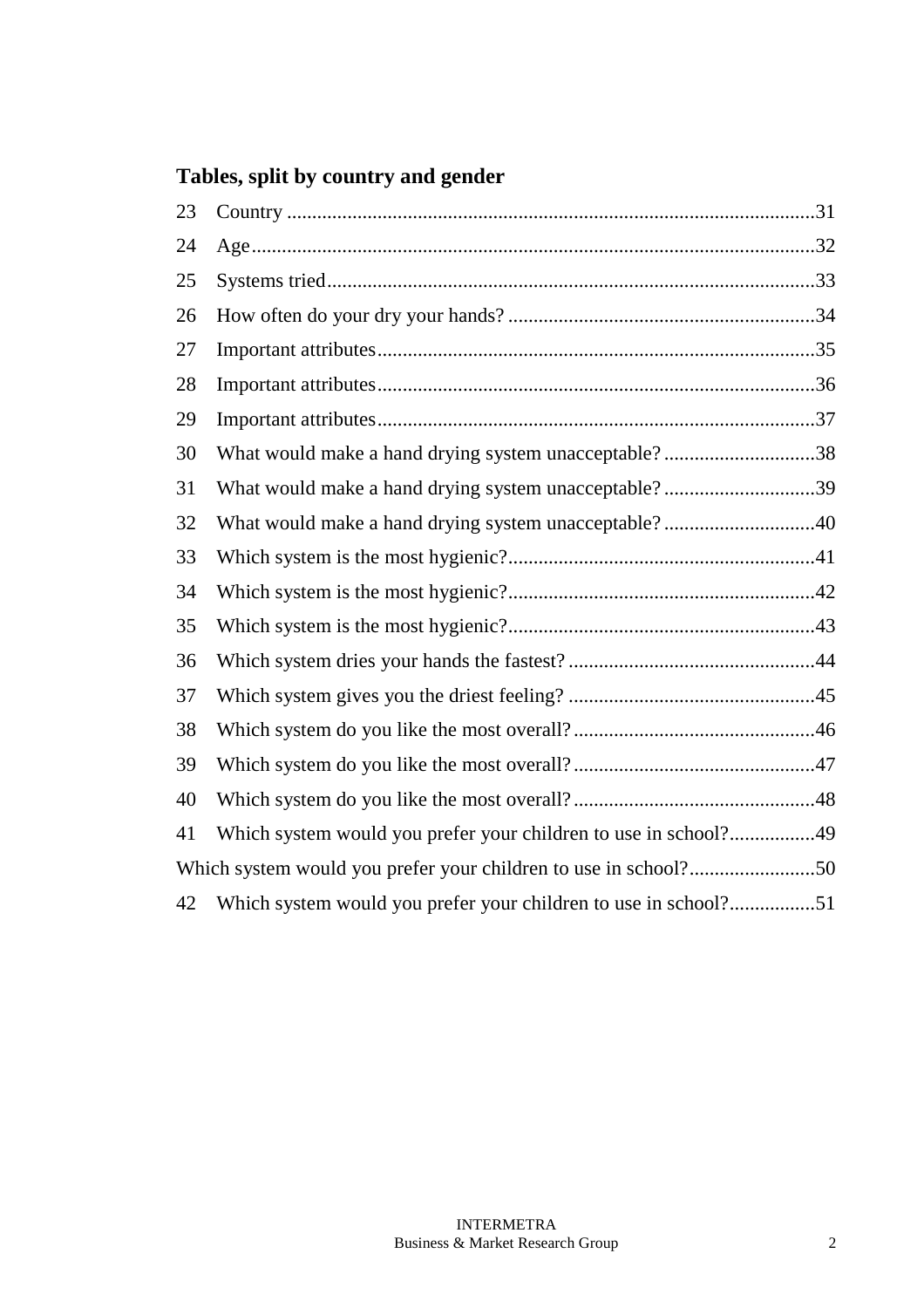# **Tables, split by country and age**

| 43 |                                                                 |  |
|----|-----------------------------------------------------------------|--|
| 44 |                                                                 |  |
| 45 |                                                                 |  |
| 46 |                                                                 |  |
| 47 |                                                                 |  |
| 48 |                                                                 |  |
| 49 |                                                                 |  |
| 50 |                                                                 |  |
| 51 |                                                                 |  |
| 52 |                                                                 |  |
| 53 |                                                                 |  |
| 54 |                                                                 |  |
| 55 |                                                                 |  |
| 56 |                                                                 |  |
| 57 |                                                                 |  |
| 58 |                                                                 |  |
| 59 |                                                                 |  |
| 60 |                                                                 |  |
| 61 |                                                                 |  |
| 62 |                                                                 |  |
| 63 |                                                                 |  |
| 64 | Which system would you prefer your children to use in school?73 |  |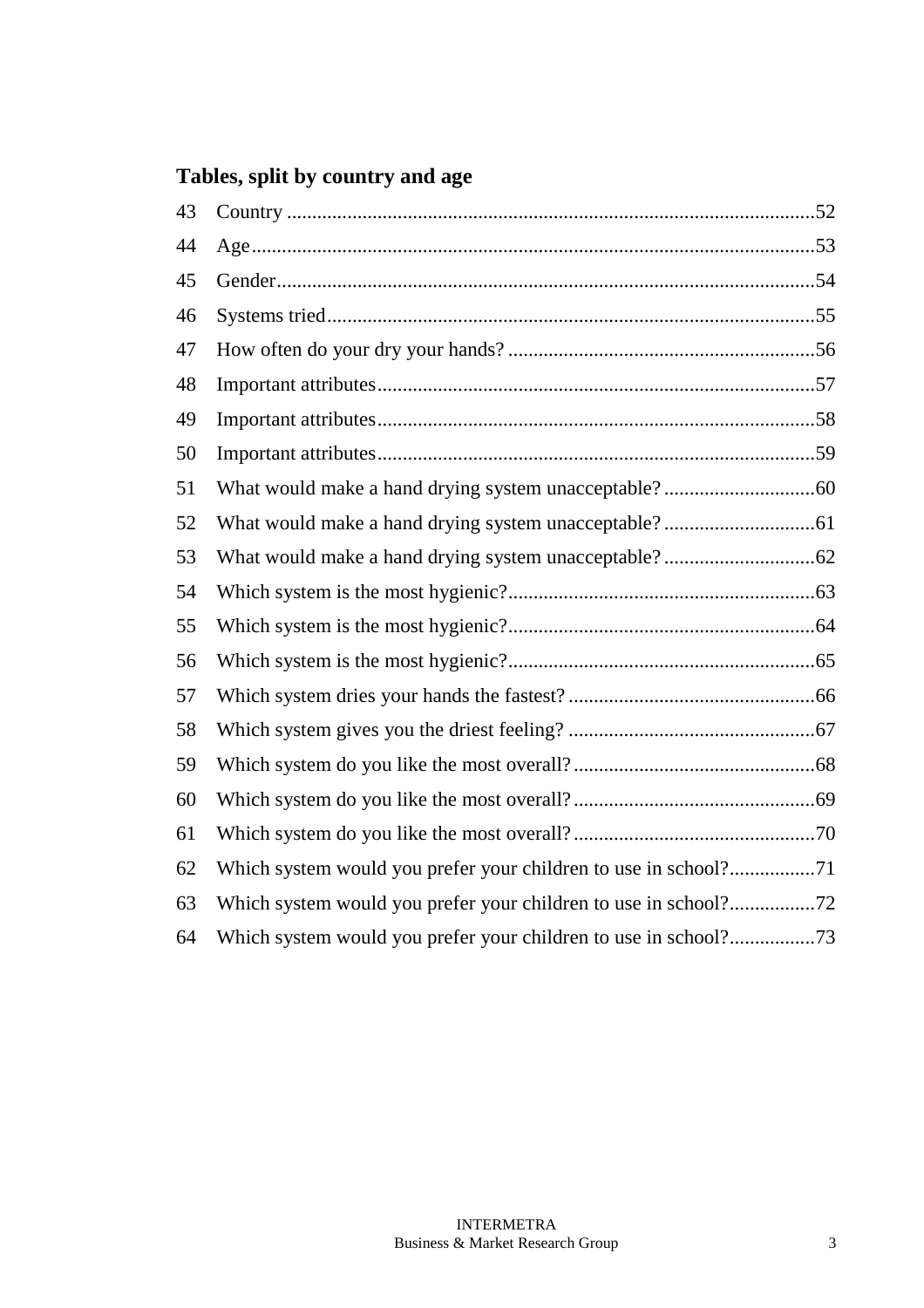# **Method**

### *Target population*

The target population of the study is persons in the ages of 18-65 years who wash and dry their hands at public toilets and who have personal experience of all the three hand drying systems covered by the study.

The study covers four countries; Germany, France, Sweden and UK.

### *Interviewing method*

The interviews were conducted on-line between June  $5<sup>th</sup>$  and June June  $15<sup>th</sup>$ with samples from Lightspeed Resarch's panels in the four countries.

### *Sample sizes*

In all 2000 were conducted with the following distribution:

|                       | Total    | France  | Sweden  | Germany | <b>UK</b> |
|-----------------------|----------|---------|---------|---------|-----------|
|                       | $n=2000$ | $n=500$ | $n=500$ | $n=500$ | $n=500$   |
|                       | $\%$     | $\%$    | $\%$    | $\%$    | $\%$      |
|                       |          |         |         |         |           |
| Male, 18-24 years     | 137      | 35      | 52      | 32      | 18        |
| Male, 25-44 years     | 377      | 92      | 93      | 89      | 103       |
| Male, 45-65 years     | 480      | 122     | 100     | 129     | 129       |
| <b>Total, males</b>   | 994      | 249     | 245     | 250     | 250       |
|                       |          |         |         |         |           |
| Female, 18-24 years   | 260      | 64      | 44      | 70      | 82        |
| Female, 25-44 years   | 426      | 108     | 110     | 112     | 96        |
| Female , 45-65 years  | 320      | 79      | 101     | 68      | 72        |
| <b>Total, females</b> | 1006     | 251     | 255     | 250     | 250       |
|                       |          |         |         |         |           |
| <b>Total</b>          | 2000     | 500     | 500     | 500     | 500       |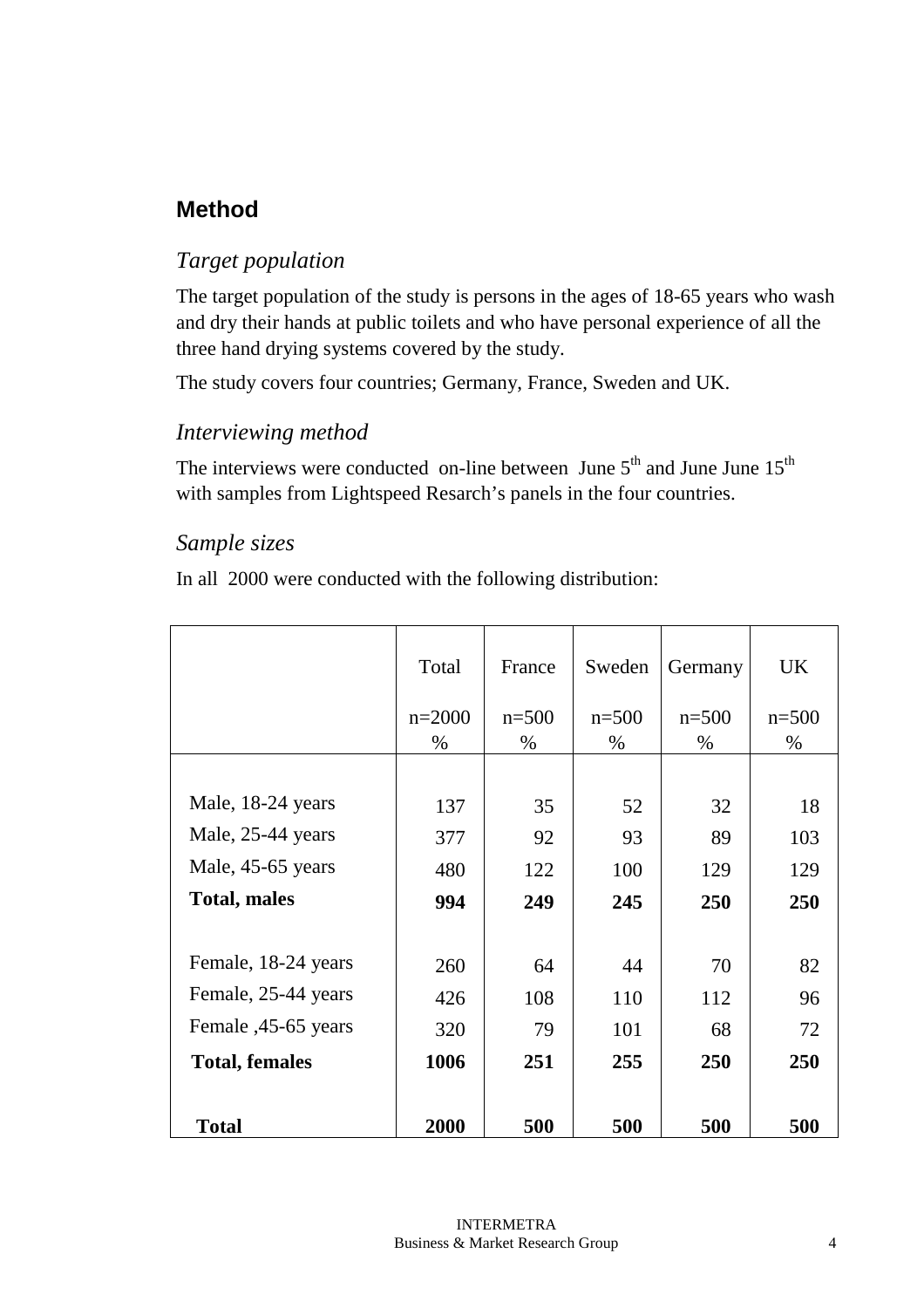

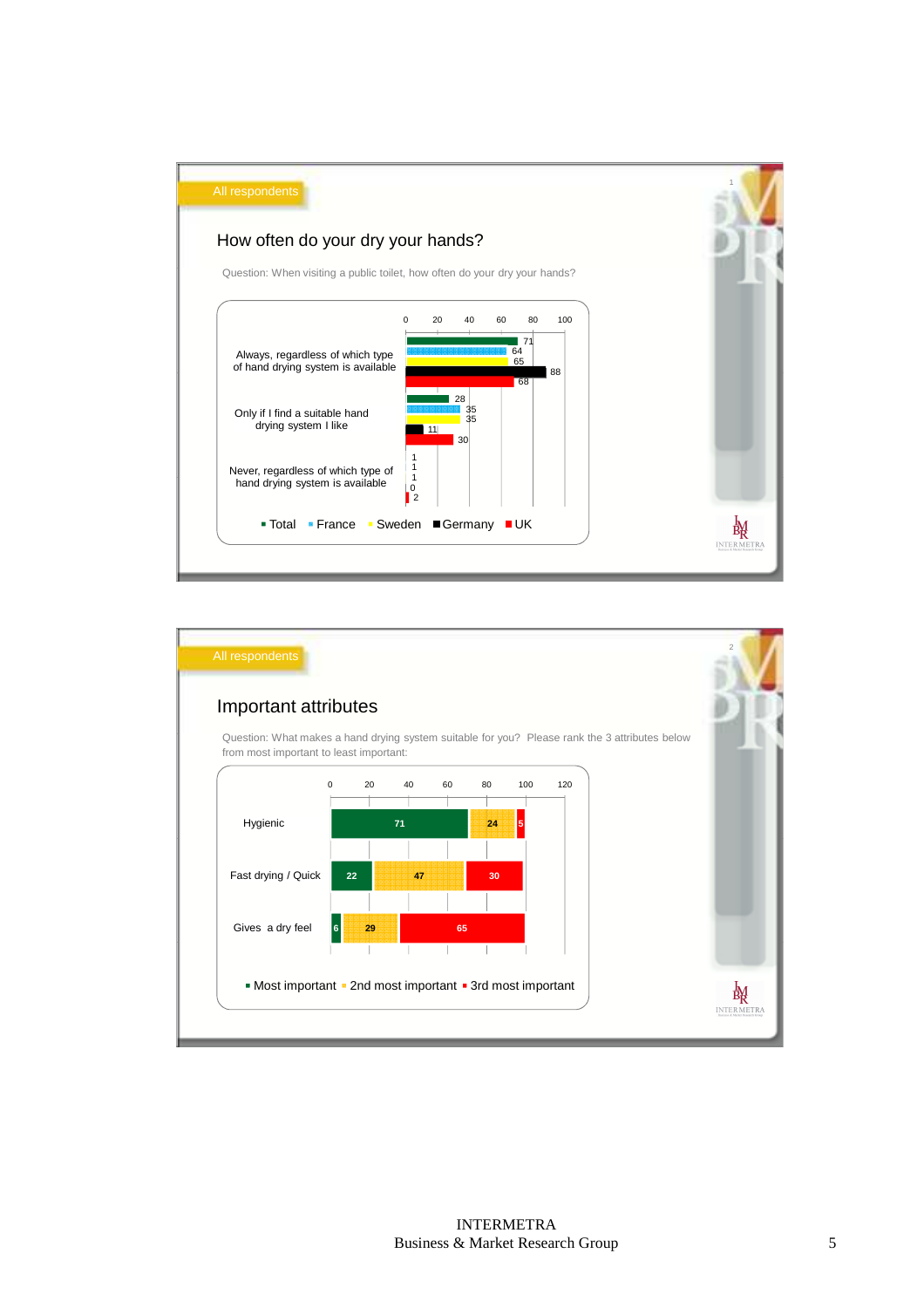

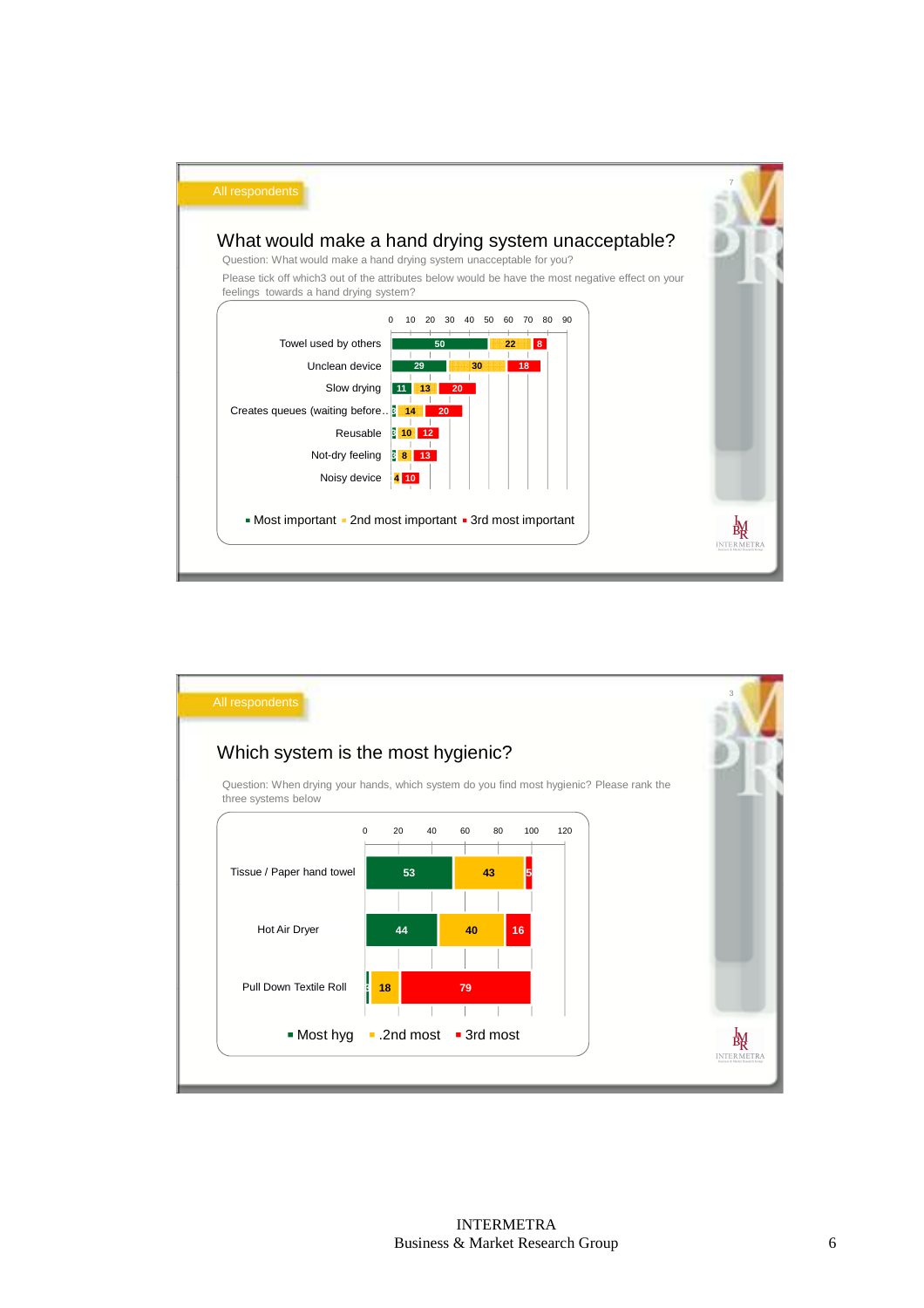

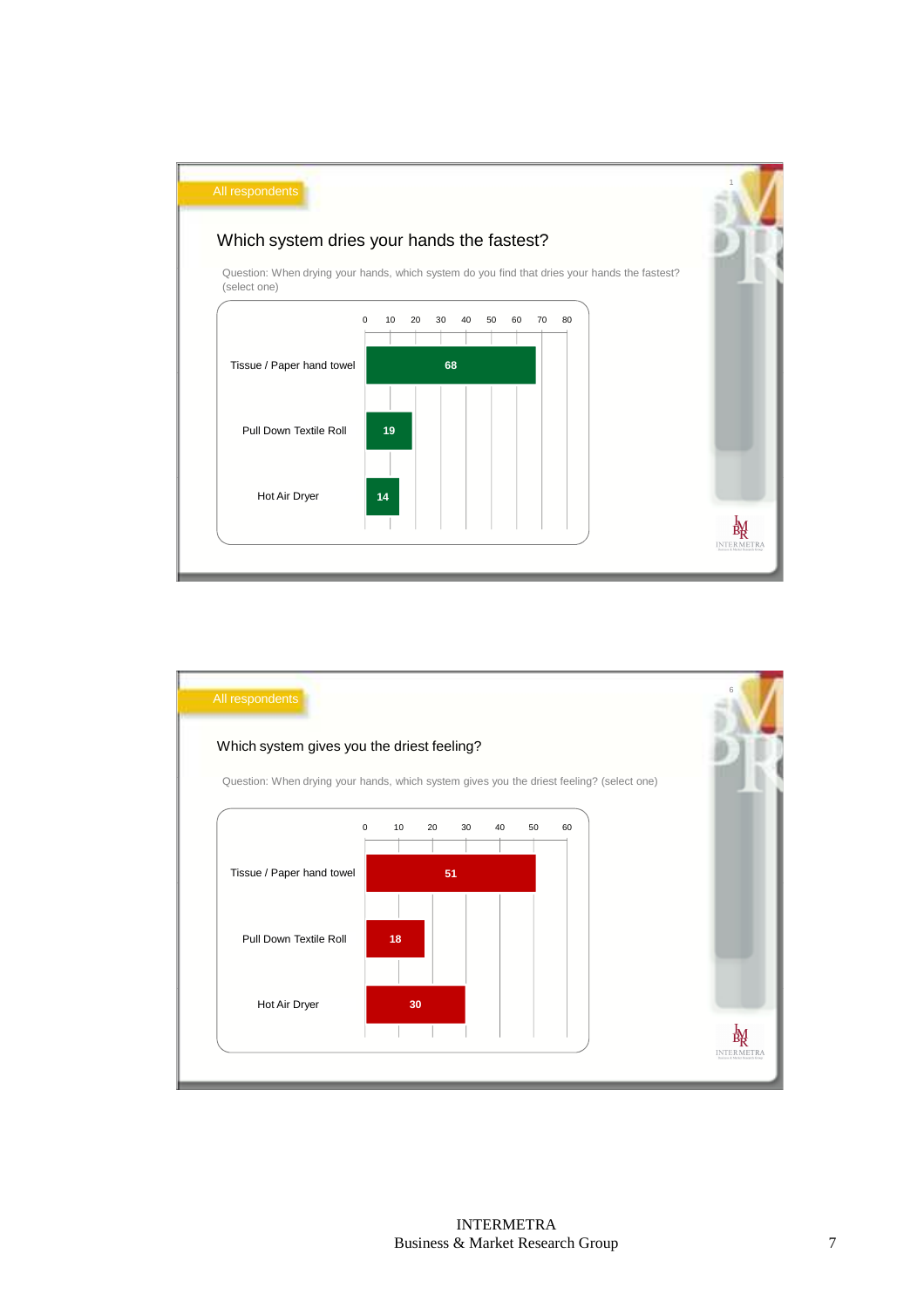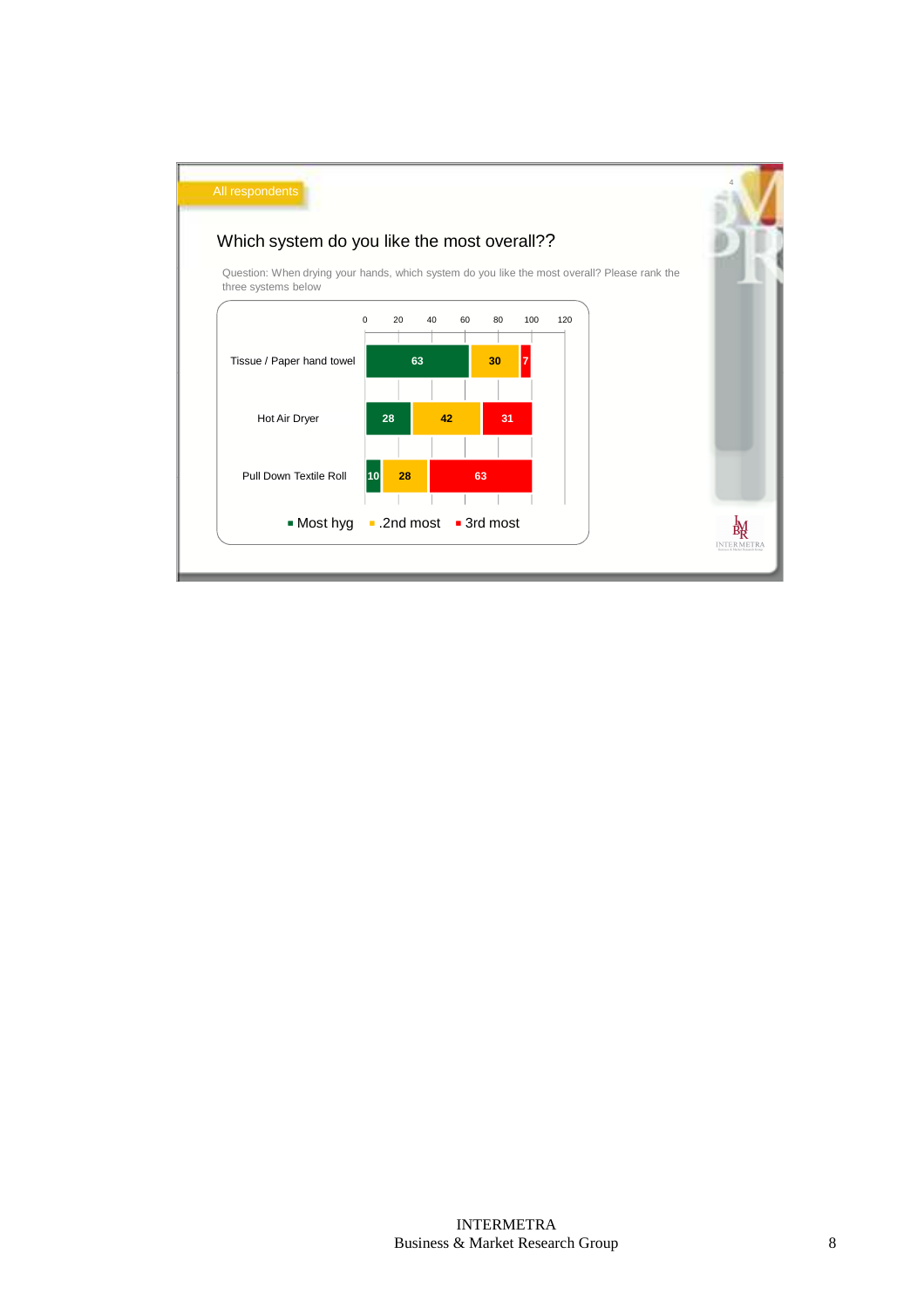# **1 Country**

Question: Country

|         | Total    | France         | Sweden           | Germany          | <b>UK</b> |
|---------|----------|----------------|------------------|------------------|-----------|
|         | $n=2000$ | $n = 500$      | $n = 500$        | $n = 500$        | $n = 500$ |
|         | $\%$     | $\%$           | $\%$             | $\%$             | $\%$      |
|         |          |                |                  |                  |           |
| France  | 25       | 100            | $\overline{0}$   | $\overline{0}$   |           |
| Sweden  | 25       | $\overline{0}$ | 100              | $\overline{0}$   |           |
| Germany | 25       | $\overline{0}$ | $\overline{0}$   | 100              |           |
| UK.     | 25       | $\overline{0}$ | $\boldsymbol{0}$ | $\boldsymbol{0}$ | 100       |
|         |          |                |                  |                  |           |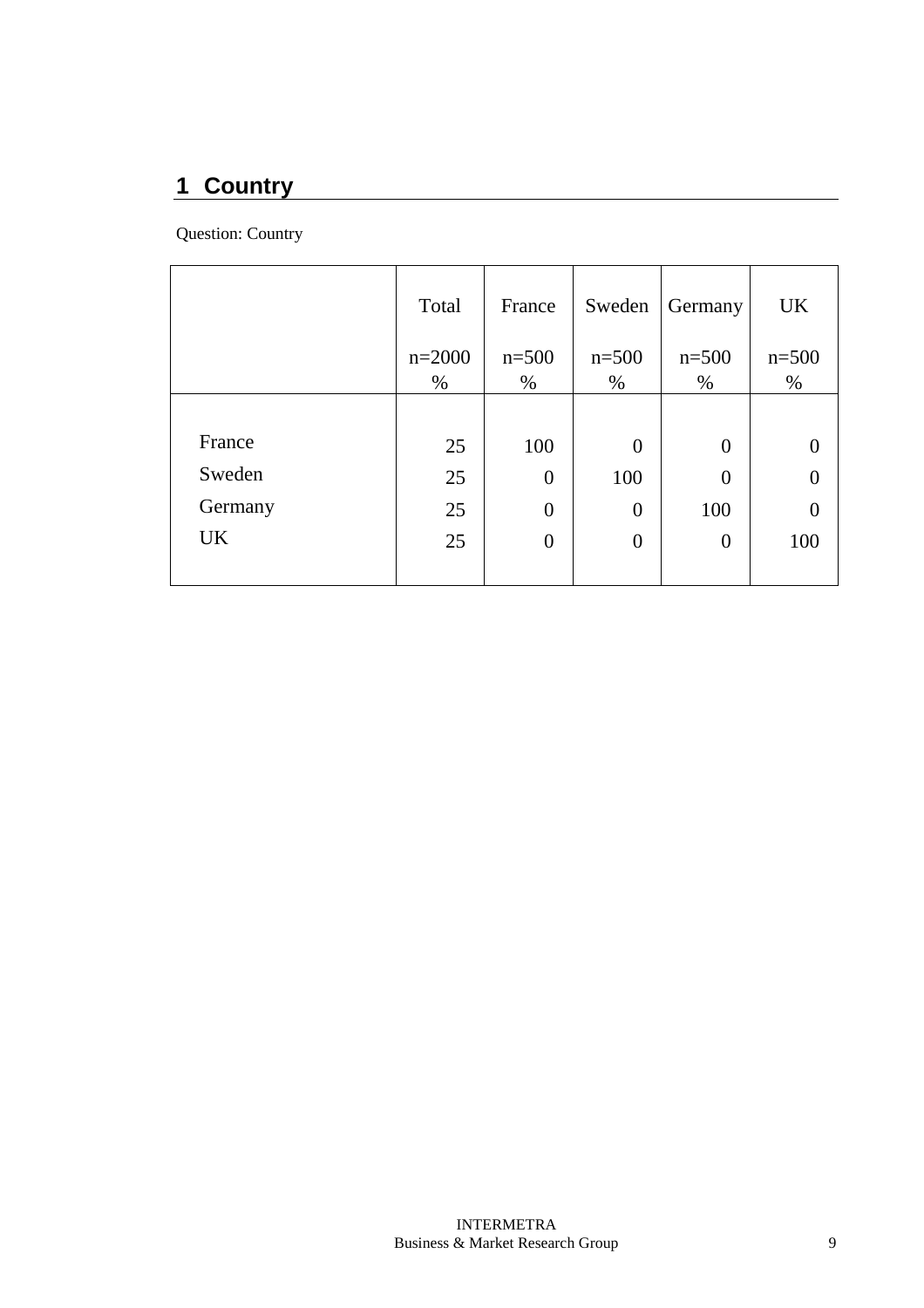## **2 Age**

Question: Age

|                    | Total            | France          | Sweden          | Germany           | <b>UK</b>       |
|--------------------|------------------|-----------------|-----------------|-------------------|-----------------|
|                    | $n=2000$<br>$\%$ | $n=500$<br>$\%$ | $n=500$<br>$\%$ | $n = 500$<br>$\%$ | $n=500$<br>$\%$ |
|                    |                  |                 |                 |                   |                 |
| 18 to 24 years old | 20               | 20              | 19              | 20                | 20              |
| 25 to 44 years old | 40               | 40              | 41              | 40                | 40              |
| 46 to 65 years old | 40               | 40              | 40              | 39                | 40              |
|                    |                  |                 |                 |                   |                 |
| Total              | 100              | 100             | 100             | 100               | 100             |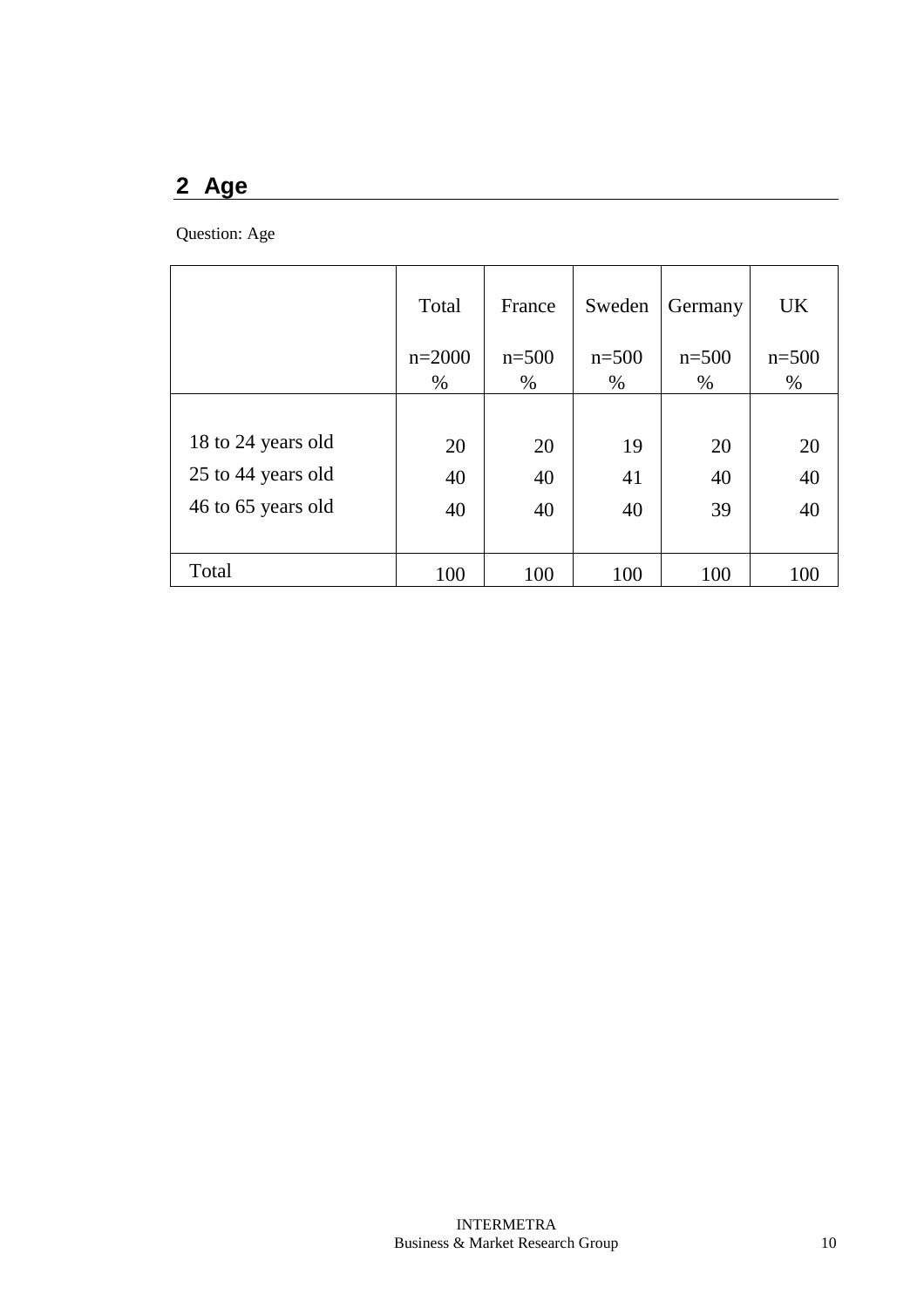# **3 Gender**

Question: Gender

|        | Total            | France         | Sweden         | Germany        | <b>UK</b>      |
|--------|------------------|----------------|----------------|----------------|----------------|
|        | $n=2000$<br>$\%$ | $n = 500$<br>% | $n = 500$<br>% | $n = 500$<br>% | $n = 500$<br>% |
|        |                  |                |                |                |                |
| Male   | 50               | 50             | 49             | 50             | 50             |
| Female | 50               | 50             | 51             | 50             | 50             |
|        |                  |                |                |                |                |
| Total  | 100              | 100            | 100            | 100            | 100            |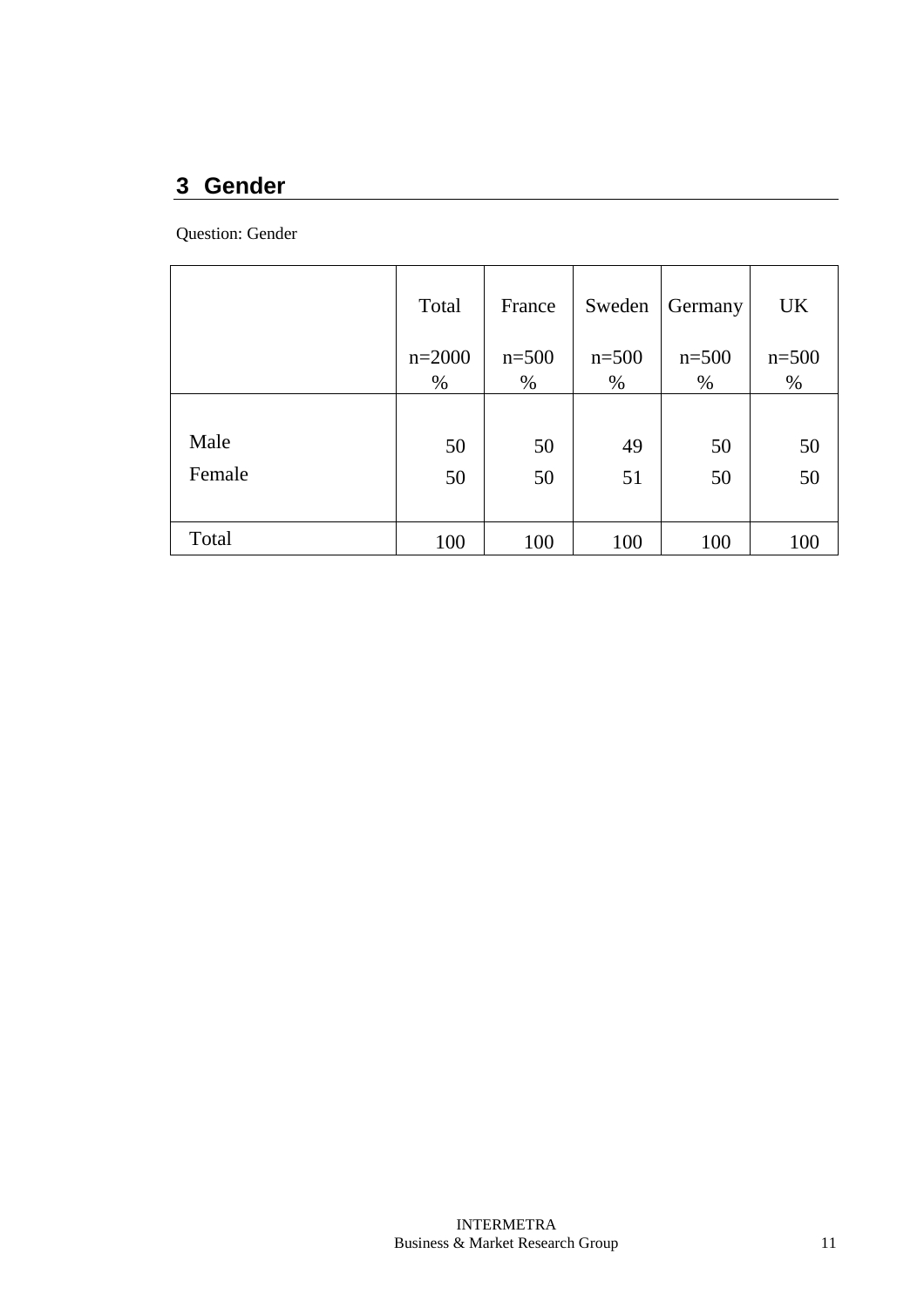# **4 Systems tried**

Question: Which of the following hand drying systems do you have personal experience of?







□Tissue / Paper hand towel

□Hot Air Dryer

□Pull Down Textile Roll

|                        | Total    | France  | Sweden  | Germany | UK      |
|------------------------|----------|---------|---------|---------|---------|
|                        | $n=2000$ | $n=500$ | $n=500$ | $n=500$ | $n=500$ |
|                        | $\%$     | $\%$    | $\%$    | $\%$    | $\%$    |
| Tissue / Paper hand    | 100      | 100     | 100     | 100     | 100     |
| towel<br>Hot Air Dryer | 100      | 100     | 100     | 100     | 100     |
| Pull Down Textile Roll | 100      | 100     | 100     | 100     | 100     |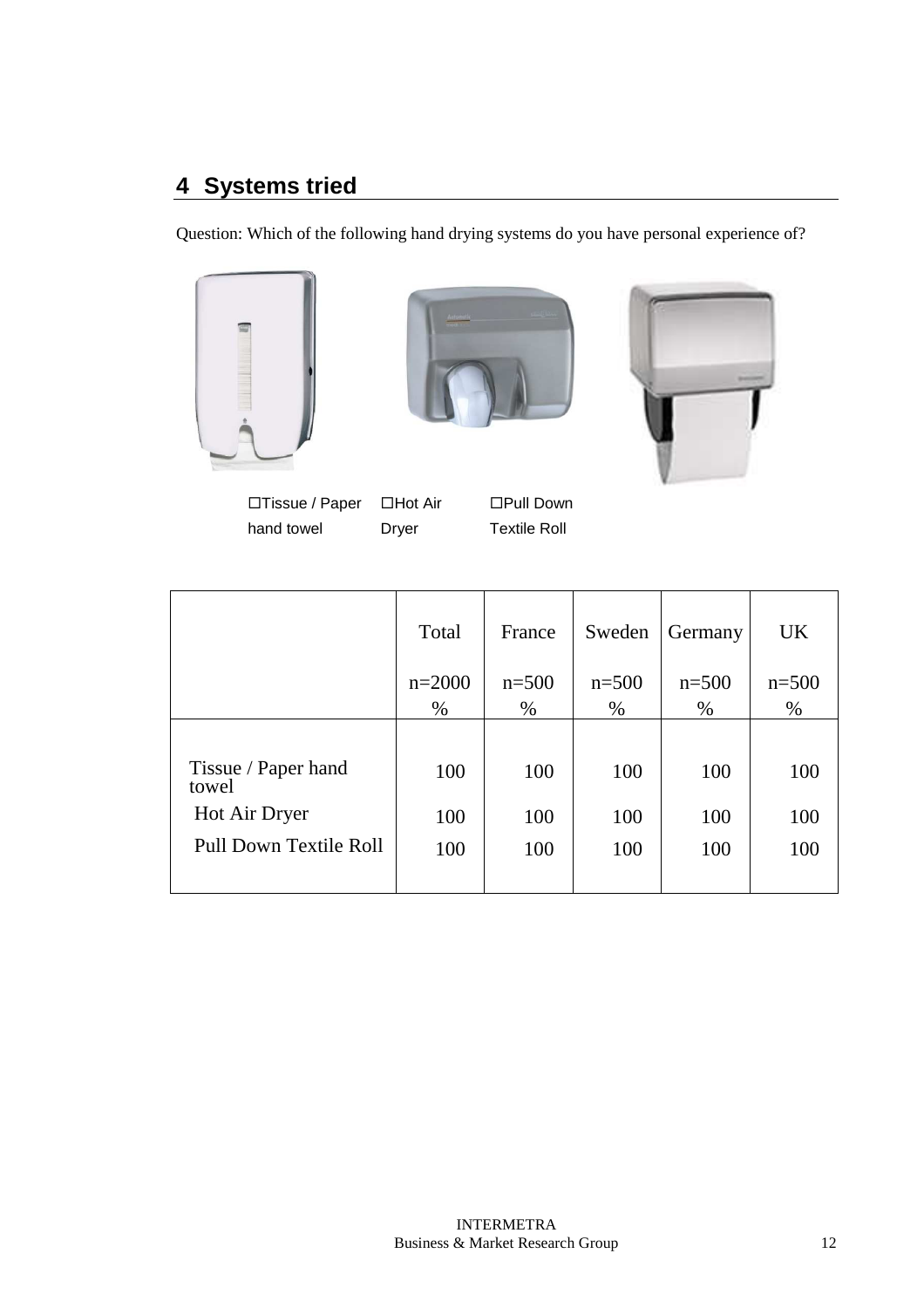# **5 How often do your dry your hands?**

Question: When visiting a public toilet, how often do your dry your hands?

|                                                                              | Total        | France  | Sweden       | Germany        | <b>UK</b>                   |
|------------------------------------------------------------------------------|--------------|---------|--------------|----------------|-----------------------------|
|                                                                              | $n=2000$     | $n=500$ | $n=500$      | $n=500$        | $n=500$                     |
|                                                                              | $\%$         | %       | $\%$         | $\%$           | $\%$                        |
| Never, regardless of<br>which type of hand<br>drying system is<br>available  | $\mathbf{1}$ | 1       | $\mathbf{1}$ | $\overline{0}$ | $\mathcal{D}_{\mathcal{A}}$ |
| Always, regardless of<br>which type of hand<br>drying system is<br>available | 71           | 64      | 65           | 88             | 68                          |
| Only if I find a suitable<br>hand drying system I<br>like                    | 28           | 35      | 35           | 11             | 30                          |
| Total                                                                        | 100          | 100     | 100          | 100            | 100                         |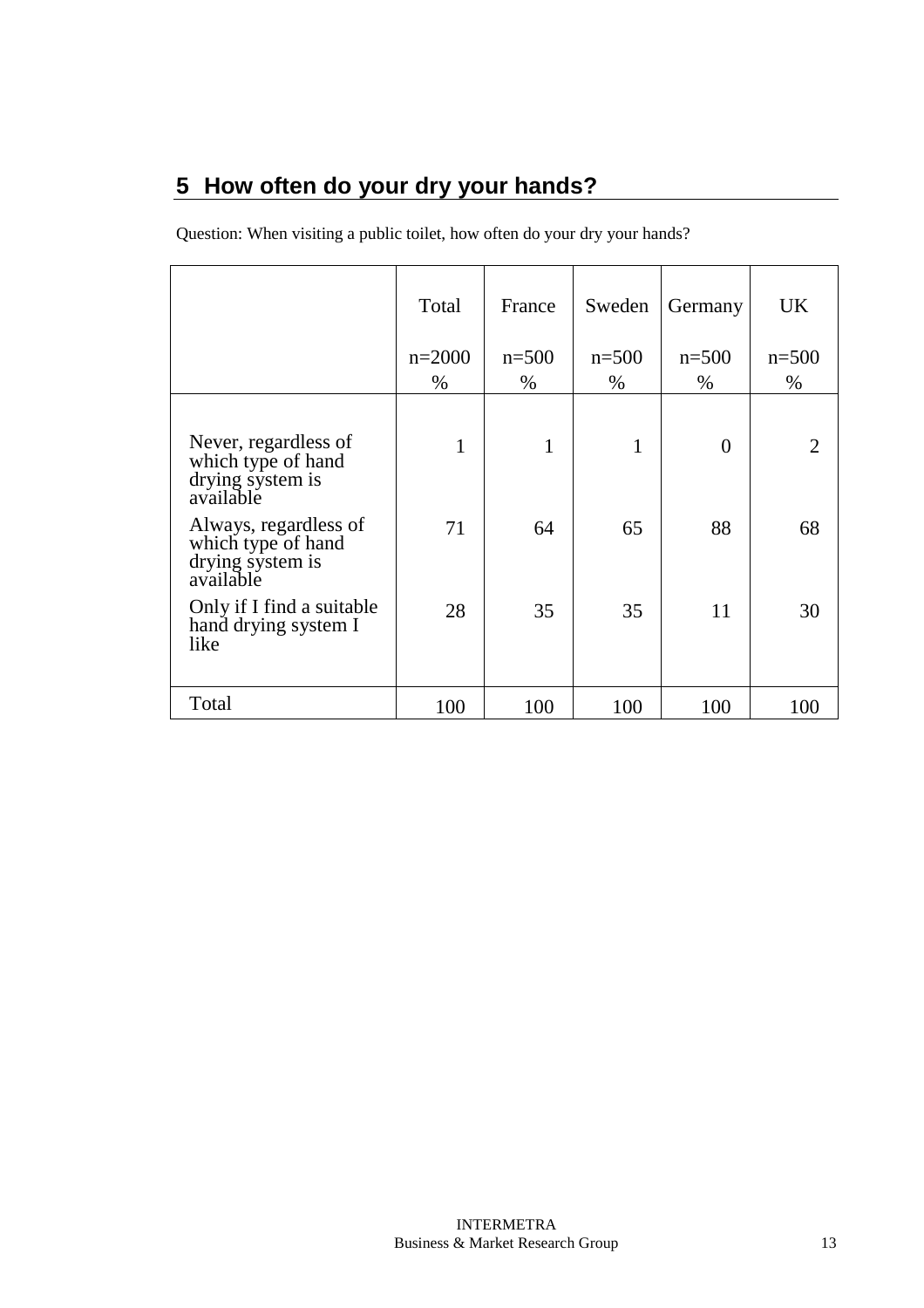Question: What makes a hand drying system suitable for you? Please rank the 3 attributes below from most important to least important:

#### **Most important**

|                     | Total    | France  | Sweden  | Germany | <b>UK</b> |
|---------------------|----------|---------|---------|---------|-----------|
|                     | $n=2000$ | $n=500$ | $n=500$ | $n=500$ | $n=500$   |
|                     | $\%$     | $\%$    | $\%$    | $\%$    | $\%$      |
|                     |          |         |         |         |           |
| Gives a dry feel    | 6        | 6       | 8       | 6       |           |
| Hygienic            | 71       | 73      | 77      | 71      | 65        |
| Fast drying / Quick | 22       | 22      | 16      | 23      | 30        |
|                     |          |         |         |         |           |
| Total               | 100      | 100     | 100     | 100     | 100       |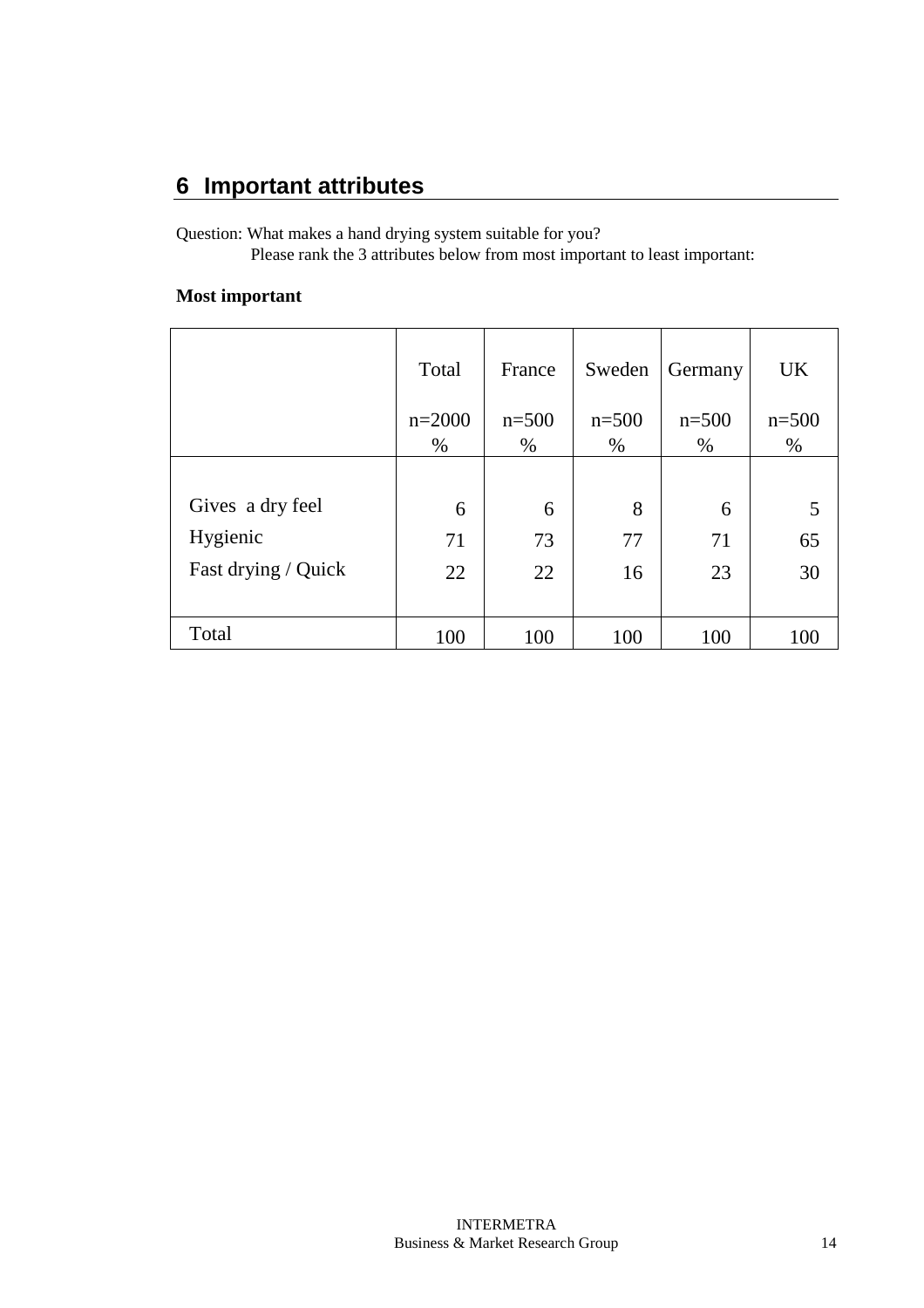Question: What makes a hand drying system suitable for you? Please rank the 3 attributes below from most important to least important:

#### **2nd most important**

|                     | Total    | France  | Sweden  | Germany | <b>UK</b> |
|---------------------|----------|---------|---------|---------|-----------|
|                     | $n=2000$ | $n=500$ | $n=500$ | $n=500$ | $n = 500$ |
|                     | $\%$     | $\%$    | $\%$    | $\%$    | $\%$      |
|                     |          |         |         |         |           |
| Gives a dry feel    | 29       | 24      | 40      | 29      | 22        |
| Hygienic            | 24       | 23      | 19      | 23      | 30        |
| Fast drying / Quick | 47       | 53      | 41      | 48      | 48        |
|                     |          |         |         |         |           |
| Total               | 100      | 100     | 100     | 100     | 100       |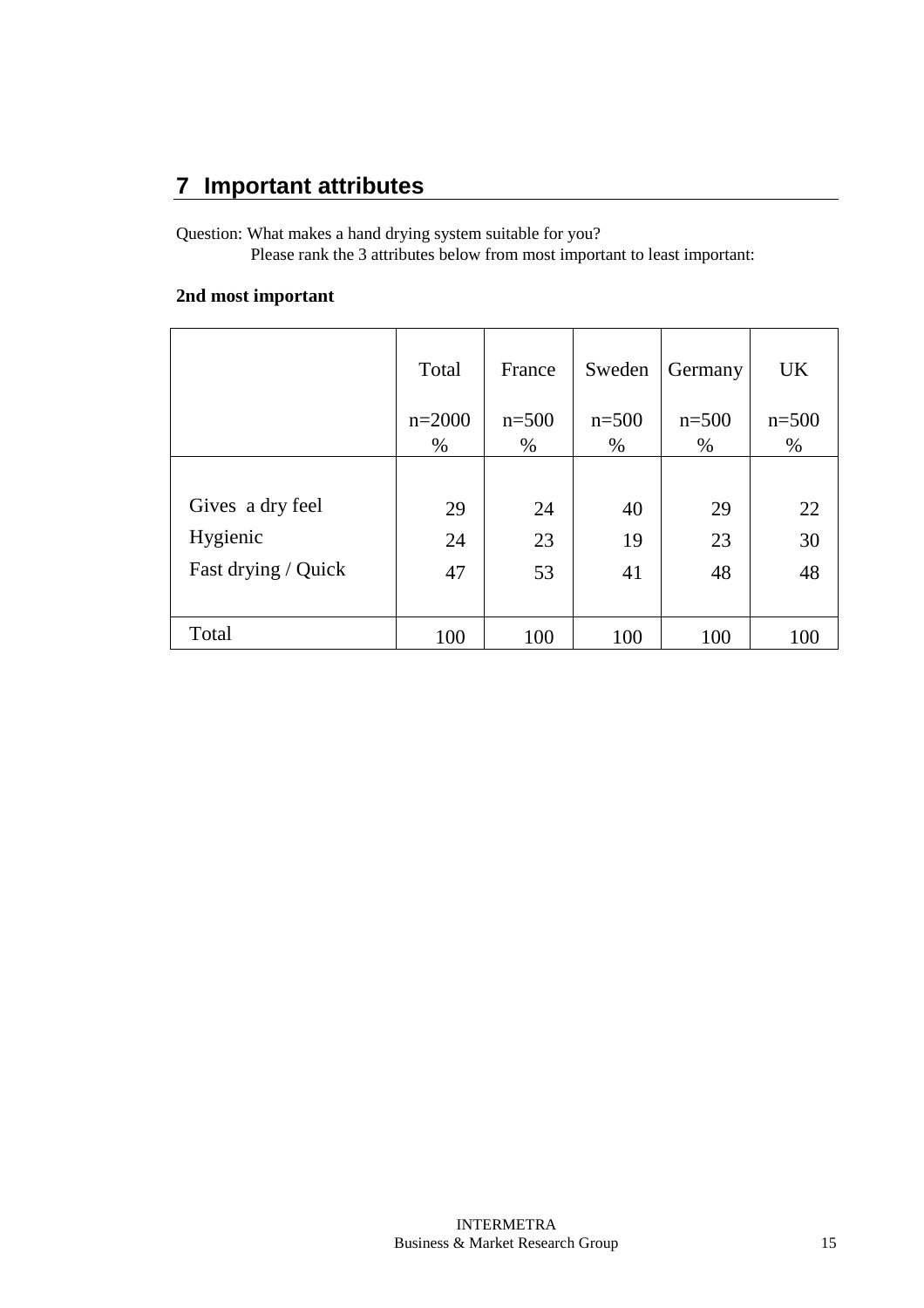Question: What makes a hand drying system suitable for you? Please rank the 3 attributes below from most important to least important:

#### **3rd most important**

|                     | Total    | France         | Sweden         | Germany | <b>UK</b> |
|---------------------|----------|----------------|----------------|---------|-----------|
|                     | $n=2000$ | $n=500$        | $n=500$        | $n=500$ | $n = 500$ |
|                     | $\%$     | $\%$           | $\%$           | $\%$    | $\%$      |
|                     |          |                |                |         |           |
| Gives a dry feel    | 65       | 70             | 53             | 65      | 72        |
| Hygienic            | 5        | $\overline{4}$ | $\overline{4}$ | 6       | 5         |
| Fast drying / Quick | 30       | 25             | 43             | 29      | 23        |
|                     |          |                |                |         |           |
| Total               | 100      | 100            | 100            | 100     | 100       |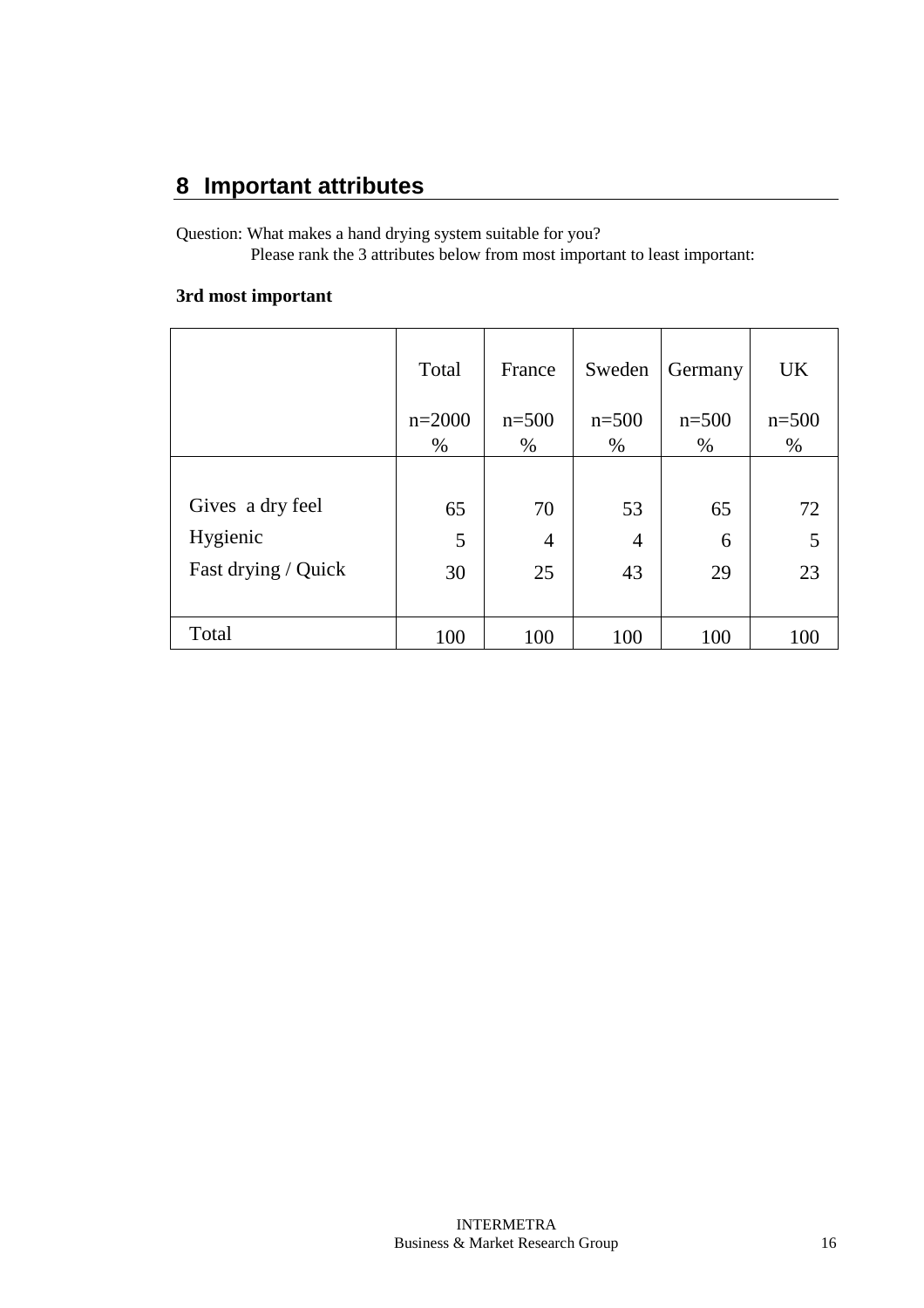### **9 What would make a hand drying system unacceptable?**

Question: What would make a hand drying system unacceptable for you?

 Please tick off which3 out of the attributes below would be have the most negative effect on your feelings towards a hand drying system?

#### **Most negative**

|                                                               | Total    | France         | Sweden    | Germany        | <b>UK</b>      |
|---------------------------------------------------------------|----------|----------------|-----------|----------------|----------------|
|                                                               | $n=2000$ | $n=500$        | $n = 500$ | $n=500$        | $n = 500$      |
|                                                               | %        | $\%$           | $\%$      | $\%$           | $\%$           |
|                                                               |          |                |           |                |                |
| Unclean device                                                | 29       | 26             | 43        | 15             | 30             |
| Noisy device                                                  | 1        | $\overline{2}$ | 1         | 1              |                |
| Not-dry feeling                                               | 3        | 3              | 3         | 3              | $\overline{2}$ |
| Reusable                                                      | 3        | 8              | 1         | $\overline{2}$ |                |
| Creates queues (waiting)<br>before you can dry your<br>hands) | 3        | $\overline{4}$ | 3         | $\overline{4}$ | $\overline{2}$ |
| Towel used by others                                          | 50       | 42             | 41        | 65             | 50             |
| Slow drying                                                   | 11       | 15             | 8         | 9              | 13             |
|                                                               |          |                |           |                |                |
| Total                                                         | 100      | 100            | 100       | 100            | 100            |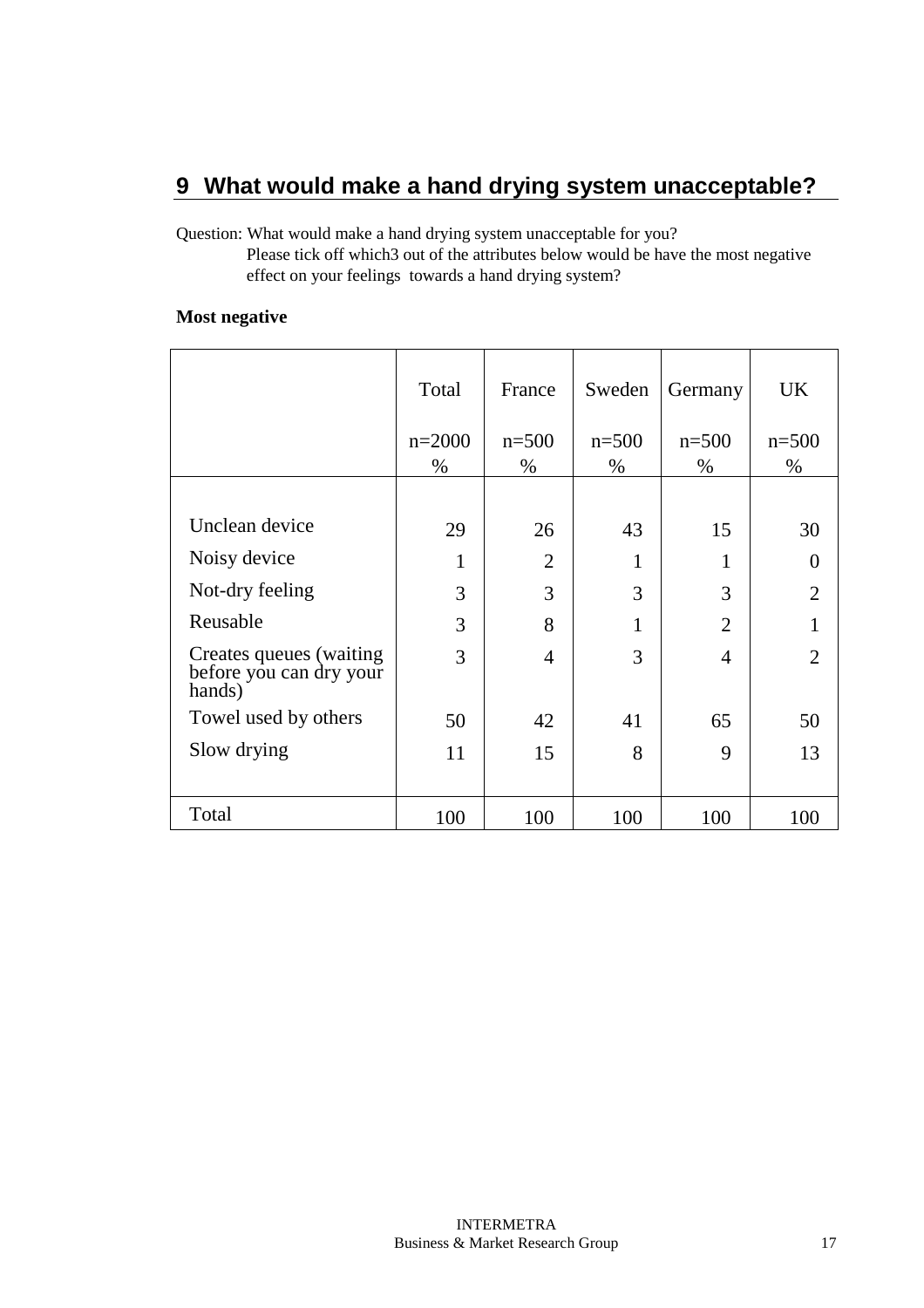### **10 What would make a hand drying system unacceptable?**

Question: What would make a hand drying system unacceptable for you?

 Please tick off which3 out of the attributes below would be have the most negative effect on your feelings towards a hand drying system?

#### **2nd most negative**

|                                                               | Total          | France    | Sweden  | Germany | <b>UK</b> |
|---------------------------------------------------------------|----------------|-----------|---------|---------|-----------|
|                                                               | $n=2000$       | $n = 500$ | $n=500$ | $n=500$ | $n = 500$ |
|                                                               | %              | $\%$      | $\%$    | $\%$    | $\%$      |
|                                                               |                |           |         |         |           |
| Unclean device                                                | 30             | 23        | 29      | 35      | 32        |
| Noisy device                                                  | $\overline{4}$ | 4         | 4       | 5       | 4         |
| Not-dry feeling                                               | 8              | 9         | 8       | 8       | 6         |
| Reusable                                                      | 10             | 19        | 6       | 8       | 5         |
| Creates queues (waiting)<br>before you can dry your<br>hands) | 14             | 10        | 16      | 14      | 17        |
| Towel used by others                                          | 22             | 21        | 27      | 14      | 23        |
| Slow drying                                                   | 13             | 13        | 9       | 16      | 13        |
|                                                               |                |           |         |         |           |
| Total                                                         | 100            | 100       | 100     | 100     | 100       |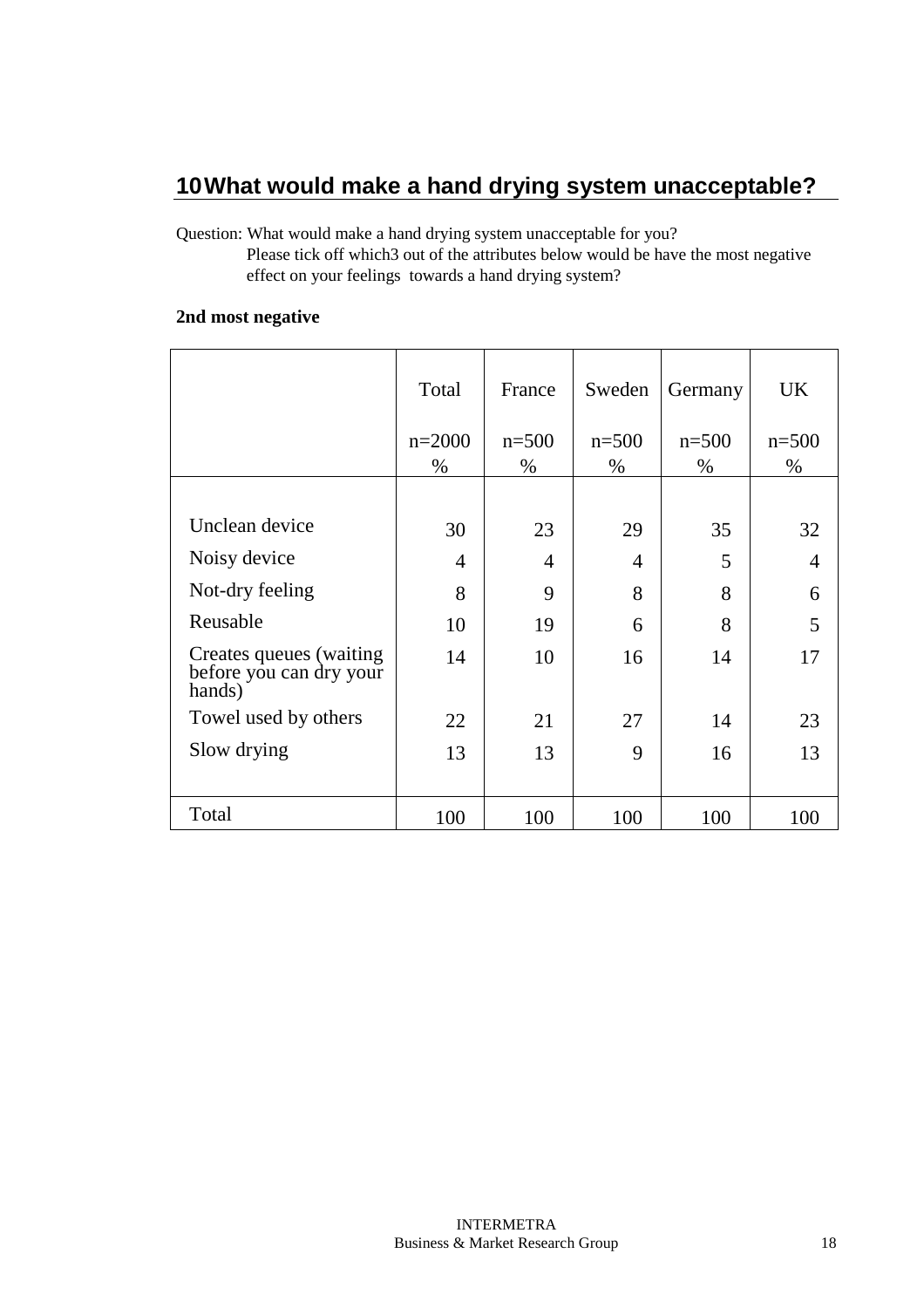## **11 What would make a hand drying system unacceptable?**

Question: What would make a hand drying system unacceptable for you?

 Please tick off which3 out of the attributes below would be have the most negative effect on your feelings towards a hand drying system?

#### **3rd most negative**

|                                                              | Total    | France    | Sweden  | Germany | <b>UK</b> |
|--------------------------------------------------------------|----------|-----------|---------|---------|-----------|
|                                                              | $n=2000$ | $n = 500$ | $n=500$ | $n=500$ | $n = 500$ |
|                                                              | %        | $\%$      | $\%$    | $\%$    | $\%$      |
|                                                              |          |           |         |         |           |
| Unclean device                                               | 18       | 23        | 8       | 22      | 17        |
| Noisy device                                                 | 10       | 10        | 13      | 13      | 5         |
| Not-dry feeling                                              | 13       | 12        | 12      | 13      | 13        |
| Reusable                                                     | 12       | 17        | 11      | 9       | 10        |
| Creates queues (waiting<br>before you can dry your<br>hands) | 20       | 12        | 22      | 19      | 25        |
| Towel used by others                                         | 8        | 11        | 7       | 6       | 8         |
| Slow drying                                                  | 20       | 14        | 26      | 18      | 22        |
|                                                              |          |           |         |         |           |
| Total                                                        | 100      | 100       | 100     | 100     | 100       |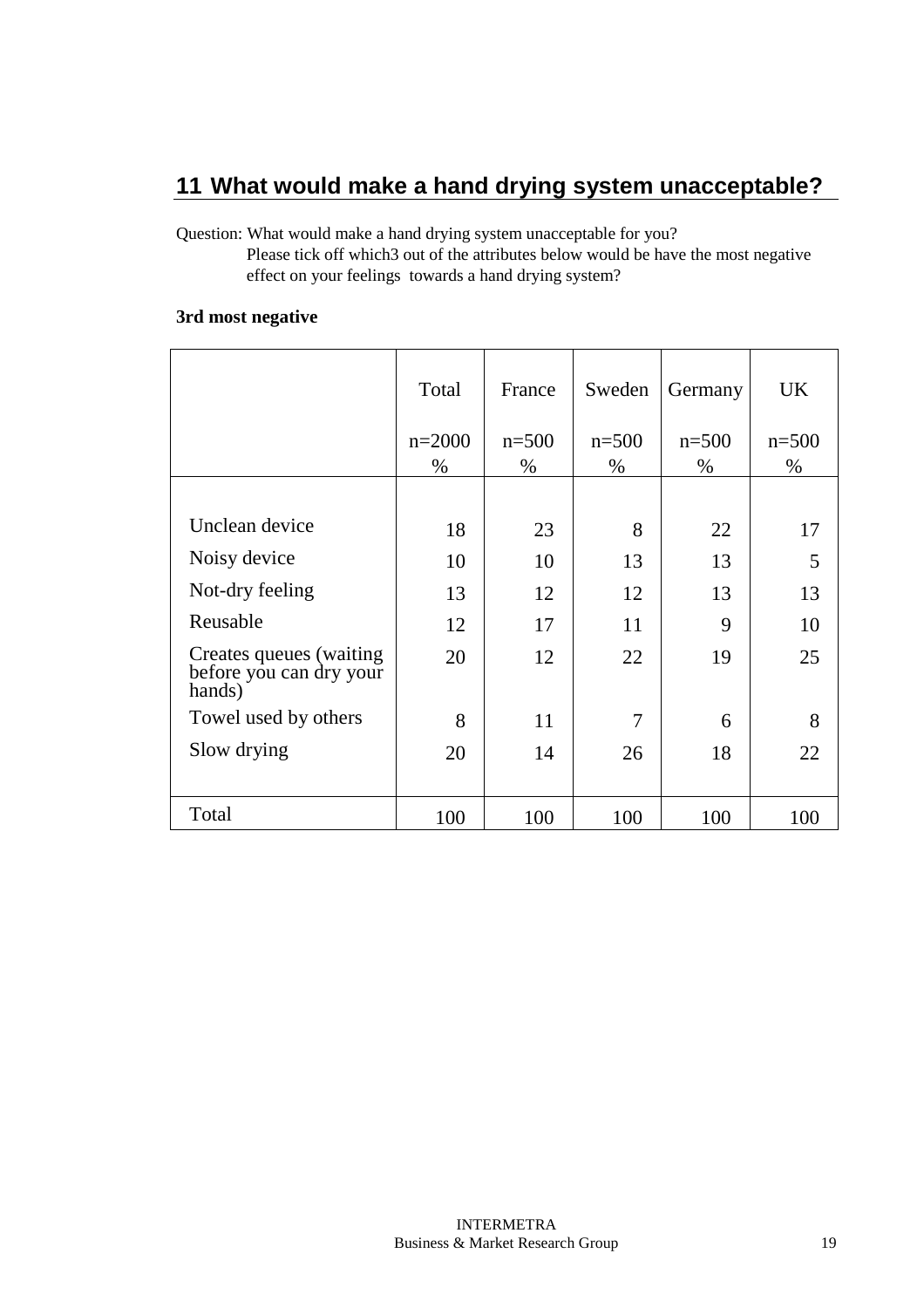# **12 Which system is the most hygienic?**

Question: When drying your hands, which system do you find most hygienic? Please rank the three systems below

#### **Most hygienic**

|                               | Total    | France  | Sweden  | Germany | <b>UK</b> |
|-------------------------------|----------|---------|---------|---------|-----------|
|                               | $n=2000$ | $n=500$ | $n=500$ | $n=500$ | $n=500$   |
|                               | $\%$     | %       | $\%$    | $\%$    | %         |
|                               |          |         |         |         |           |
| <b>Pull Down Textile Roll</b> | 3        | 2       | 6       | 5       |           |
| Hot Air Dryer                 | 44       | 54      | 29      | 34      | 58        |
| Tissue / Paper hand<br>towel  | 53       | 44      | 65      | 61      | 41        |
|                               |          |         |         |         |           |
| Total                         | 100      | 100     | 100     | 100     | 100       |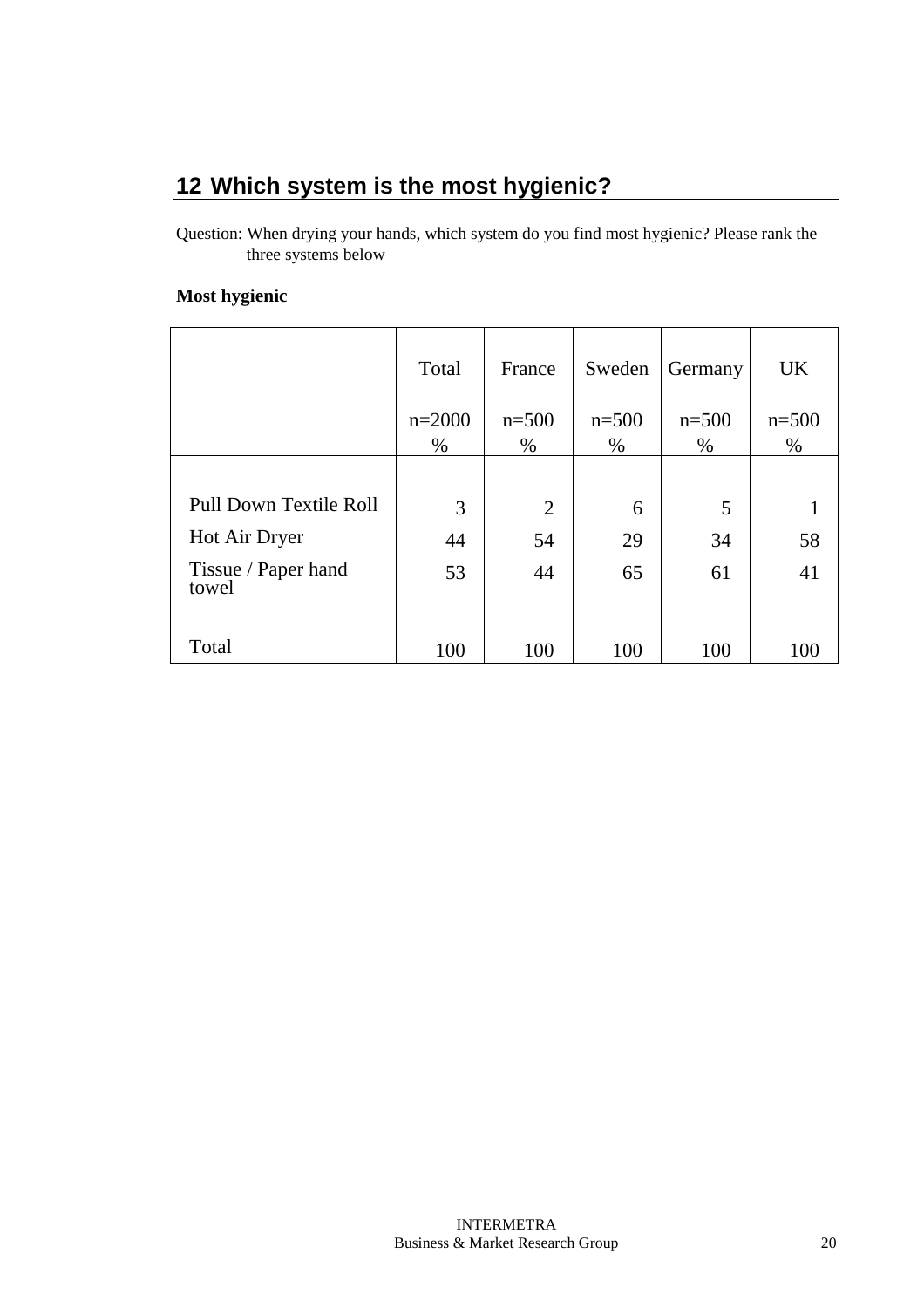# **13 Which system is the most hygienic?**

Question: When drying your hands, which system do you find most hygienic? Please rank the three systems below

#### **2nd most hygienic**

|                              | Total    | France  | Sweden  | Germany | <b>UK</b> |
|------------------------------|----------|---------|---------|---------|-----------|
|                              | $n=2000$ | $n=500$ | $n=500$ | $n=500$ | $n=500$   |
|                              | $\%$     | $\%$    | $\%$    | $\%$    | $\%$      |
|                              |          |         |         |         |           |
| Pull Down Textile Roll       | 18       | 10      | 29      | 22      | 10        |
| Hot Air Dryer                | 40       | 38      | 40      | 45      | 36        |
| Tissue / Paper hand<br>towel | 43       | 52      | 31      | 33      | 54        |
|                              |          |         |         |         |           |
| Total                        | 100      | 100     | 100     | 100     | 100       |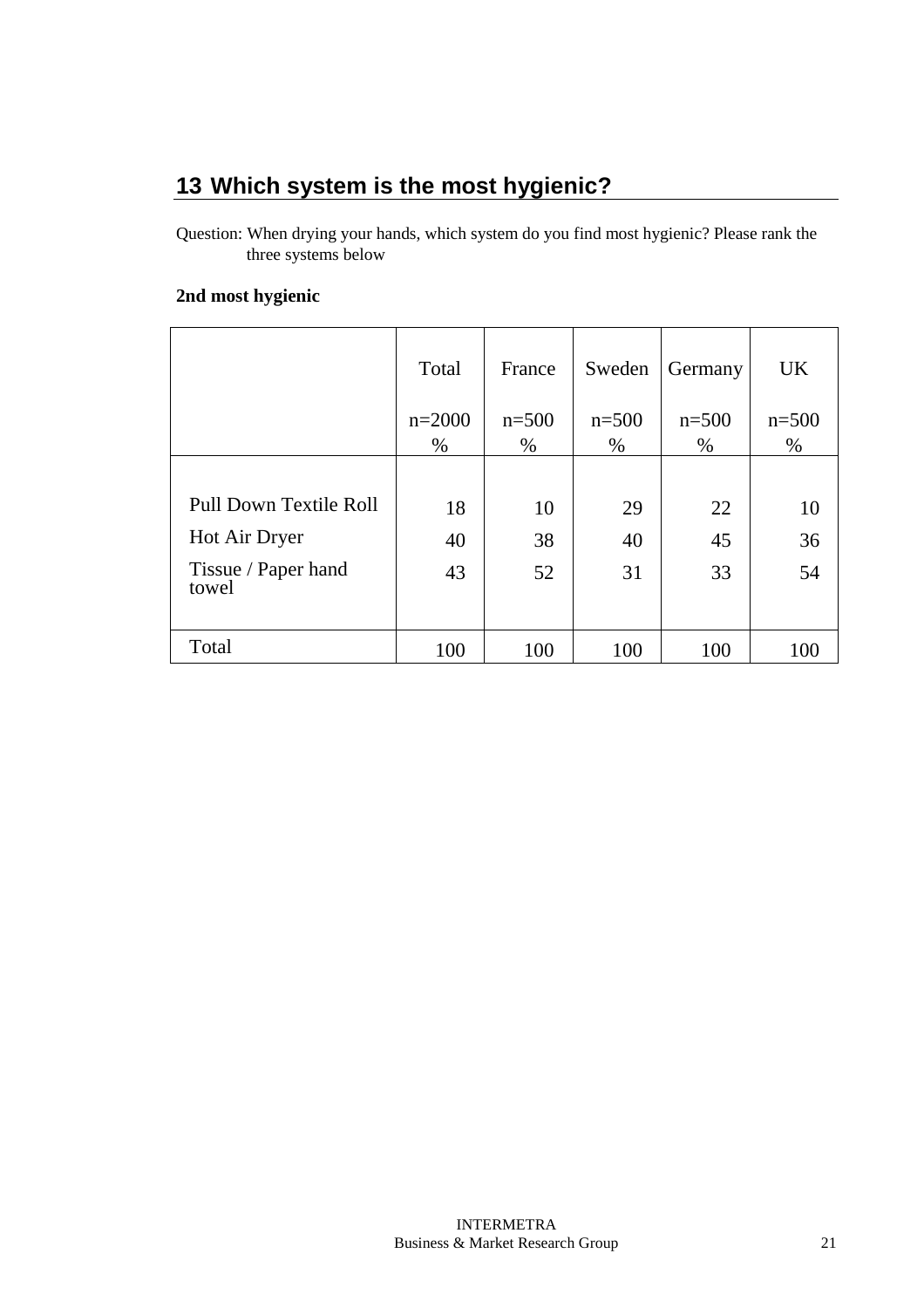# **14 Which system is the most hygienic?**

Question: When drying your hands, which system do you find most hygienic? Please rank the three systems below

#### **3rd most hygienic**

|                              | Total    | France         | Sweden         | Germany | <b>UK</b> |
|------------------------------|----------|----------------|----------------|---------|-----------|
|                              | $n=2000$ | $n=500$        | $n=500$        | $n=500$ | $n = 500$ |
|                              | $\%$     | $\%$           | $\%$           | $\%$    | $\%$      |
|                              |          |                |                |         |           |
| Pull Down Textile Roll       | 79       | 89             | 66             | 73      | 89        |
| Hot Air Dryer                | 16       | 7              | 30             | 21      |           |
| Tissue / Paper hand<br>towel | 5        | $\overline{4}$ | $\overline{4}$ | 6       |           |
| Total                        | 100      | 100            | 100            | 100     | 100       |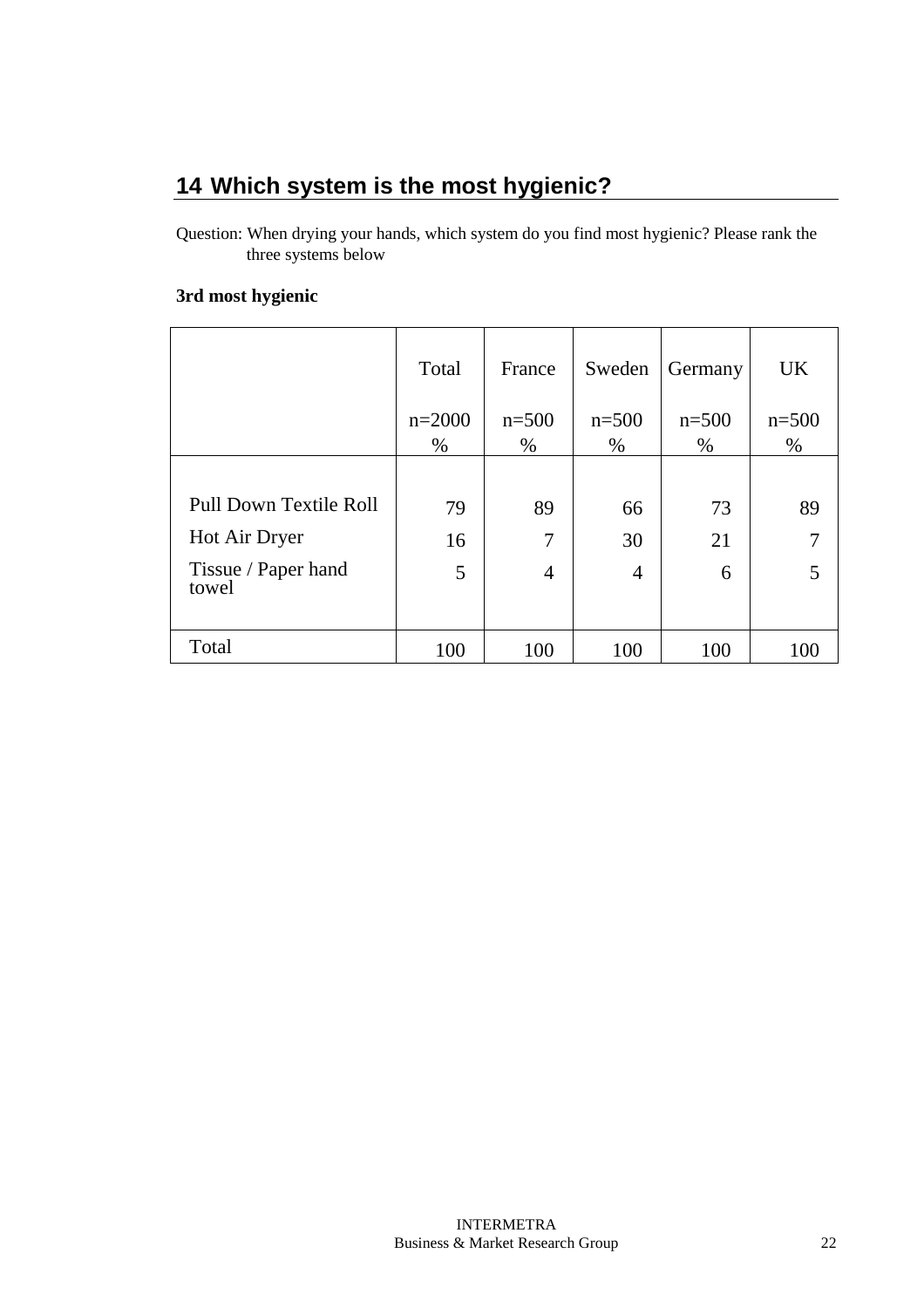# **15 Which system dries your hands the fastest?**

| Question: When drying your hands, which system do you find that dries your hands the fastest? |  |  |
|-----------------------------------------------------------------------------------------------|--|--|
| (select one)                                                                                  |  |  |

|                              | Total    | France  | Sweden  | Germany | <b>UK</b> |
|------------------------------|----------|---------|---------|---------|-----------|
|                              | $n=2000$ | $n=500$ | $n=500$ | $n=500$ | $n = 500$ |
|                              | $\%$     | $\%$    | $\%$    | $\%$    | $\%$      |
|                              |          |         |         |         |           |
| Pull Down Textile Roll       | 19       | 22      | 18      | 20      | 15        |
| Hot Air Dryer                | 14       | 15      | 9       | 10      | 20        |
| Tissue / Paper hand<br>towel | 68       | 63      | 74      | 70      | 65        |
| Total                        | 100      | 100     | 100     | 100     | 100       |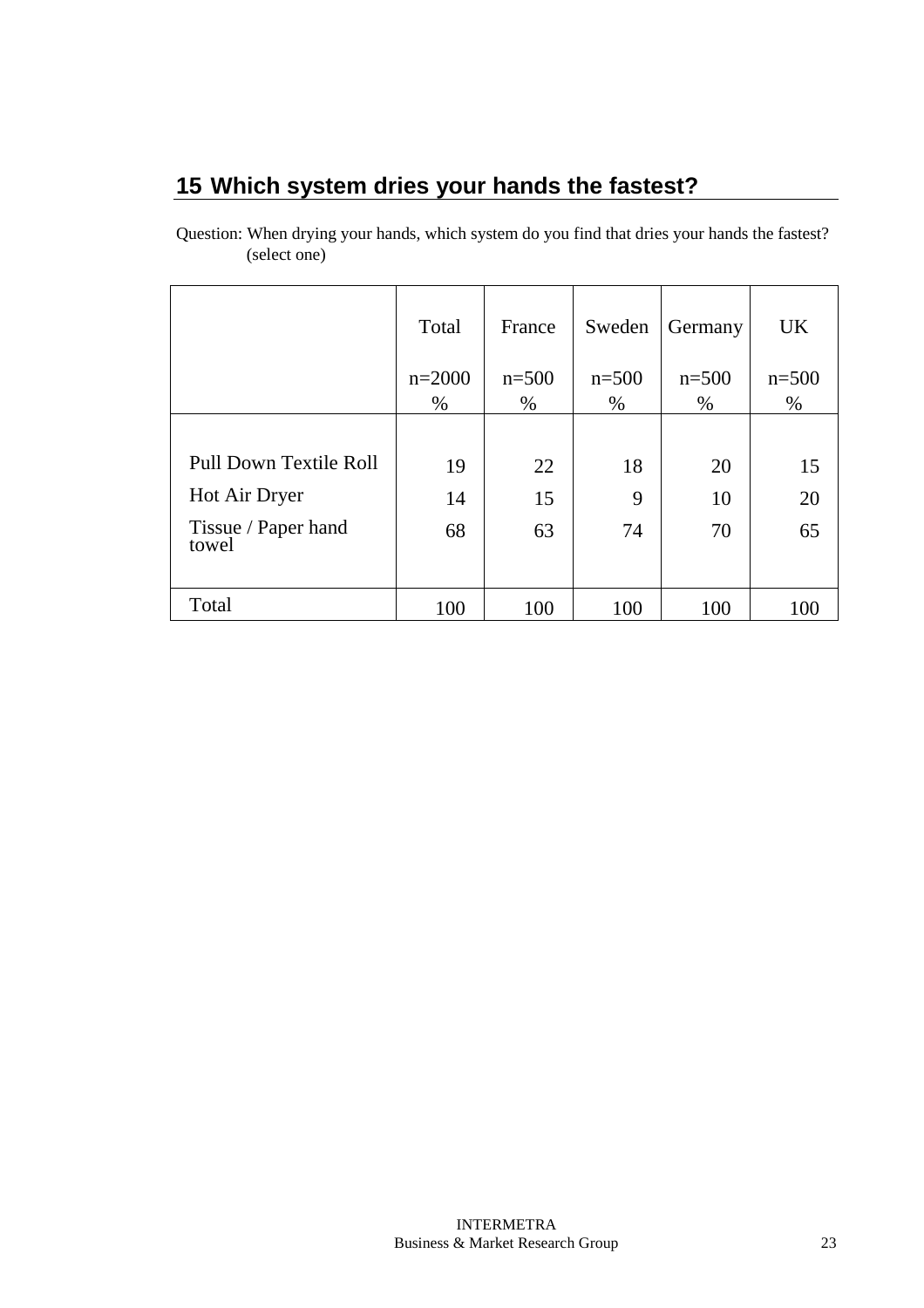# **16 Which system gives you the driest feeling?**

|                              | Total    | France    | Sweden  | Germany | <b>UK</b> |
|------------------------------|----------|-----------|---------|---------|-----------|
|                              | $n=2000$ | $n = 500$ | $n=500$ | $n=500$ | $n = 500$ |
|                              | $\%$     | %         | $\%$    | $\%$    | $\%$      |
|                              |          |           |         |         |           |
| Pull Down Textile Roll       | 18       | 20        | 22      | 20      | 11        |
| Hot Air Dryer                | 30       | 37        | 17      | 22      | 45        |
| Tissue / Paper hand<br>towel | 51       | 43        | 61      | 57      | 43        |
| Total                        | 100      | 100       | 100     | 100     | 100       |

Question: When drying your hands, which system gives you the driest feeling? (select one)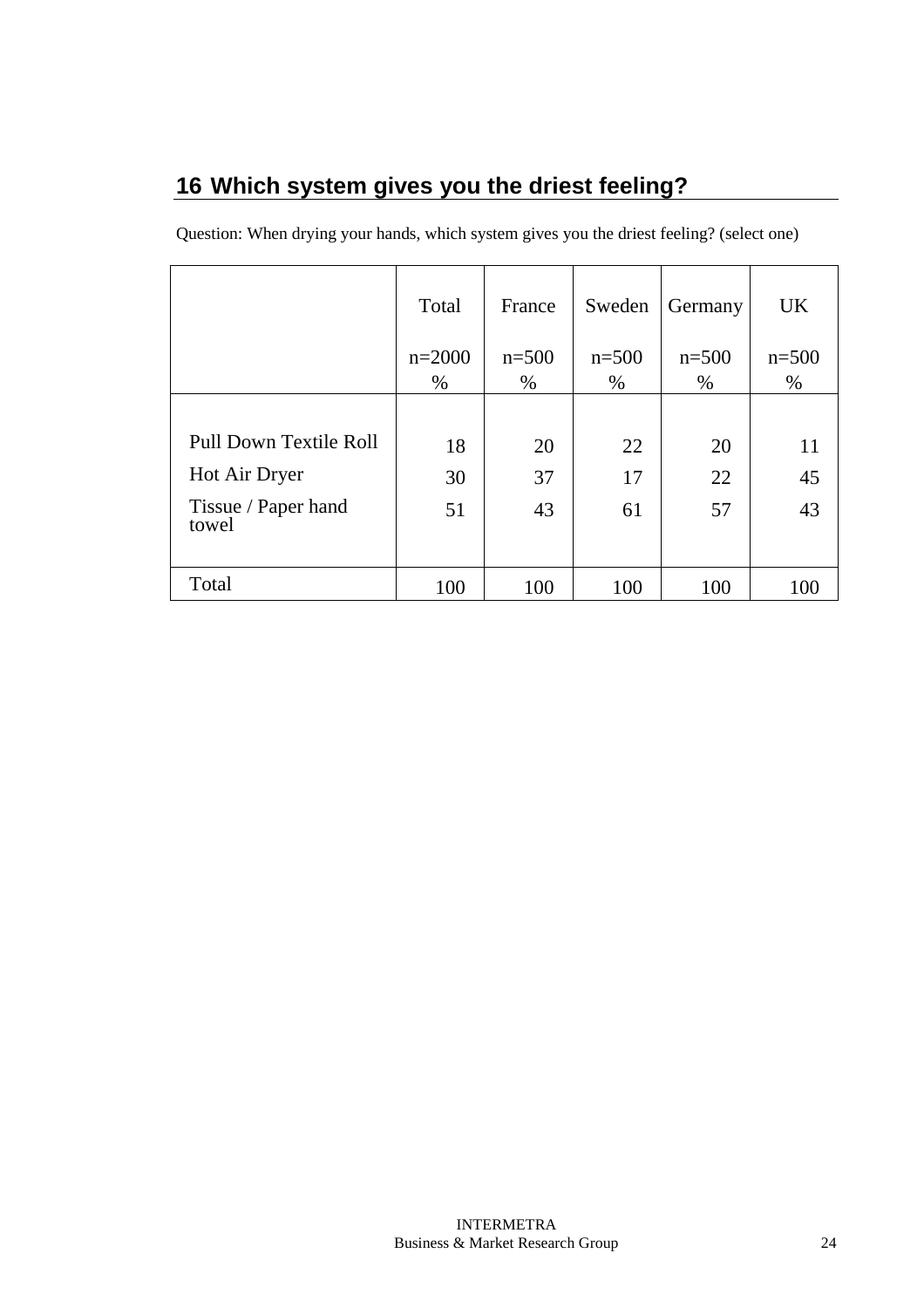# **17 Which system do you like the most overall?**

Question: When drying your hands, which system do you like the most overall? Please rank

#### **Best**

|                               | Total    | France  | Sweden  | Germany | <b>UK</b> |
|-------------------------------|----------|---------|---------|---------|-----------|
|                               | $n=2000$ | $n=500$ | $n=500$ | $n=500$ | $n=500$   |
|                               | $\%$     | %       | $\%$    | $\%$    | $\%$      |
|                               |          |         |         |         |           |
| <b>Pull Down Textile Roll</b> | 10       | 7       | 13      | 12      | 6         |
| Hot Air Dryer                 | 28       | 38      | 14      | 13      | 46        |
| Tissue / Paper hand<br>towel  | 63       | 55      | 73      | 75      | 48        |
|                               |          |         |         |         |           |
| Total                         | 100      | 100     | 100     | 100     | 100       |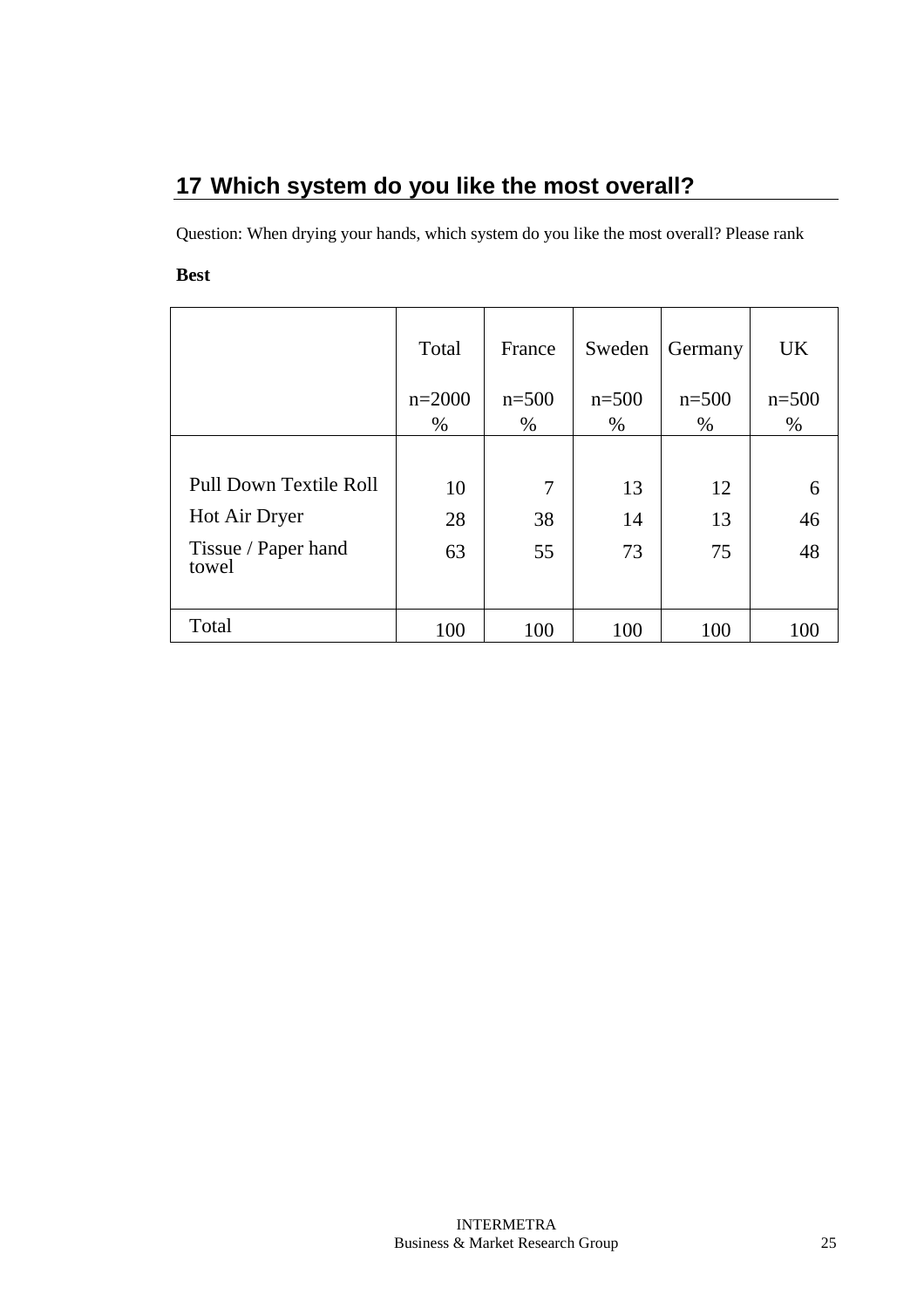# **18 Which system do you like the most overall?**

Question: When drying your hands, which system do you like the most overall? Please rank

#### **2nd best**

|                              | Total            | France       | Sweden          | Germany         | <b>UK</b>       |
|------------------------------|------------------|--------------|-----------------|-----------------|-----------------|
|                              | $n=2000$<br>$\%$ | $n=500$<br>% | $n=500$<br>$\%$ | $n=500$<br>$\%$ | $n=500$<br>$\%$ |
|                              |                  |              |                 |                 |                 |
| Pull Down Textile Roll       | 28               | 18           | 36              | 40              | 17              |
| Hot Air Dryer                | 42               | 45           | 43              | 40              | 40              |
| Tissue / Paper hand<br>towel | 30               | 37           | 22              | 20              | 43              |
|                              |                  |              |                 |                 |                 |
| Total                        | 100              | 100          | 100             | 100             | 100             |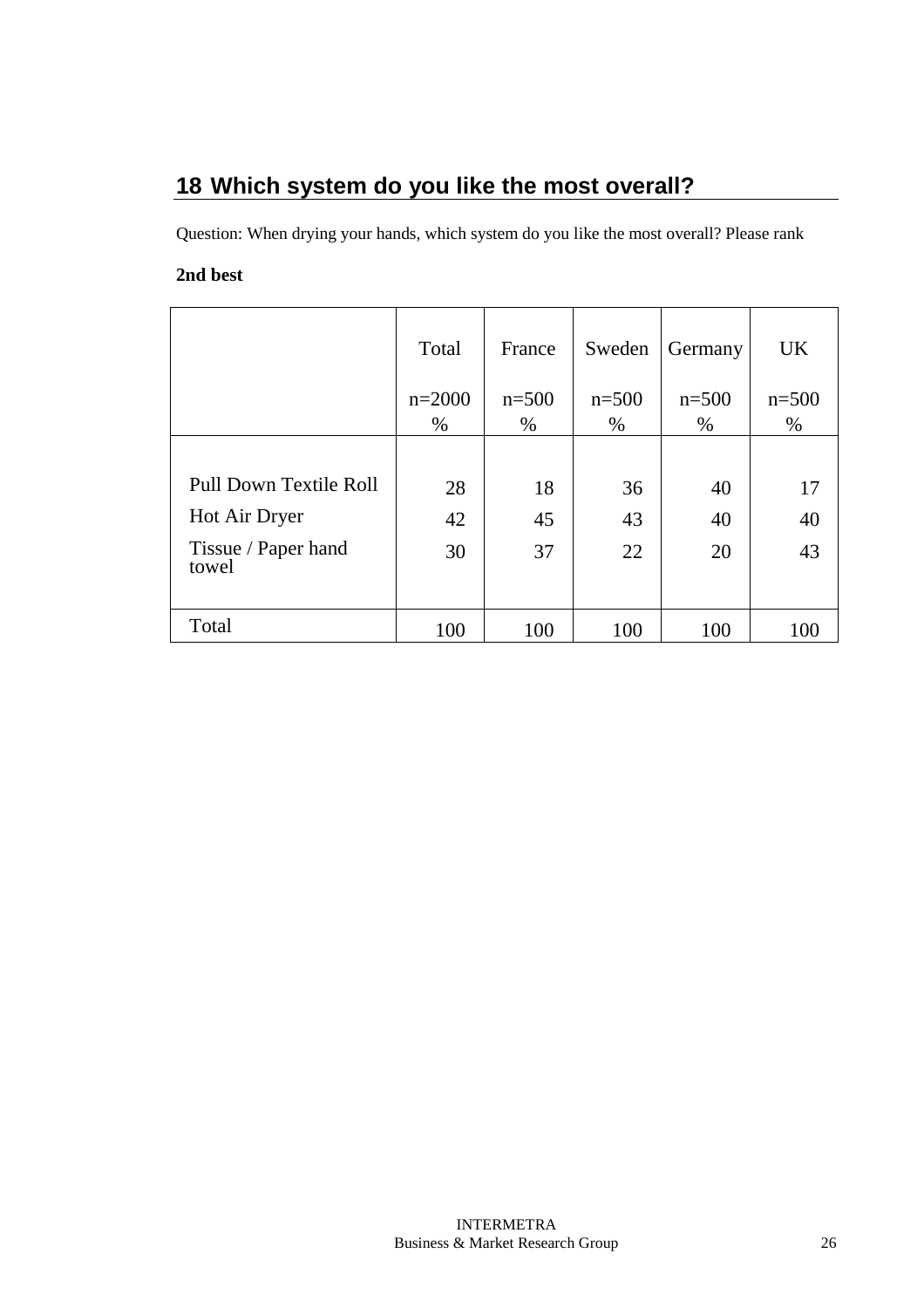# **19 Which system do you like the most overall?**

Question: When drying your hands, which system do you like the most overall? Please rank

#### **3rd best**

|                              | Total    | France  | Sweden  | Germany | <b>UK</b> |
|------------------------------|----------|---------|---------|---------|-----------|
|                              | $n=2000$ | $n=500$ | $n=500$ | $n=500$ | $n=500$   |
|                              | $\%$     | %       | $\%$    | $\%$    | $\%$      |
|                              |          |         |         |         |           |
| Pull Down Textile Roll       | 63       | 75      | 51      | 48      | 77        |
| Hot Air Dryer                | 31       | 17      | 44      | 47      | 14        |
| Tissue / Paper hand<br>towel | 7        | 8       | 5       | 5       | 8         |
| Total                        | 100      | 100     | 100     | 100     | 100       |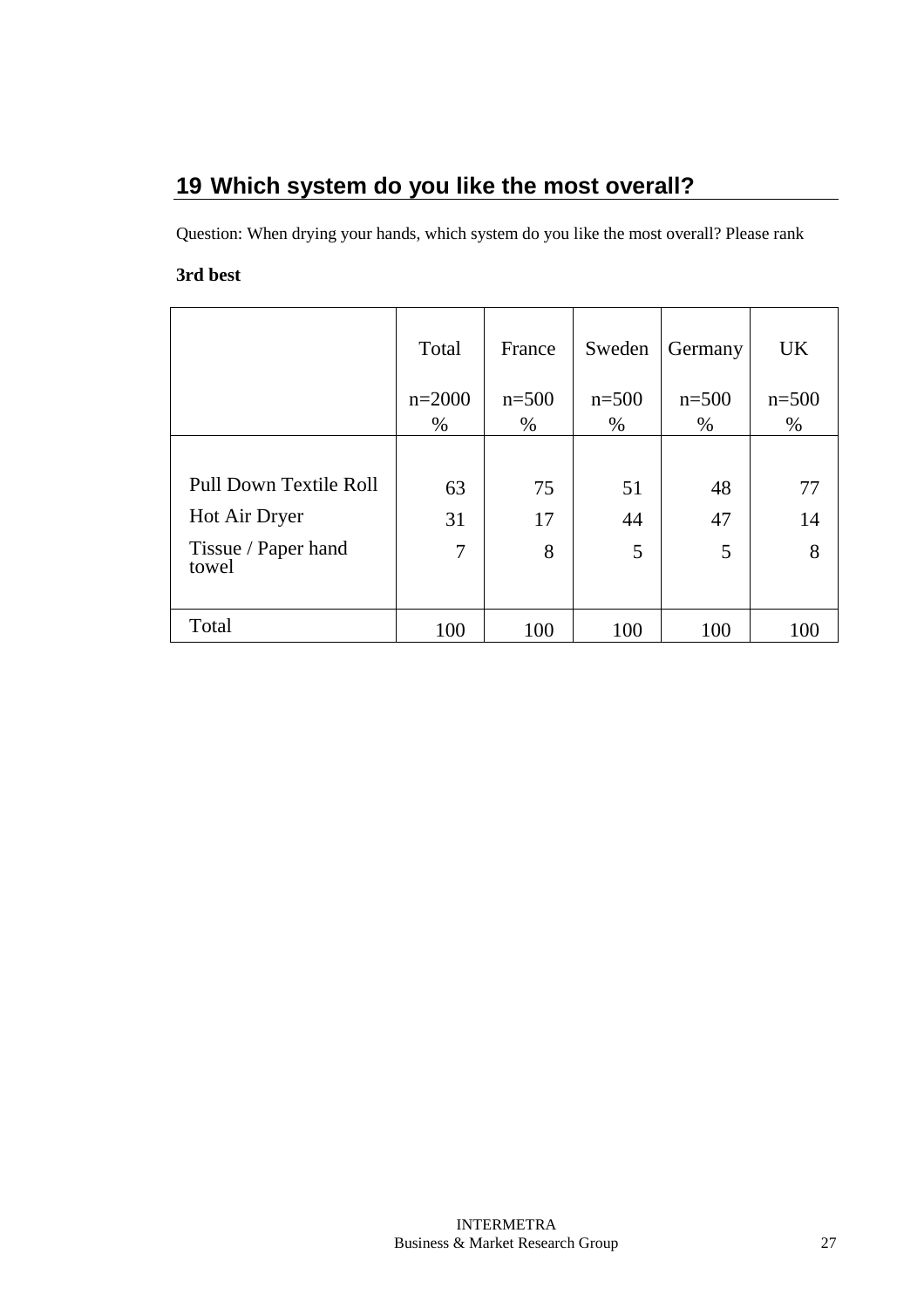### **20 Which system would you prefer your children to use in school?**

Question: Which system would you prefer your children (or other children) to use in school? Please rank

#### **1 st choice**

|                               | Total    | France  | Sweden  | Germany | <b>UK</b> |
|-------------------------------|----------|---------|---------|---------|-----------|
|                               | $n=2000$ | $n=500$ | $n=500$ | $n=500$ | $n=500$   |
|                               | $\%$     | $\%$    | $\%$    | $\%$    | $\%$      |
|                               |          |         |         |         |           |
| <b>Pull Down Textile Roll</b> | 11       | 8       | 11      | 17      | 6         |
| Hot Air Dryer                 | 29       | 36      | 18      | 21      | 42        |
| Tissue / Paper hand<br>towel  | 60       | 56      | 70      | 62      | 53        |
| Total                         | 100      | 100     | 100     | 100     | 100       |
|                               |          |         |         |         |           |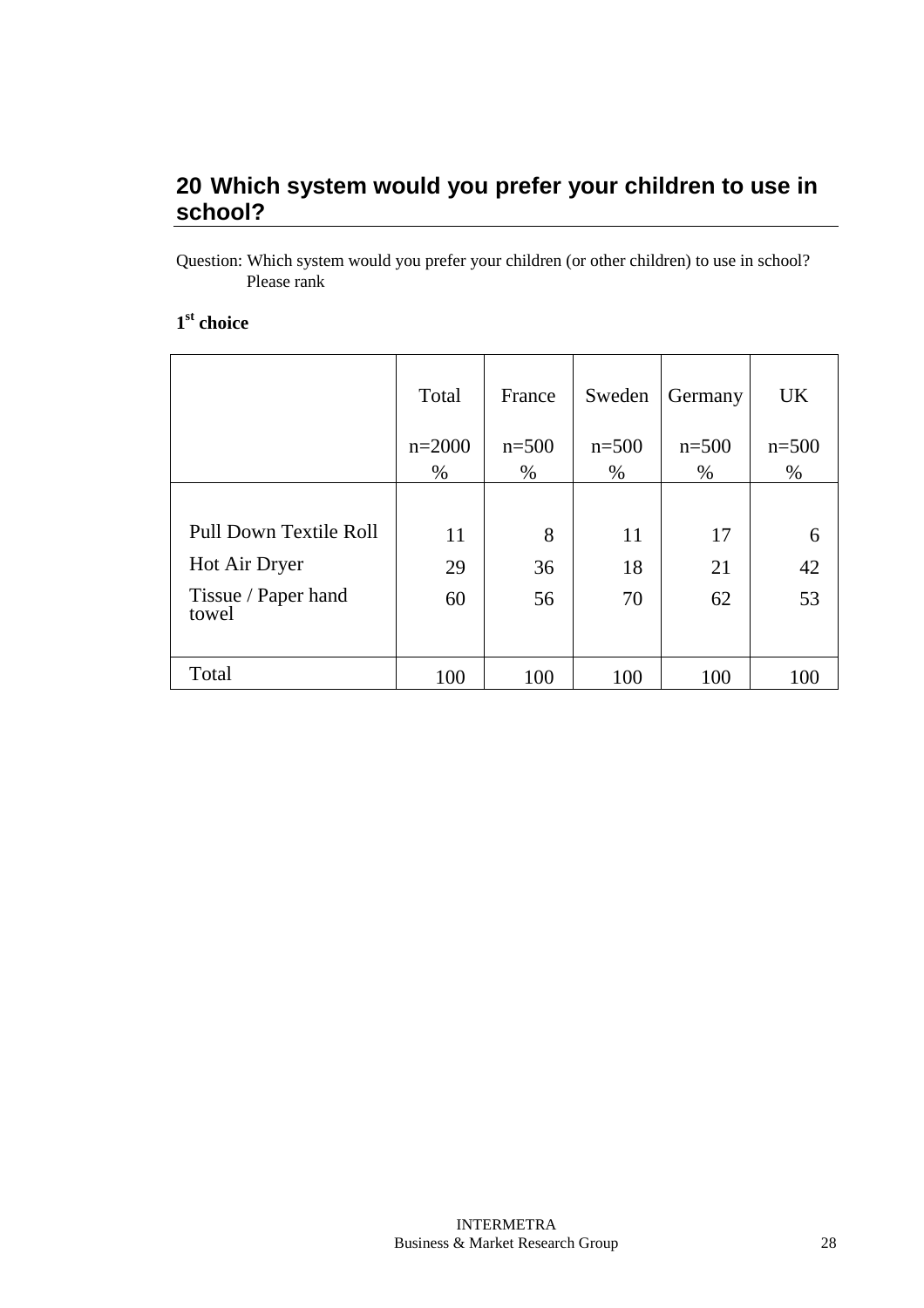### **21 Which system would you prefer your children to use in school?**

Question: Which system would you prefer your children (or other children) to use in school? Please rank

#### **2 nd choice**

|                               | Total            | France          | Sweden          | Germany         | <b>UK</b>       |
|-------------------------------|------------------|-----------------|-----------------|-----------------|-----------------|
|                               | $n=2000$<br>$\%$ | $n=500$<br>$\%$ | $n=500$<br>$\%$ | $n=500$<br>$\%$ | $n=500$<br>$\%$ |
|                               |                  |                 |                 |                 |                 |
| <b>Pull Down Textile Roll</b> | 26               | 21              | 33              | 31              | 17              |
| Hot Air Dryer                 | 45               | 46              | 46              | 43              | 44              |
| Tissue / Paper hand<br>towel  | 30               | 33              | 21              | 26              | 38              |
|                               |                  |                 |                 |                 |                 |
| Total                         | 100              | 100             | 100             | 100             | 100             |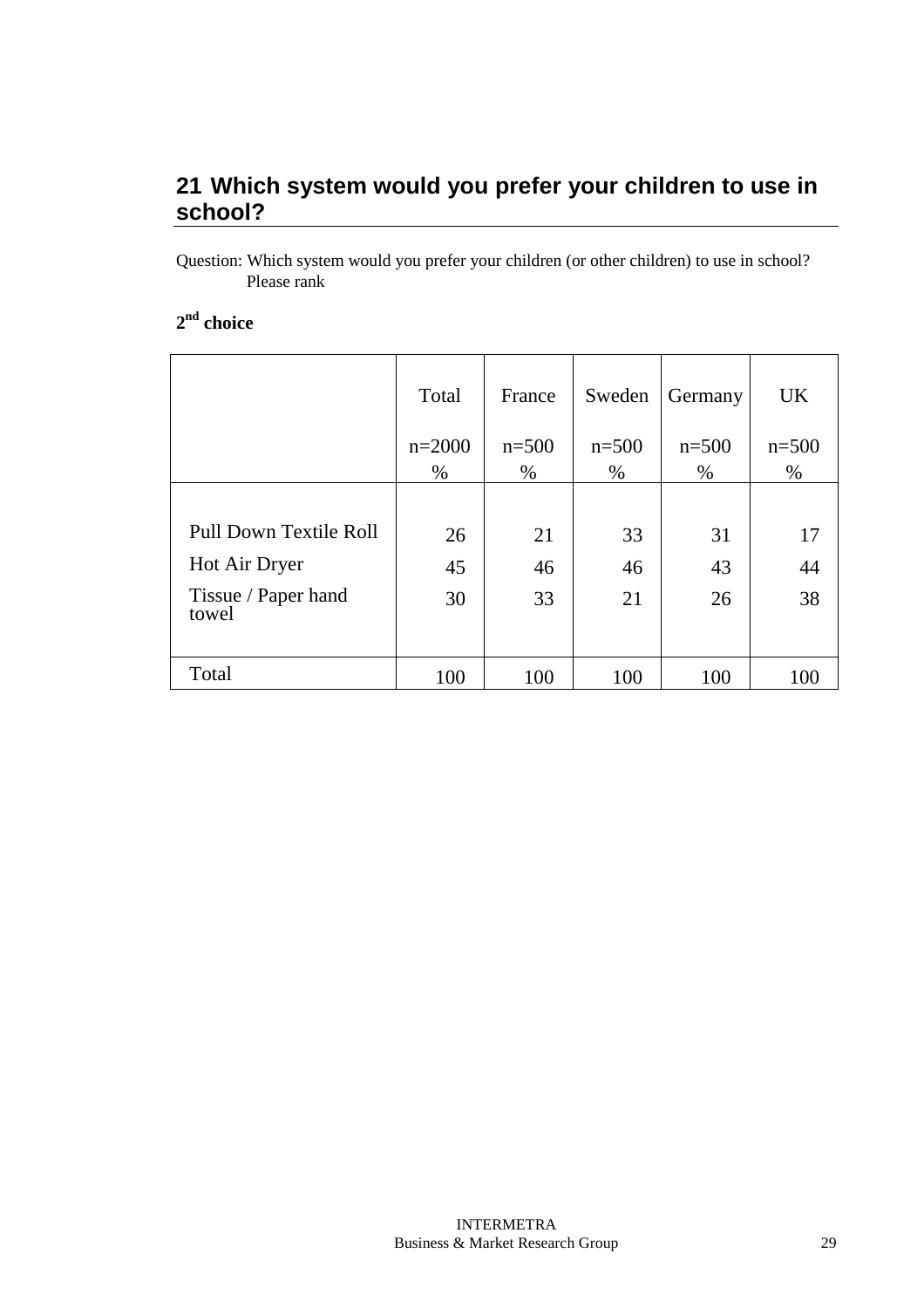### **22 Which system would you prefer your children to use in school?**

Question: Which system would you prefer your children (or other children) to use in school? Please rank

#### **3 rd choice**

|                              | Total    | France  | Sweden  | Germany | <b>UK</b> |
|------------------------------|----------|---------|---------|---------|-----------|
|                              | $n=2000$ | $n=500$ | $n=500$ | $n=500$ | $n = 500$ |
|                              | $\%$     | $\%$    | $\%$    | $\%$    | $\%$      |
|                              |          |         |         |         |           |
| Pull Down Textile Roll       | 64       | 71      | 55      | 52      | 77        |
| Hot Air Dryer                | 26       | 18      | 36      | 36      | 14        |
| Tissue / Paper hand<br>towel | 10       | 11      | 9       | 12      | 9         |
| Total                        | 100      | 100     | 100     | 100     | 100       |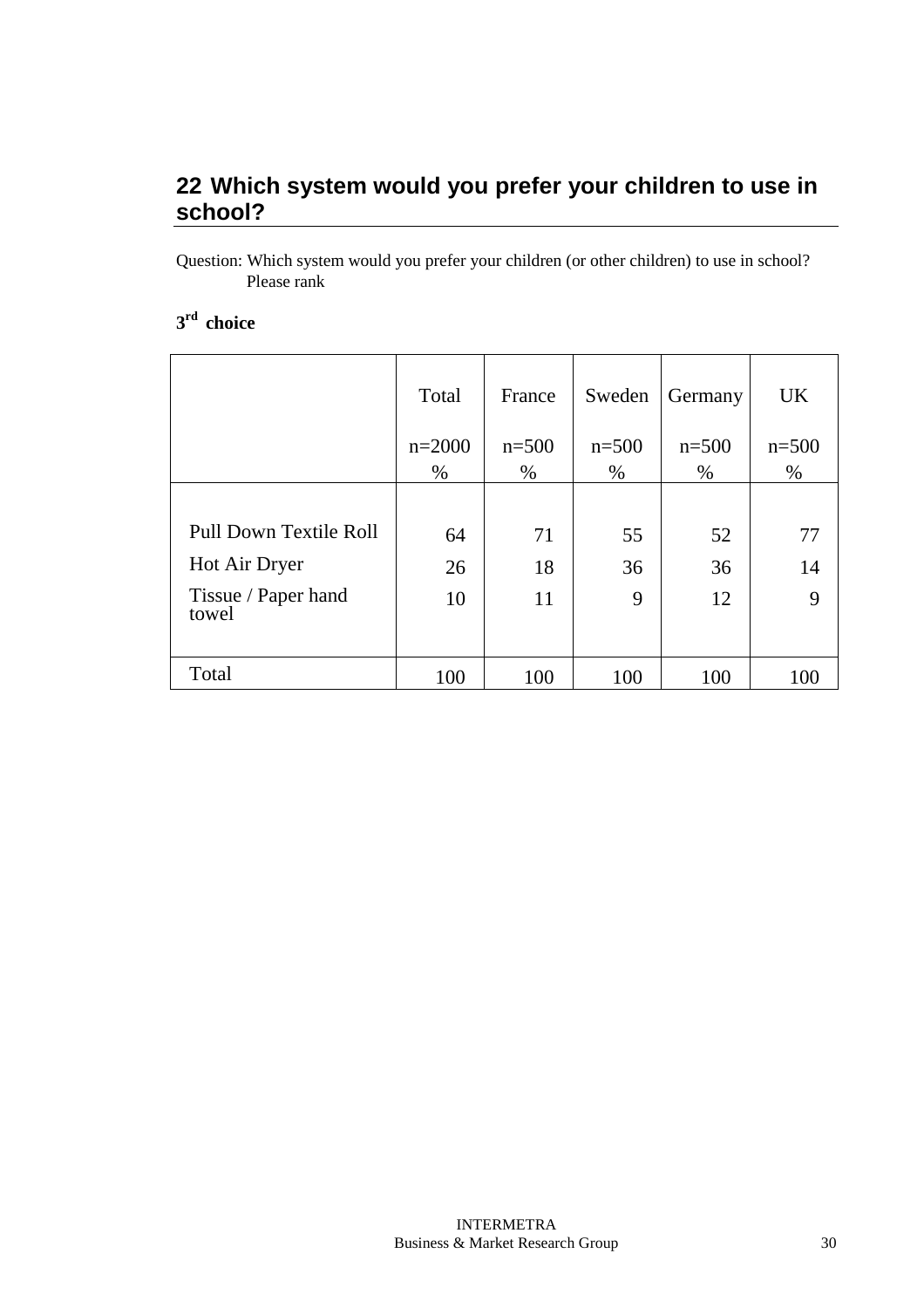# **23 Country**

#### Question: Country

|           | Total      | Male      | Female   | France           | France           | Sweden   | Sweden         | Germany          | Germany          | UK               | UK             |
|-----------|------------|-----------|----------|------------------|------------------|----------|----------------|------------------|------------------|------------------|----------------|
|           |            |           |          | Male             | Female           | Male     | Female         | Male             | Female           | Male             | Female         |
|           | $n = 2000$ | $n = 994$ | $n=1006$ | $n=249$          | $n=251$          | $n=245$  | $n=255$        | $n=250$          | $n=250$          | $n=250$          | $n=250$        |
|           | $\%$       | %         | $\%$     | $\%$             | $\%$             | $\%$     | %              | $\%$             | $\%$             | $\%$             | $\%$           |
|           |            |           |          |                  |                  |          |                |                  |                  |                  |                |
| France    | 25         | 25        | 25       | 100              | 100              | $\theta$ | $\overline{0}$ | $\boldsymbol{0}$ | $\overline{0}$   | $\boldsymbol{0}$ | $\theta$       |
| Sweden    | 25         | 25        | 25       | $\boldsymbol{0}$ | $\boldsymbol{0}$ | 100      | 100            | $\mathbf{0}$     | $\boldsymbol{0}$ | $\boldsymbol{0}$ | $\overline{0}$ |
| Germany   | 25         | 25        | 25       | $\overline{0}$   | $\boldsymbol{0}$ | $\theta$ | $\overline{0}$ | 100              | 100              | $\boldsymbol{0}$ | $\theta$       |
| <b>UK</b> | 25         | 25        | 25       | $\overline{0}$   | $\overline{0}$   | $\theta$ | $\overline{0}$ | $\overline{0}$   | $\theta$         | 100              | 100            |
|           |            |           |          |                  |                  |          |                |                  |                  |                  |                |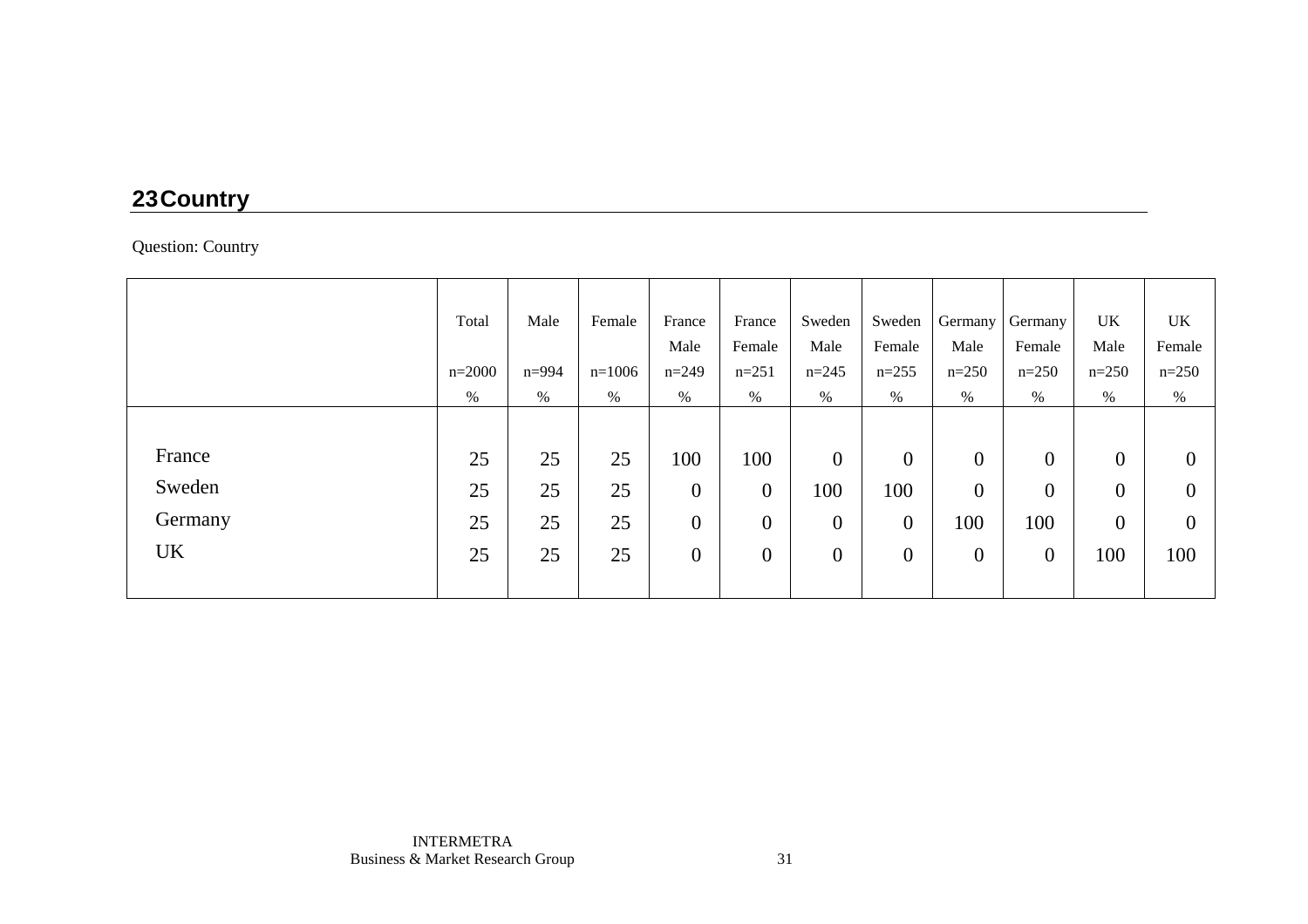## **24 Age**

Question: Age

|                    | Total      | Male      | Female   | France  | France  | Sweden  | Sweden  | Germany | Germany | UK             | <b>UK</b> |
|--------------------|------------|-----------|----------|---------|---------|---------|---------|---------|---------|----------------|-----------|
|                    |            |           |          | Male    | Female  | Male    | Female  | Male    | Female  | Male           | Female    |
|                    | $n = 2000$ | $n = 994$ | $n=1006$ | $n=249$ | $n=251$ | $n=245$ | $n=255$ | $n=250$ | $n=250$ | $n=250$        | $n=250$   |
|                    | $\%$       | %         | %        | $\%$    | $\%$    | $\%$    | $\%$    | $\%$    | %       | $\%$           | $\%$      |
|                    |            |           |          |         |         |         |         |         |         |                |           |
| 18 to 24 years old | 20         | 14        | 26       | 14      | 25      | 21      | 17      | 13      | 28      | $\overline{7}$ | 33        |
| 25 to 44 years old | 40         | 38        | 42       | 37      | 43      | 38      | 43      | 36      | 45      | 41             | 38        |
| 46 to 65 years old | 40         | 48        | 32       | 49      | 31      | 41      | 40      | 52      | 27      | 52             | 29        |
|                    |            |           |          |         |         |         |         |         |         |                |           |
| Total              | 100        | 100       | 100      | 100     | 100     | 100     | 100     | 100     | 100     | 100            | 100       |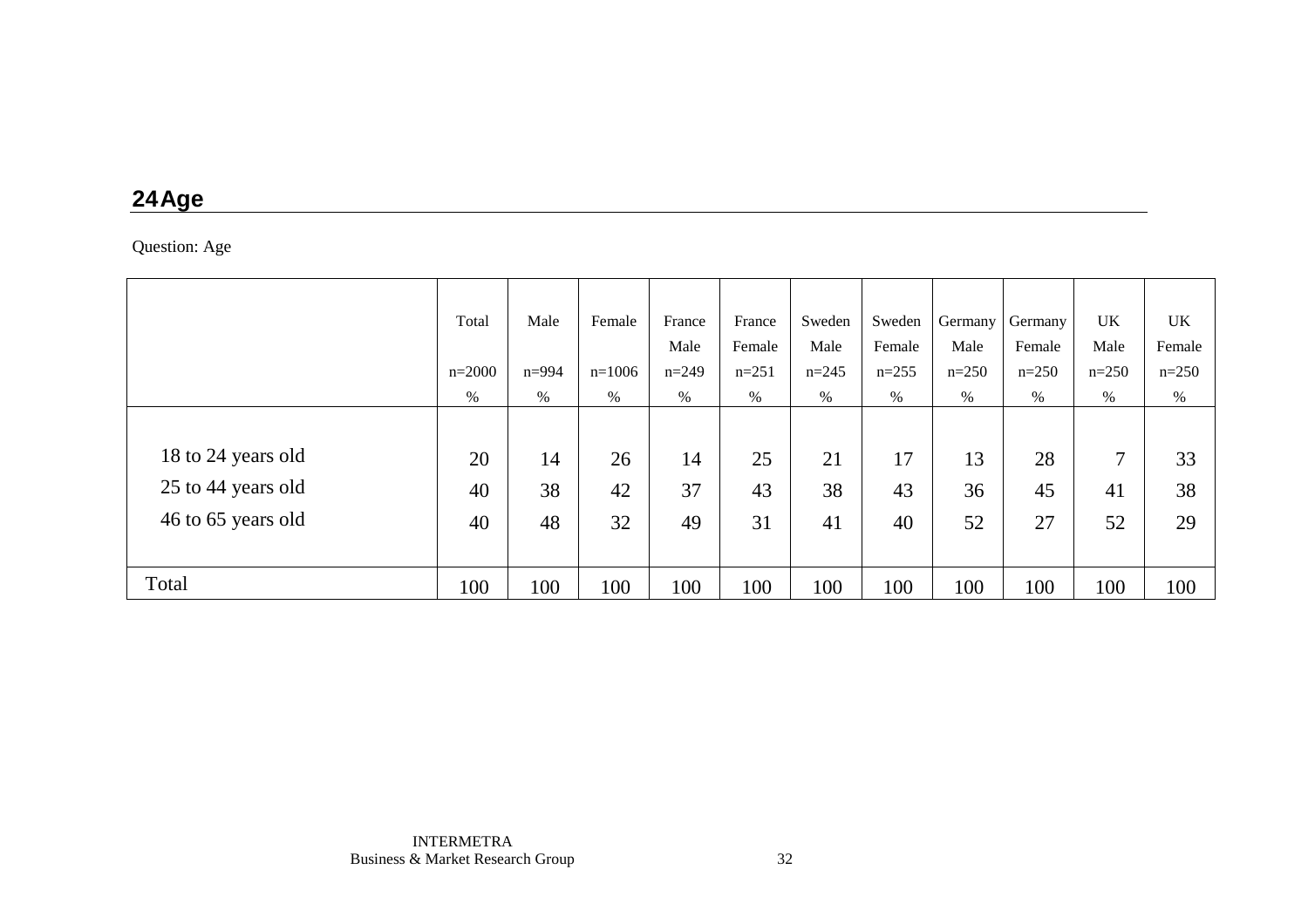# **25 Systems tried**

Question: Which of the following hand drying systems do you have personal experience of?

|                           | Total    | Male      | Female   | France  | France  | Sweden  | Sweden  | Germany | Germany | <b>UK</b> | UK      |
|---------------------------|----------|-----------|----------|---------|---------|---------|---------|---------|---------|-----------|---------|
|                           |          |           |          | Male    | Female  | Male    | Female  | Male    | Female  | Male      | Female  |
|                           | $n=2000$ | $n = 994$ | $n=1006$ | $n=249$ | $n=251$ | $n=245$ | $n=255$ | $n=250$ | $n=250$ | $n=250$   | $n=250$ |
|                           | $\%$     | $\%$      | %        | %       | $\%$    | %       | %       | %       | %       | %         | %       |
|                           |          |           |          |         |         |         |         |         |         |           |         |
| Tissue / Paper hand towel | 100      | 100       | 100      | 100     | 100     | 100     | 100     | 100     | 100     | 100       | 100     |
| Hot Air Dryer             | 100      | 100       | 100      | 100     | 100     | 100     | 100     | 100     | 100     | 100       | 100     |
| Pull Down Textile Roll    | 100      | 100       | 100      | 100     | 100     | 100     | 100     | 100     | 100     | 100       | 100     |
|                           |          |           |          |         |         |         |         |         |         |           |         |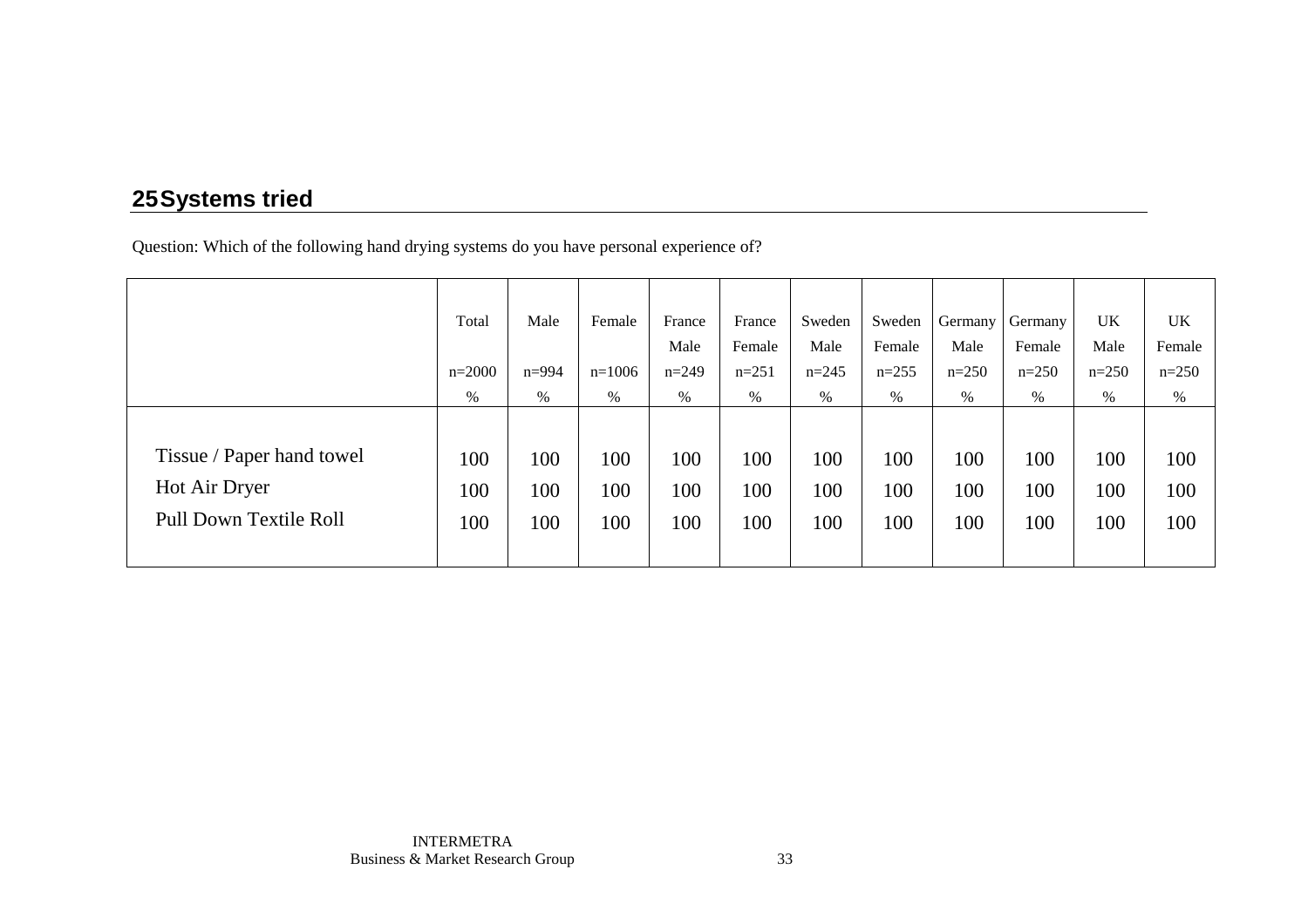# **26 How often do your dry your hands?**

Question: When visiting a public toilet, how often do your dry your hands?

|                                                                        | Total    | Male      | Female   | France  | France         | Sweden  | Sweden         | Germany | Germany        | <b>UK</b>      | <b>UK</b> |
|------------------------------------------------------------------------|----------|-----------|----------|---------|----------------|---------|----------------|---------|----------------|----------------|-----------|
|                                                                        |          |           |          | Male    | Female         | Male    | Female         | Male    | Female         | Male           | Female    |
|                                                                        | $n=2000$ | $n = 994$ | $n=1006$ | $n=249$ | $n=251$        | $n=245$ | $n=255$        | $n=250$ | $n=250$        | $n=250$        | $n=250$   |
|                                                                        | $\%$     | $\%$      | $\%$     | %       | $\%$           | $\%$    | $\%$           | $\%$    | $\%$           | $\%$           | $\%$      |
|                                                                        |          |           |          |         |                |         |                |         |                |                |           |
| Never, regardless of which type of<br>hand drying system is available  |          |           |          |         | $\overline{2}$ |         | $\overline{0}$ |         | $\overline{0}$ | $\overline{2}$ |           |
| Always, regardless of which type<br>of hand drying system is available | 71       | 77        | 66       | 71      | 57             | 72      | 58             | 90      | 87             | 76             | 61        |
| Only if I find a suitable hand<br>drying system I like                 | 28       | 22        | 33       | 29      | 41             | 27      | 42             | 10      | 13             | 23             | 36        |
|                                                                        |          |           |          |         |                |         |                |         |                |                |           |
| Total                                                                  | 100      | 100       | 100      | 100     | 100            | 100     | 100            | 100     | 100            | 100            | 100       |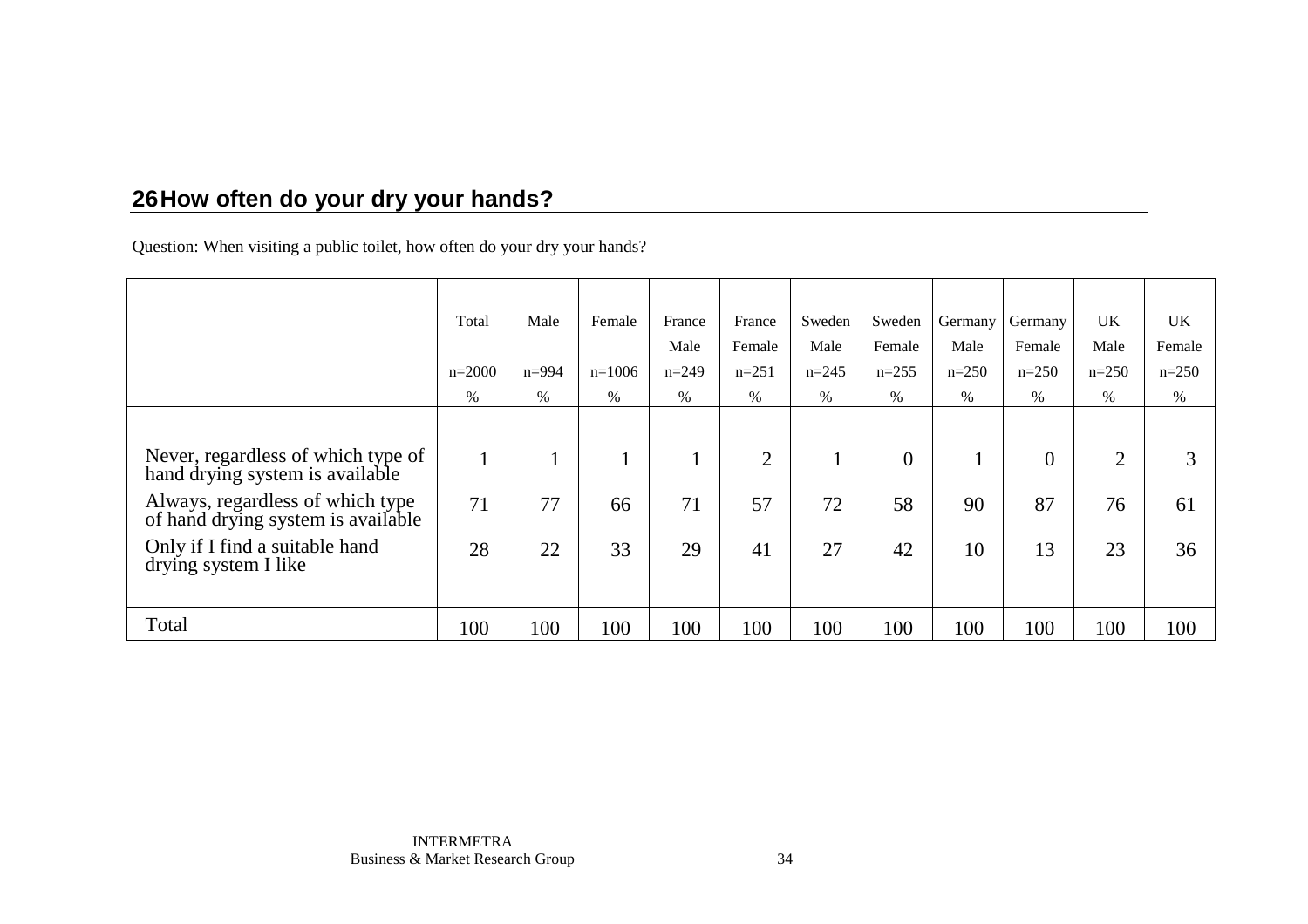Question: What makes a hand drying system suitable for you?

Please rank the 3 attributes below from most important to least important:

#### **Most important**

|                     | Total    | Male      | Female   | France  | France  | Sweden  | Sweden  | Germany | Germany | <b>UK</b> | UK      |
|---------------------|----------|-----------|----------|---------|---------|---------|---------|---------|---------|-----------|---------|
|                     |          |           |          | Male    | Female  | Male    | Female  | Male    | Female  | Male      | Female  |
|                     | $n=2000$ | $n = 994$ | $n=1006$ | $n=249$ | $n=251$ | $n=245$ | $n=255$ | $n=250$ | $n=250$ | $n=250$   | $n=250$ |
|                     | %        | %         | $\%$     | %       | $\%$    | $\%$    | $\%$    | $\%$    | %       | %         | %       |
|                     |          |           |          |         |         |         |         |         |         |           |         |
| Gives a dry feel    | 6        | 6         | 6        | 6       | 6       | 8       | $\tau$  | 6       | ┑       | 6         |         |
| Hygienic            | 71       | 68        | 75       | 68      | 78      | 72      | 81      | 68      | 74      | 62        | 68      |
| Fast drying / Quick | 22       | 26        | 19       | 27      | 17      | 20      | 12      | 27      | 19      | 32        | 27      |
|                     |          |           |          |         |         |         |         |         |         |           |         |
| Total               | 100      | 100       | 100      | 100     | 100     | 100     | 100     | 100     | 100     | 100       | 100     |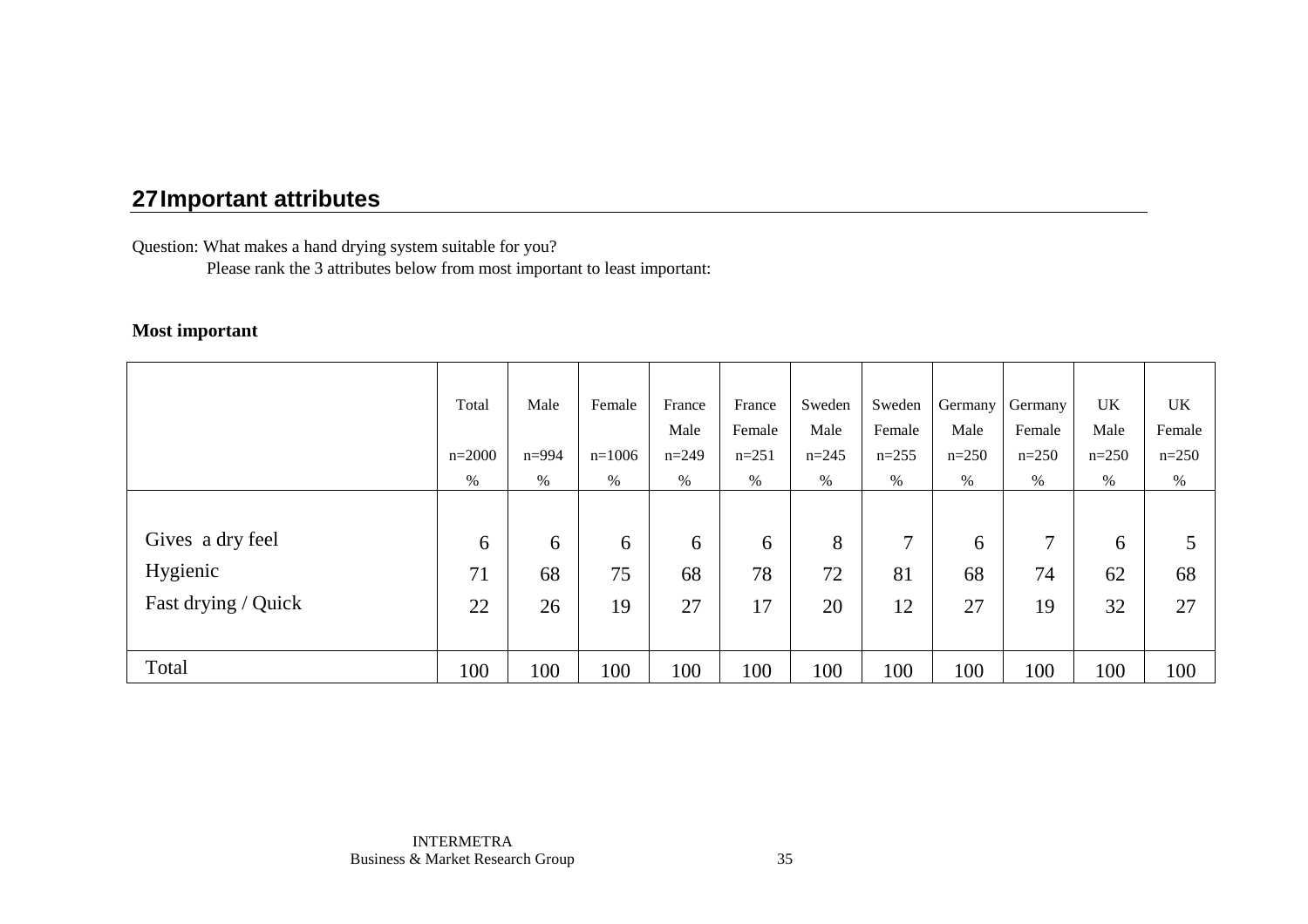Question: What makes a hand drying system suitable for you?

Please rank the 3 attributes below from most important to least important:

#### **2nd most important**

|                     | Total    | Male      | Female   | France  | France  | Sweden    | Sweden  | Germany | Germany | UK      | UK      |
|---------------------|----------|-----------|----------|---------|---------|-----------|---------|---------|---------|---------|---------|
|                     |          |           |          | Male    | Female  | Male      | Female  | Male    | Female  | Male    | Female  |
|                     | $n=2000$ | $n = 994$ | $n=1006$ | $n=249$ | $n=251$ | $n = 245$ | $n=255$ | $n=250$ | $n=250$ | $n=250$ | $n=250$ |
|                     | %        | %         | %        | $\%$    | $\%$    | $\%$      | $\%$    | %       | %       | $\%$    | %       |
|                     |          |           |          |         |         |           |         |         |         |         |         |
| Gives a dry feel    | 29       | 28        | 29       | 24      | 24      | 39        | 40      | 26      | 31      | 23      | 22      |
| Hygienic            | 24       | 27        | 21       | 27      | 19      | 22        | 16      | 26      | 21      | 33      | 26      |
| Fast drying / Quick | 47       | 45        | 50       | 49      | 57      | 38        | 44      | 48      | 48      | 44      | 52      |
|                     |          |           |          |         |         |           |         |         |         |         |         |
| Total               | 100      | 100       | 100      | 100     | 100     | 100       | 100     | 100     | 100     | 100     | 100     |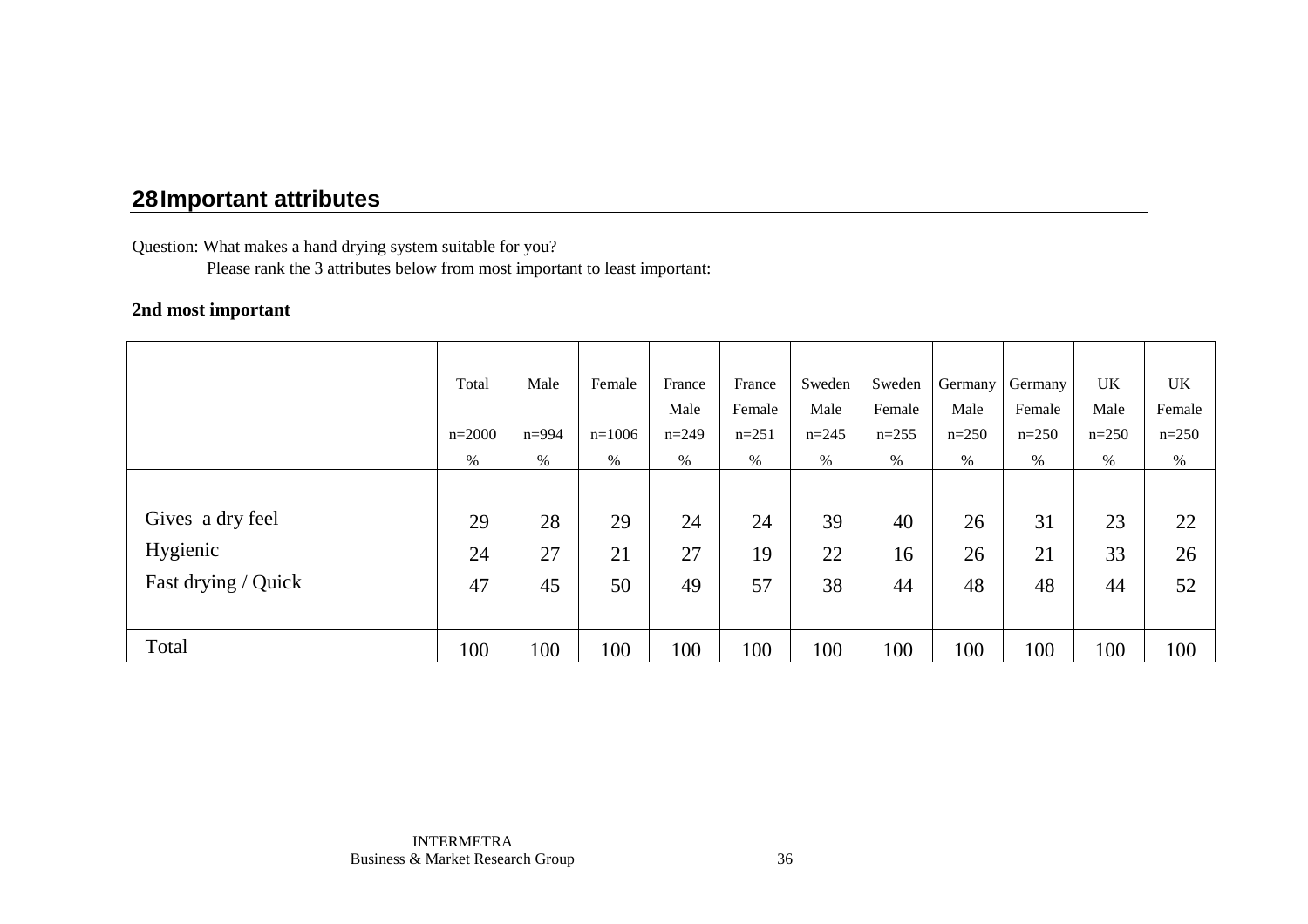Question: What makes a hand drying system suitable for you?

Please rank the 3 attributes below from most important to least important:

#### **3rd most important**

|                     | Total    | Male      | Female   | France  | France  | Sweden    | Sweden  | Germany | Germany | UK             | UK      |
|---------------------|----------|-----------|----------|---------|---------|-----------|---------|---------|---------|----------------|---------|
|                     |          |           |          | Male    | Female  | Male      | Female  | Male    | Female  | Male           | Female  |
|                     | $n=2000$ | $n = 994$ | $n=1006$ | $n=249$ | $n=251$ | $n = 245$ | $n=255$ | $n=250$ | $n=250$ | $n=250$        | $n=250$ |
|                     | %        | %         | %        | $\%$    | $\%$    | $\%$      | $\%$    | %       | %       | $\%$           | %       |
|                     |          |           |          |         |         |           |         |         |         |                |         |
| Gives a dry feel    | 65       | 66        | 65       | 70      | 71      | 53        | 53      | 68      | 62      | 72             | 73      |
| Hygienic            | 5        | 5         | 4        | 5       | 4       | 5         | 3       | 6       | 5       | $\overline{4}$ | 6       |
| Fast drying / Quick | 30       | 29        | 31       | 25      | 26      | 42        | 45      | 26      | 33      | 24             | 21      |
|                     |          |           |          |         |         |           |         |         |         |                |         |
| Total               | 100      | 100       | 100      | 100     | 100     | 100       | 100     | 100     | 100     | 100            | 100     |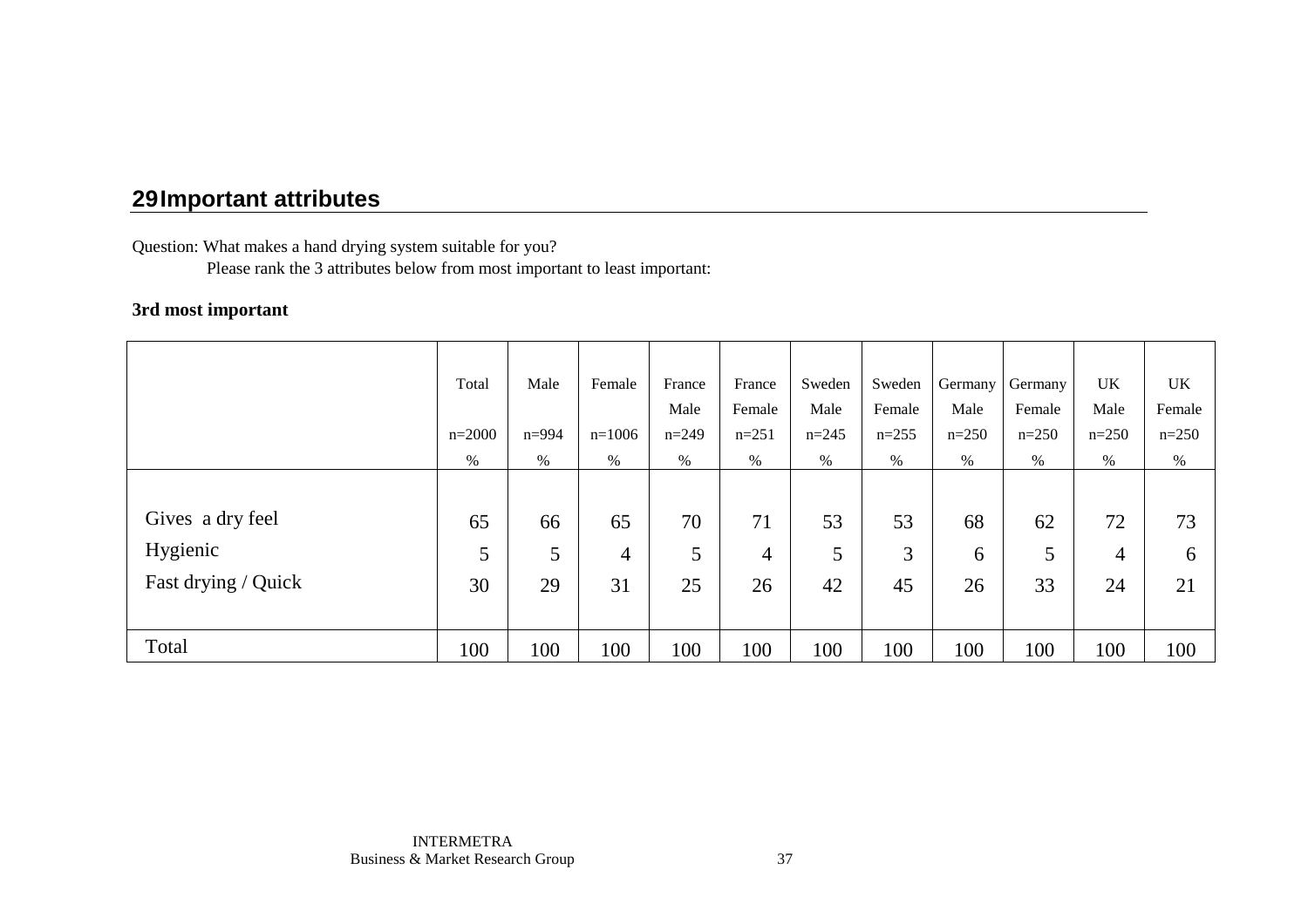Question: What would make a hand drying system unacceptable for you?

 Please tick off which3 out of the attributes below would be have the most negative effect on your feelings towards a hand drying system?

**Most negative** 

|                                                            | Total    | Male           | Female         | France<br>Male | France<br>Female | Sweden<br>Male | Sweden<br>Female | Germany<br>Male    | Germany<br>Female | <b>UK</b><br>Male    | UK<br>Female   |
|------------------------------------------------------------|----------|----------------|----------------|----------------|------------------|----------------|------------------|--------------------|-------------------|----------------------|----------------|
|                                                            | $n=2000$ | $n = 994$      | $n=1006$       | $n = 249$      | $n = 251$        | $n=245$        | $n=255$          | $n=250$            | $n=250$           | $n=250$              | $n = 250$      |
|                                                            | %        | $\%$           | $\%$           | $\%$           | $\%$             | $\%$           | $\%$             | $\%$               | $\%$              | $\%$                 | $\%$           |
|                                                            |          |                |                |                |                  |                |                  |                    |                   |                      |                |
| Unclean device                                             | 29       | 29             | 28             | 27             | 25               | 42             | 44               | 17                 | 13                | 32                   | 28             |
| Noisy device                                               | $\perp$  | $\overline{2}$ | $\mathbf{1}$   | 3              | $\bf{l}$         | $\overline{2}$ | $\mathbf{1}$     | -1<br>$\mathbf{I}$ | $\overline{2}$    | $\overline{0}$       | $\overline{0}$ |
| Not-dry feeling                                            | 3        | 3              | 3              | $\overline{4}$ | 3                | 4              | $\overline{2}$   | $\overline{2}$     | $\overline{4}$    | 3                    | $\overline{2}$ |
| Reusable                                                   | 3        | 3              | 3              | $\tau$         | 9                | $\mathbf{1}$   | $\Omega$         | $\overline{2}$     | $\overline{2}$    | $\blacktriangleleft$ | $\overline{2}$ |
| Creates queues (waiting before)<br>you can dry your hands) | 3        | $\overline{4}$ | $\overline{2}$ | $\overline{4}$ | 3                | 4              | $\overline{2}$   | 5                  | 3                 | 3                    | $\overline{2}$ |
| Towel used by others                                       | 50       | 45             | 54             | 37             | 47               | 36             | 45               | 62                 | 68                | 44                   | 57             |
| Slow drying                                                | 11       | 14             | 9              | 18             | 12               | 12             | 5                | 10                 | 8                 | 16                   | 10             |
|                                                            |          |                |                |                |                  |                |                  |                    |                   |                      |                |
| Total                                                      | 100      | 100            | 100            | 100            | 100              | 100            | 100              | 100                | 100               | 100                  | 100            |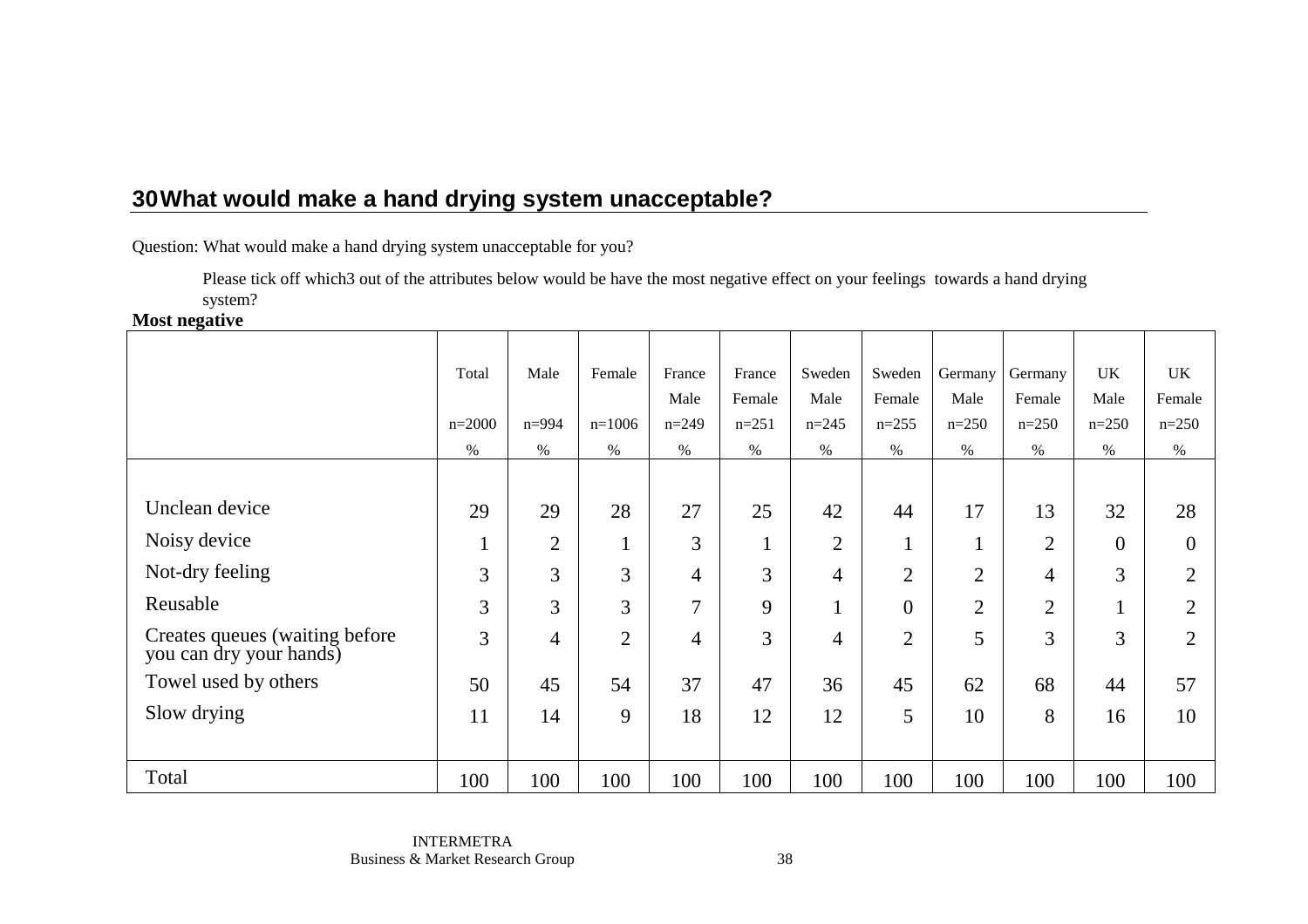Question: What would make a hand drying system unacceptable for you?

 Please tick off which3 out of the attributes below would be have the most negative effect on your feelings towards a hand drying system?

**2nd most negative** 

|                                                            | Total    | Male           | Female         | France  | France    | Sweden         | Sweden         | Germany | Germany | <b>UK</b>      | <b>UK</b> |
|------------------------------------------------------------|----------|----------------|----------------|---------|-----------|----------------|----------------|---------|---------|----------------|-----------|
|                                                            |          |                |                | Male    | Female    | Male           | Female         | Male    | Female  | Male           | Female    |
|                                                            | $n=2000$ | $n = 994$      | $n=1006$       | $n=249$ | $n = 251$ | $n=245$        | $n=255$        | $n=250$ | $n=250$ | $n=250$        | $n=250$   |
|                                                            | $\%$     | $\%$           | $\%$           | %       | $\%$      | $\%$           | $\%$           | $\%$    | $\%$    | $\%$           | $\%$      |
|                                                            |          |                |                |         |           |                |                |         |         |                |           |
| Unclean device                                             | 30       | 27             | 33             | 22      | 24        | 28             | 31             | 30      | 39      | 28             | 36        |
| Noisy device                                               | 4        | $\overline{4}$ | $\overline{4}$ | 3       | 5         | $\overline{4}$ | $\overline{4}$ | 6       | 4       | $\overline{4}$ | 4         |
| Not-dry feeling                                            | 8        | 8              | 8              | 11      | 8         | 7              | 9              | 7       | 10      | 6              | 5         |
| Reusable                                                   | 10       | 9              | 10             | 19      | 20        | 5              | 6              | 8       | 9       | 4              | 6         |
| Creates queues (waiting before)<br>you can dry your hands) | 14       | 15             | 13             | 8       | 11        | 18             | 13             | 16      | 11      | 18             | 15        |
| Towel used by others                                       | 22       | 23             | 20             | 24      | 19        | 26             | 29             | 15      | 14      | 26             | 20        |
| Slow drying                                                | 13       | 14             | 12             | 14      | 13        | 11             | 8              | 18      | 14      | 13             | 12        |
| Total                                                      | 100      | 100            | 100            | 100     | 100       | 100            | 100            | 100     | 100     | 100            | 100       |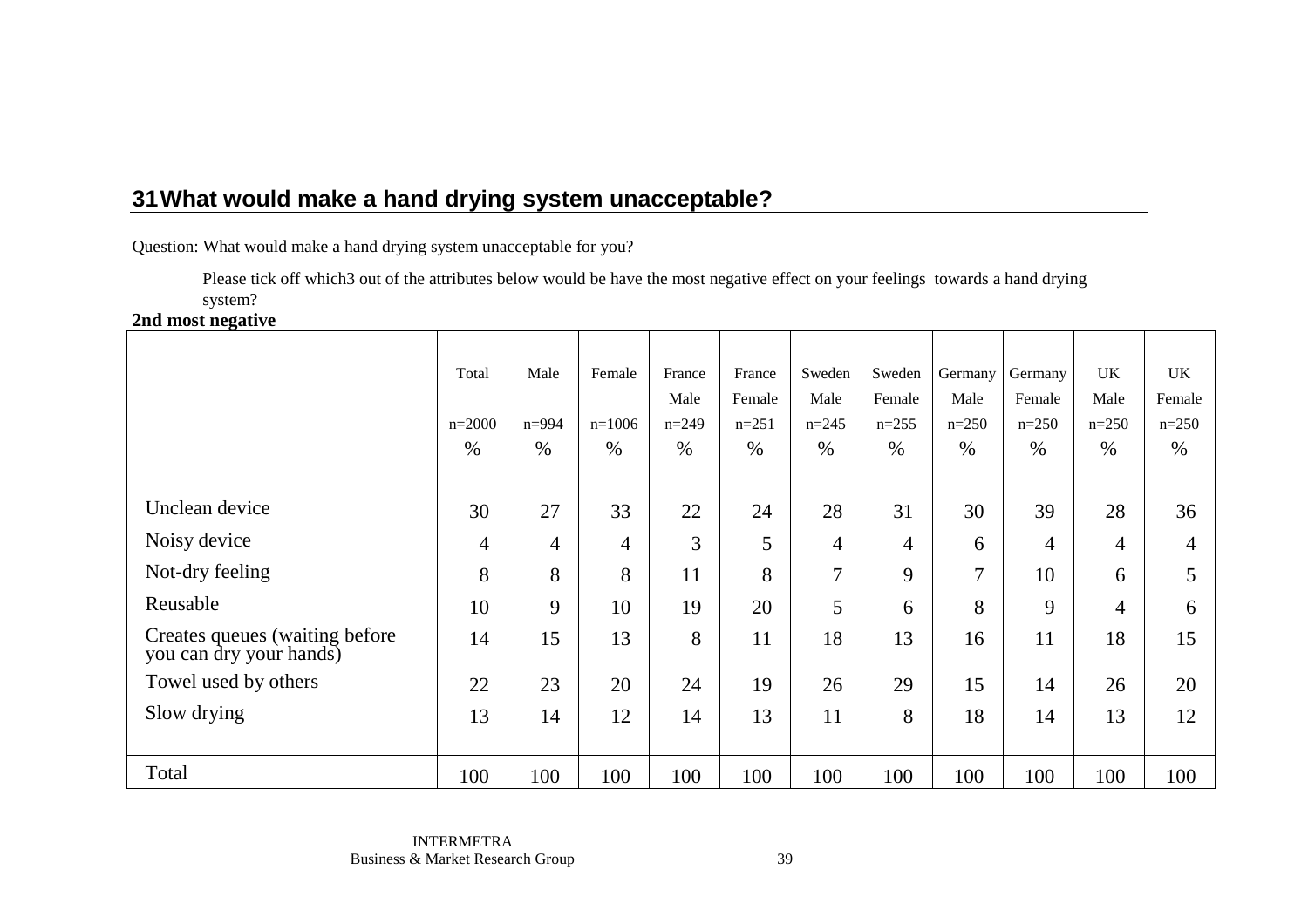Question: What would make a hand drying system unacceptable for you?

 Please tick off which3 out of the attributes below would be have the most negative effect on your feelings towards a hand drying system?

**3rd most negative** 

|                                                           | Total    | Male      | Female   | France  | France    | Sweden  | Sweden  | Germany        | Germany | <b>UK</b> | UK            |
|-----------------------------------------------------------|----------|-----------|----------|---------|-----------|---------|---------|----------------|---------|-----------|---------------|
|                                                           |          |           |          | Male    | Female    | Male    | Female  | Male           | Female  | Male      | Female        |
|                                                           | $n=2000$ | $n = 994$ | $n=1006$ | $n=249$ | $n = 251$ | $n=245$ | $n=255$ | $n=250$        | $n=250$ | $n=250$   | $n=250$       |
|                                                           | $\%$     | $\%$      | $\%$     | %       | $\%$      | $\%$    | $\%$    | $\%$           | $\%$    | $\%$      | %             |
|                                                           |          |           |          |         |           |         |         |                |         |           |               |
| Unclean device                                            | 18       | 19        | 16       | 24      | 22        | 11      | 6       | 22             | 21      | 18        | 16            |
| Noisy device                                              | 10       | 10        | 11       | 10      | 11        | 11      | 14      | 14             | 13      | 5         | 5             |
| Not-dry feeling                                           | 13       | 13        | 12       | 12      | 13        | 16      | 9       | 11             | 14      | 14        | 12            |
| Reusable                                                  | 12       | 12        | 12       | 17      | 17        | 9       | 14      | $\overline{7}$ | 10      | 13        | $\mathcal{I}$ |
| Creates queues (waiting before<br>you can dry your hands) | 20       | 17        | 22       | 12      | 13        | 20      | 24      | 19             | 19      | 18        | 32            |
| Towel used by others                                      | 8        | 9         | 7        | 14      | 8         | 6       | 9       | $\overline{7}$ | 5       | 10        | 6             |
| Slow drying                                               | 20       | 20        | 20       | 12      | 16        | 27      | 25      | 20             | 16      | 22        | 22            |
|                                                           |          |           |          |         |           |         |         |                |         |           |               |
| Total                                                     | 100      | 100       | 100      | 100     | 100       | 100     | 100     | 100            | 100     | 100       | 100           |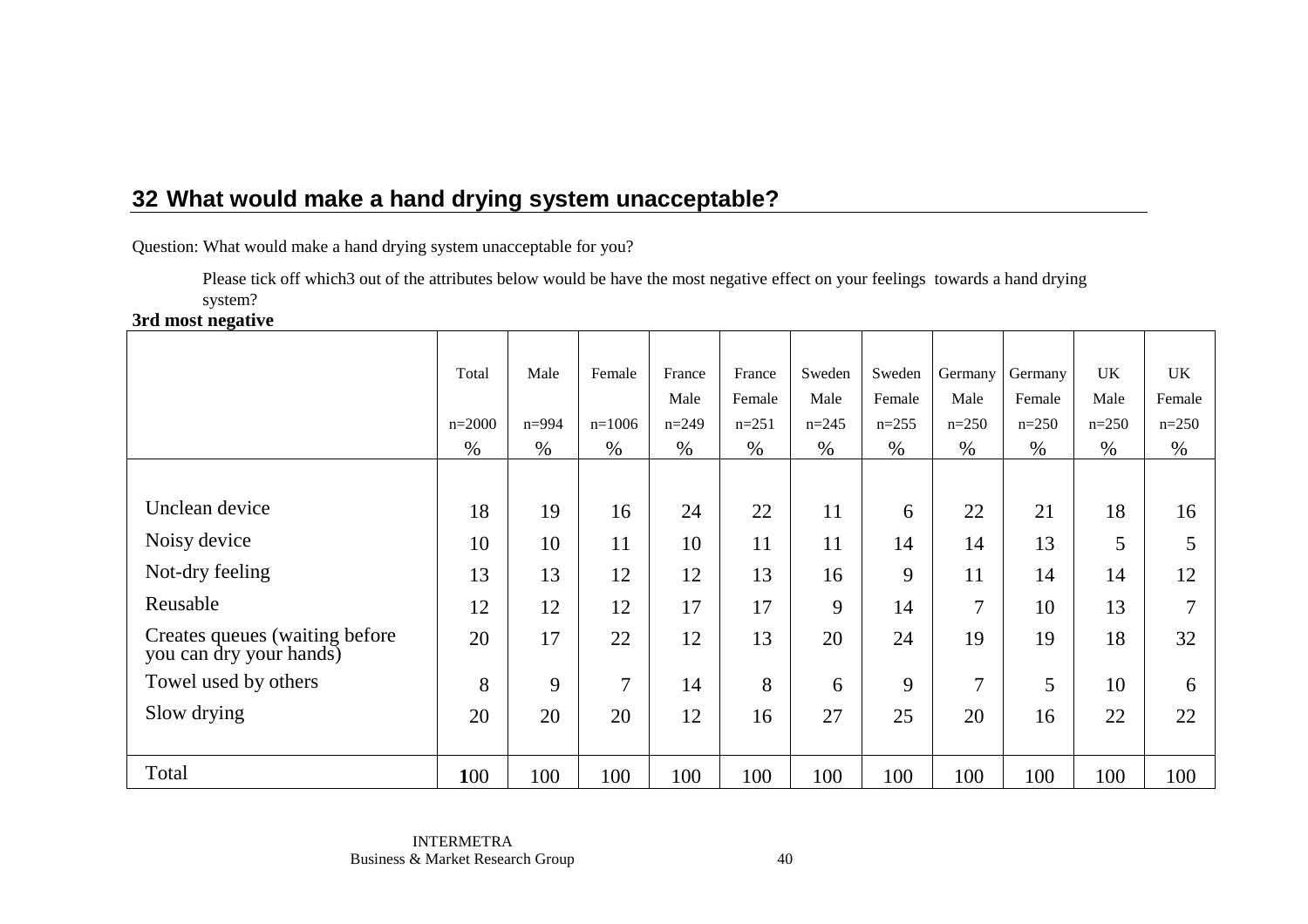Question: When drying your hands, which system do you find most hygienic? Please rank the three systems below

### **Most hygienic**

|                           | Total    | Male           | Female   | France  | France         | Sweden    | Sweden  | Germany | Germany        | <b>UK</b>      | <b>UK</b> |
|---------------------------|----------|----------------|----------|---------|----------------|-----------|---------|---------|----------------|----------------|-----------|
|                           |          |                |          | Male    | Female         | Male      | Female  | Male    | Female         | Male           | Female    |
|                           | $n=2000$ | $n = 994$      | $n=1006$ | $n=249$ | $n=251$        | $n = 245$ | $n=255$ | $n=250$ | $n=250$        | $n=250$        | $n=250$   |
|                           | $\%$     | %              | $\%$     | $\%$    | $\%$           | %         | $\%$    | $\%$    | $\%$           | $\%$           | %         |
|                           |          |                |          |         |                |           |         |         |                |                |           |
| Pull Down Textile Roll    | 3        | $\overline{4}$ | 3        | л.      | $\overline{2}$ | 6         | 5       | 6       | $\overline{4}$ | $\overline{2}$ |           |
| Hot Air Dryer             | 44       | 50             | 38       | 61      | 48             | 38        | 21      | 35      | 33             | 64             | 51        |
| Tissue / Paper hand towel | 53       | 47             | 59       | 38      | 50             | 56        | 74      | 59      | 63             | 34             | 48        |
|                           |          |                |          |         |                |           |         |         |                |                |           |
| Total                     | 100      | 100            | 100      | 100     | 100            | 100       | 100     | 100     | 100            | 100            | 100       |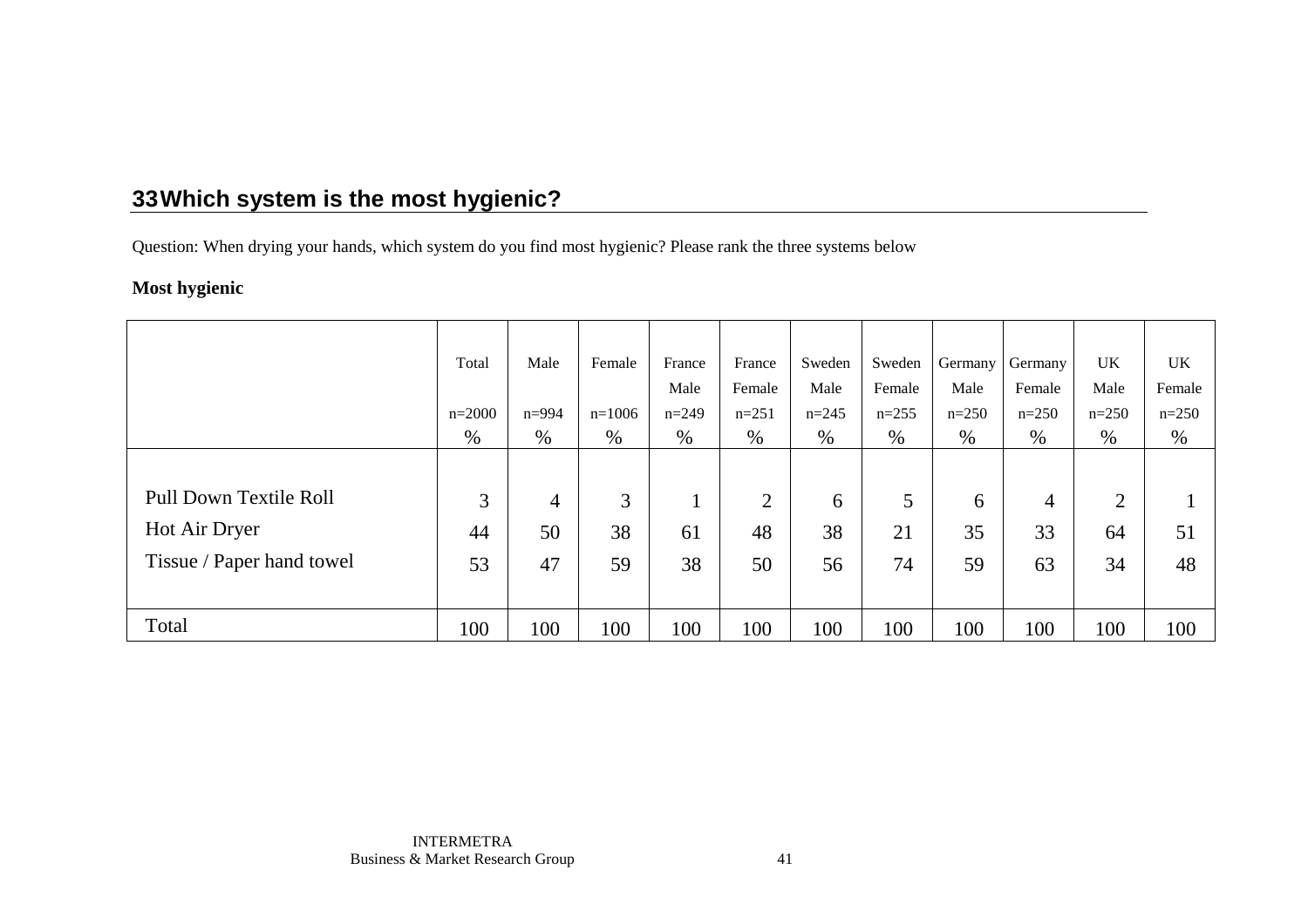Question: When drying your hands, which system do you find most hygienic? Please rank the three systems below

### **2nd most hygienic**

|                           | Total    | Male      | Female   | France  | France  | Sweden    | Sweden  | Germany | Germany | <b>UK</b> | UK.     |
|---------------------------|----------|-----------|----------|---------|---------|-----------|---------|---------|---------|-----------|---------|
|                           |          |           |          | Male    | Female  | Male      | Female  | Male    | Female  | Male      | Female  |
|                           | $n=2000$ | $n = 994$ | $n=1006$ | $n=249$ | $n=251$ | $n = 245$ | $n=255$ | $n=250$ | $n=250$ | $n=250$   | $n=250$ |
|                           | $\%$     | %         | $\%$     | $\%$    | $\%$    | %         | $\%$    | $\%$    | $\%$    | $\%$      | $\%$    |
|                           |          |           |          |         |         |           |         |         |         |           |         |
| Pull Down Textile Roll    | 18       | 17        | 18       | 10      | 9       | 24        | 34      | 22      | 22      | 11        | 9       |
| Hot Air Dryer             | 40       | 36        | 44       | 33      | 43      | 39        | 42      | 45      | 46      | 28        | 43      |
| Tissue / Paper hand towel | 43       | 47        | 38       | 57      | 47      | 38        | 24      | 34      | 32      | 61        | 48      |
|                           |          |           |          |         |         |           |         |         |         |           |         |
| Total                     | 100      | 100       | 100      | 100     | 100     | 100       | 100     | 100     | 100     | 100       | 100     |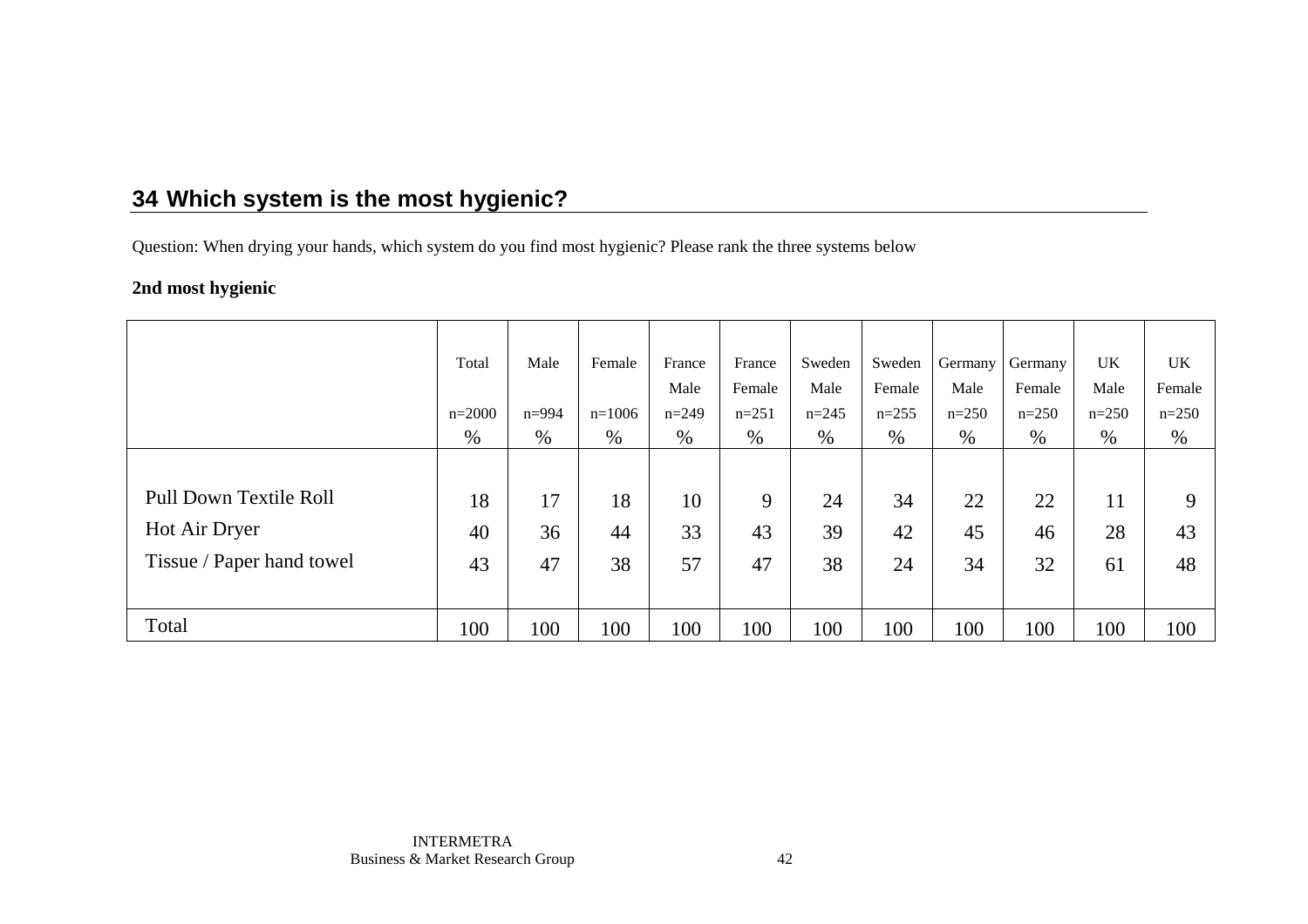Question: When drying your hands, which system do you find most hygienic? Please rank the three systems below

### **3rd most hygienic**

|                           | Total    | Male      | Female   | France  | France  | Sweden  | Sweden  | Germany | Germany | <b>UK</b> | <b>UK</b>    |
|---------------------------|----------|-----------|----------|---------|---------|---------|---------|---------|---------|-----------|--------------|
|                           |          |           |          | Male    | Female  | Male    | Female  | Male    | Female  | Male      | Female       |
|                           | $n=2000$ | $n = 994$ | $n=1006$ | $n=249$ | $n=251$ | $n=245$ | $n=255$ | $n=250$ | $n=250$ | $n=250$   | $n=250$      |
|                           | $\%$     | $\%$      | $\%$     | $\%$    | $\%$    | %       | $\%$    | $\%$    | $\%$    | $\%$      | $\%$         |
|                           |          |           |          |         |         |         |         |         |         |           |              |
| Pull Down Textile Roll    | 79       | 80        | 78       | 88      | 89      | 70      | 61      | 72      | 74      | 88        | 90           |
| Hot Air Dryer             | 16       | 14        | 18       | 6       | 8       | 23      | 37      | 20      | 21      | 8         | <sub>b</sub> |
| Tissue / Paper hand towel | 5        | 6         | 3        | 5       | 3       | 7       | 2       | 8       | 5       | 5         | 4            |
|                           |          |           |          |         |         |         |         |         |         |           |              |
| Total                     | 100      | 100       | 100      | 100     | 100     | 100     | 100     | 100     | 100     | 100       | 100          |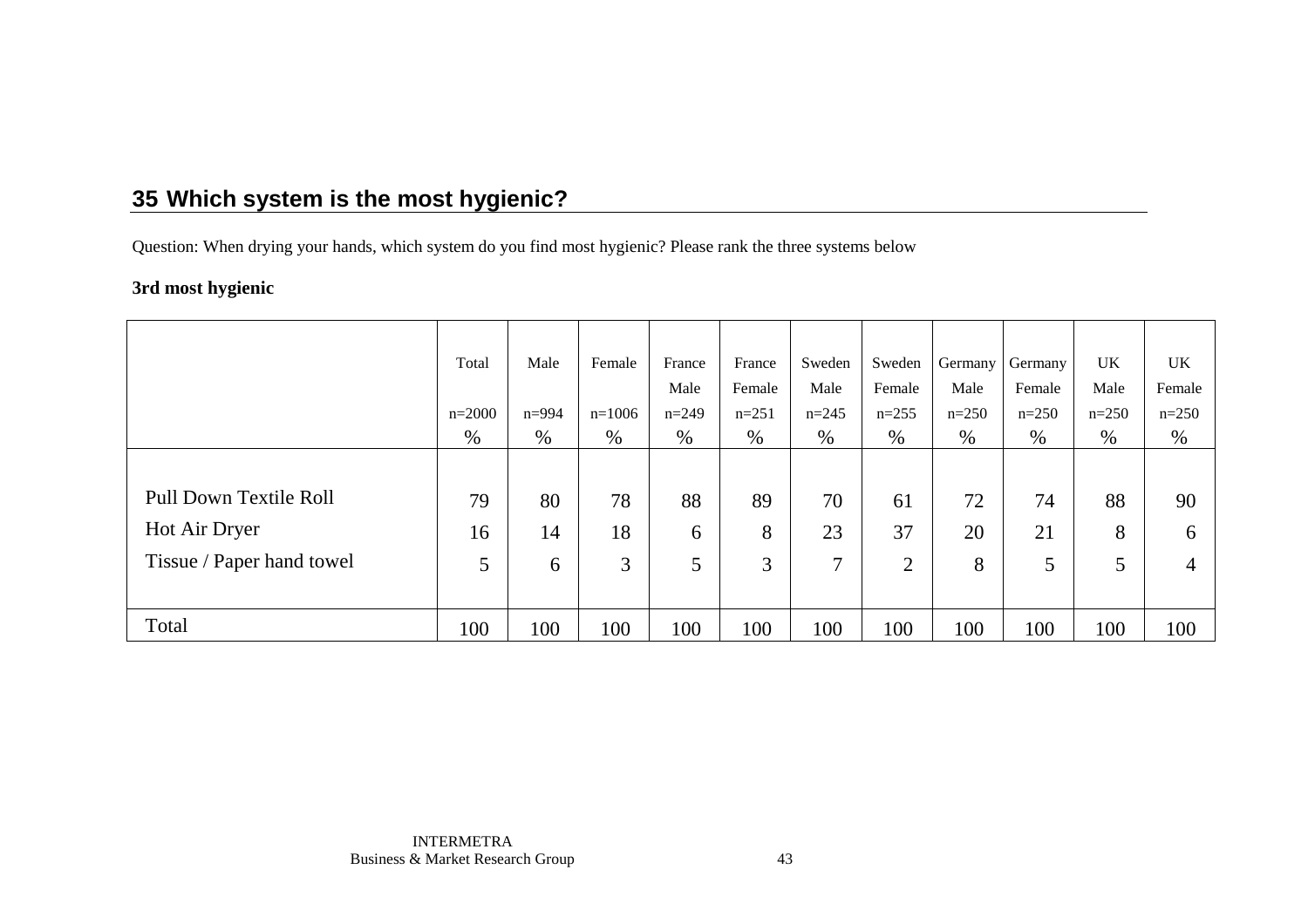# **36 Which system dries your hands the fastest?**

Question: When drying your hands, which system do you find that dries your hands the fastest? (select one)

|                               | Total    | Male      | Female   | France  | France  | Sweden    | Sweden  | Germany | Germany | UK      | <b>UK</b> |
|-------------------------------|----------|-----------|----------|---------|---------|-----------|---------|---------|---------|---------|-----------|
|                               |          |           |          | Male    | Female  | Male      | Female  | Male    | Female  | Male    | Female    |
|                               | $n=2000$ | $n = 994$ | $n=1006$ | $n=249$ | $n=251$ | $n = 245$ | $n=255$ | $n=250$ | $n=250$ | $n=250$ | $n=250$   |
|                               | $\%$     | %         | %        | $\%$    | %       | %         | %       | $\%$    | $\%$    | $\%$    | %         |
|                               |          |           |          |         |         |           |         |         |         |         |           |
| <b>Pull Down Textile Roll</b> | 19       | 22        | 16       | 27      | 16      | 19        | 16      | 23      | 18      | 19      | 11        |
| Hot Air Dryer                 | 14       | 16        | 11       | 17      | 14      | 12        | 5       | 10      | 9       | 25      | 16        |
| Tissue / Paper hand towel     | 68       | 62        | 74       | 56      | 70      | 69        | 78      | 67      | 73      | 56      | 73        |
|                               |          |           |          |         |         |           |         |         |         |         |           |
| Total                         | 100      | 100       | 100      | 100     | 100     | 100       | 100     | 100     | 100     | 100     | 100       |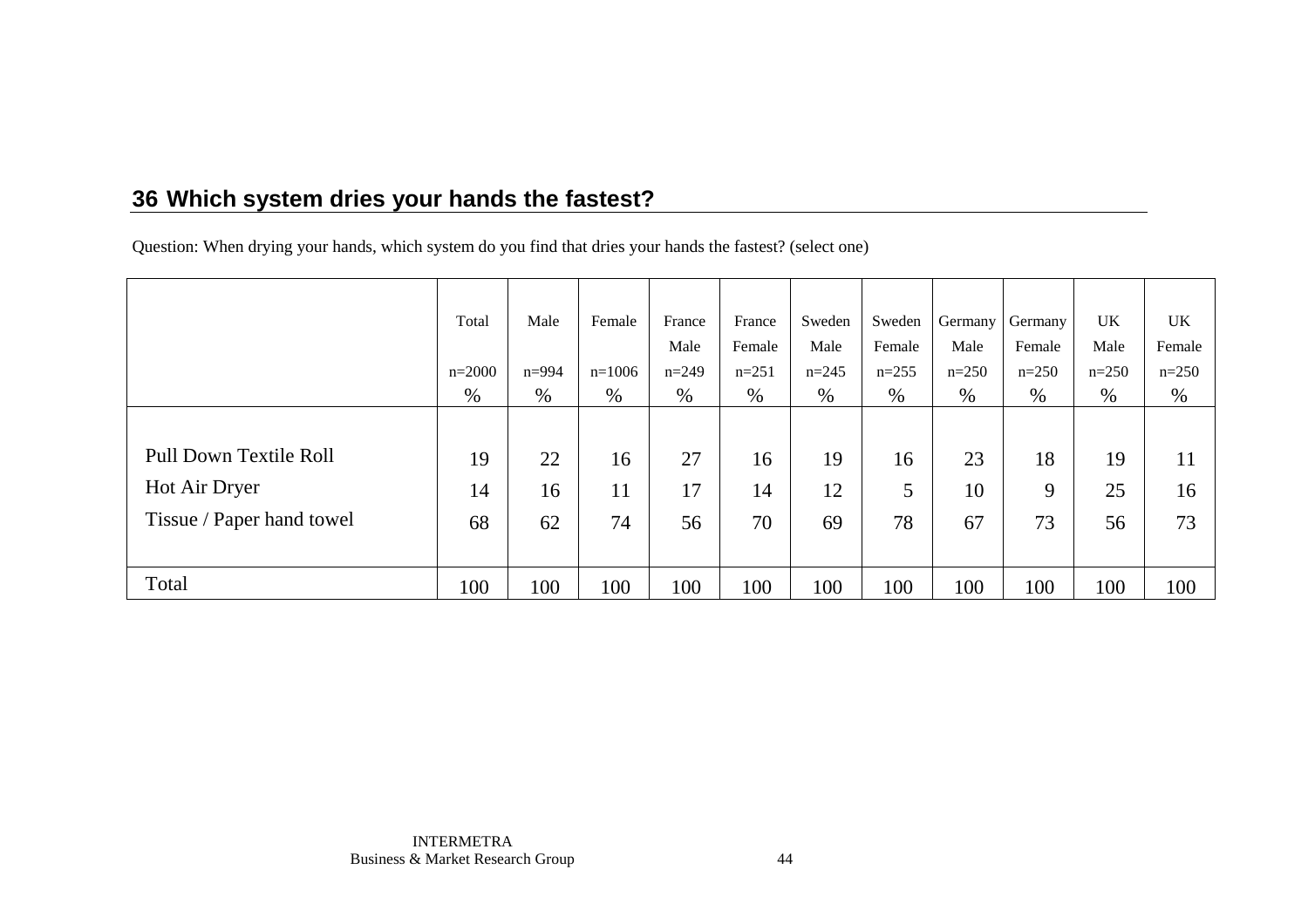# **37 Which system gives you the driest feeling?**

Question: When drying your hands, which system gives you the driest feeling? (select one)

|                               | Total    | Male      | Female   | France  | France  | Sweden    | Sweden  | Germany | Germany | <b>UK</b> | UK.     |
|-------------------------------|----------|-----------|----------|---------|---------|-----------|---------|---------|---------|-----------|---------|
|                               |          |           |          | Male    | Female  | Male      | Female  | Male    | Female  | Male      | Female  |
|                               | $n=2000$ | $n = 994$ | $n=1006$ | $n=249$ | $n=251$ | $n = 245$ | $n=255$ | $n=250$ | $n=250$ | $n=250$   | $n=250$ |
|                               | %        | %         | $\%$     | $\%$    | $\%$    | %         | $\%$    | $\%$    | %       | %         | %       |
|                               |          |           |          |         |         |           |         |         |         |           |         |
| <b>Pull Down Textile Roll</b> | 18       | 19        | 17       | 22      | 18      | 21        | 23      | 21      | 20      | 14        | 8       |
| Hot Air Dryer                 | 30       | 35        | 26       | 44      | 31      | 22        | 12      | 25      | 19      | 49        | 42      |
| Tissue / Paper hand towel     | 51       | 45        | 57       | 35      | 51      | 57        | 65      | 54      | 61      | 36        | 50      |
|                               |          |           |          |         |         |           |         |         |         |           |         |
| Total                         | 100      | 100       | 100      | 100     | 100     | 100       | 100     | 100     | 100     | 100       | 100     |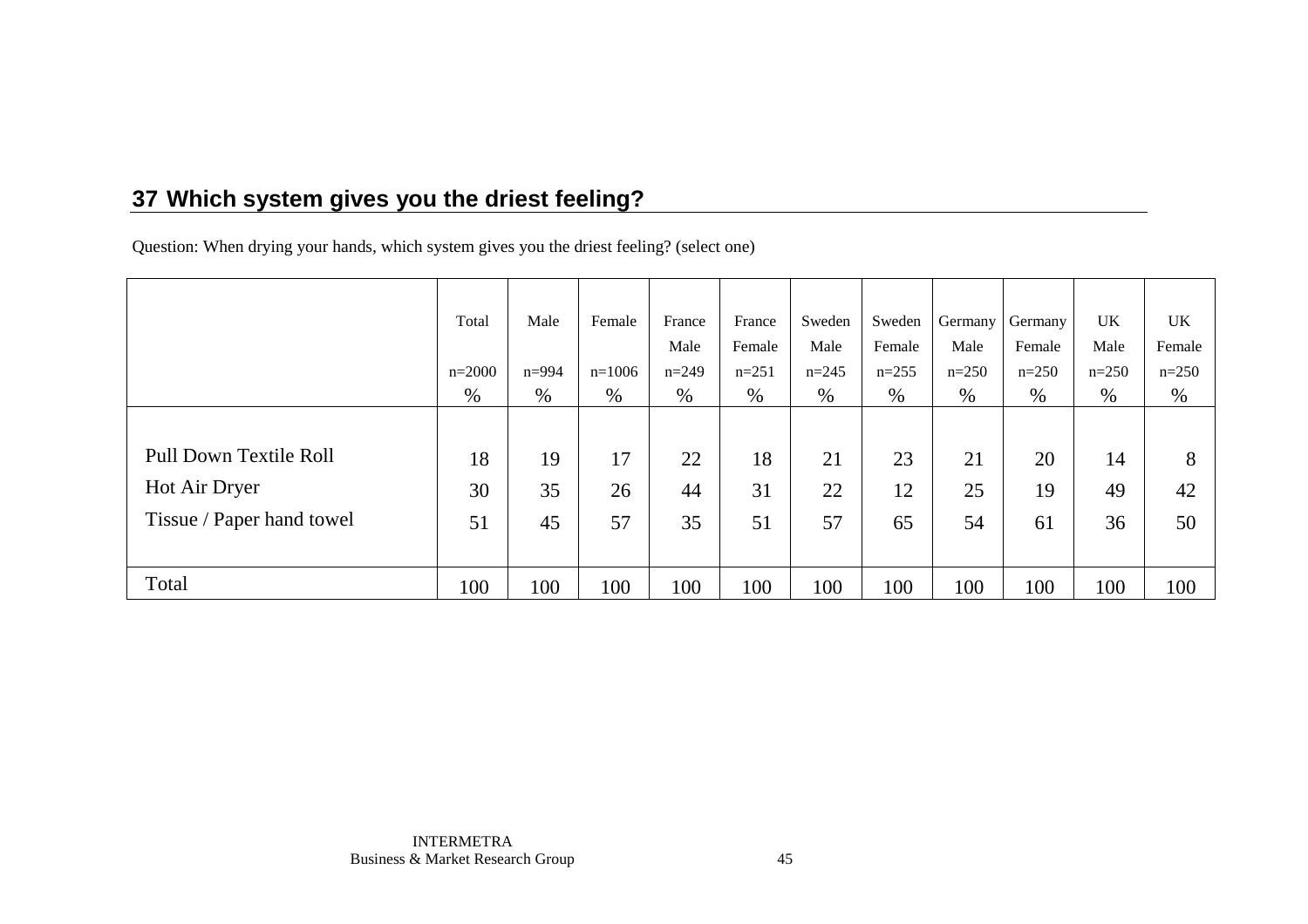Question: When drying your hands, which system do you like the most overall? Please rank

#### **Best**

|                           | Total            | Male      |                      |         | Female France France | Swede<br>n | Swede Germa<br>n | ny      | Germa<br>ny | UK      | <b>UK</b> |
|---------------------------|------------------|-----------|----------------------|---------|----------------------|------------|------------------|---------|-------------|---------|-----------|
|                           |                  |           |                      | Male    | Female               | Male       | Female           | Male    | Female      | Male    | Female    |
|                           | $n=200$          | $n = 994$ | $n=100$              | $n=249$ | $n=251$              | $n=245$    | $n=255$          | $n=250$ | $n=250$     | $n=250$ | $n=250$   |
|                           | $\theta$<br>$\%$ | $\%$      | <sub>0</sub><br>$\%$ | $\%$    | $\%$                 | $\%$       | $\%$             | $\%$    | $\%$        | $\%$    | $\%$      |
|                           |                  |           |                      |         |                      |            |                  |         |             |         |           |
| Pull Down Textile Roll    | 10               | 10        | 9                    | 8       | 6                    | 13         | 14               | 13      | 11          | $\tau$  |           |
| Hot Air Dryer             | 28               | 33        | 23                   | 43      | 33                   | 20         | 8                | 15      | 11          | 54      | 38        |
| Tissue / Paper hand towel | 63               | 57        | 69                   | 49      | 61                   | 68         | 78               | 72      | 78          | 39      | 58        |
|                           |                  |           |                      |         |                      |            |                  |         |             |         |           |
| Total                     | 100              | 100       | 100                  | 100     | 100                  | 100        | 100              | 100     | 100         | 100     | 100       |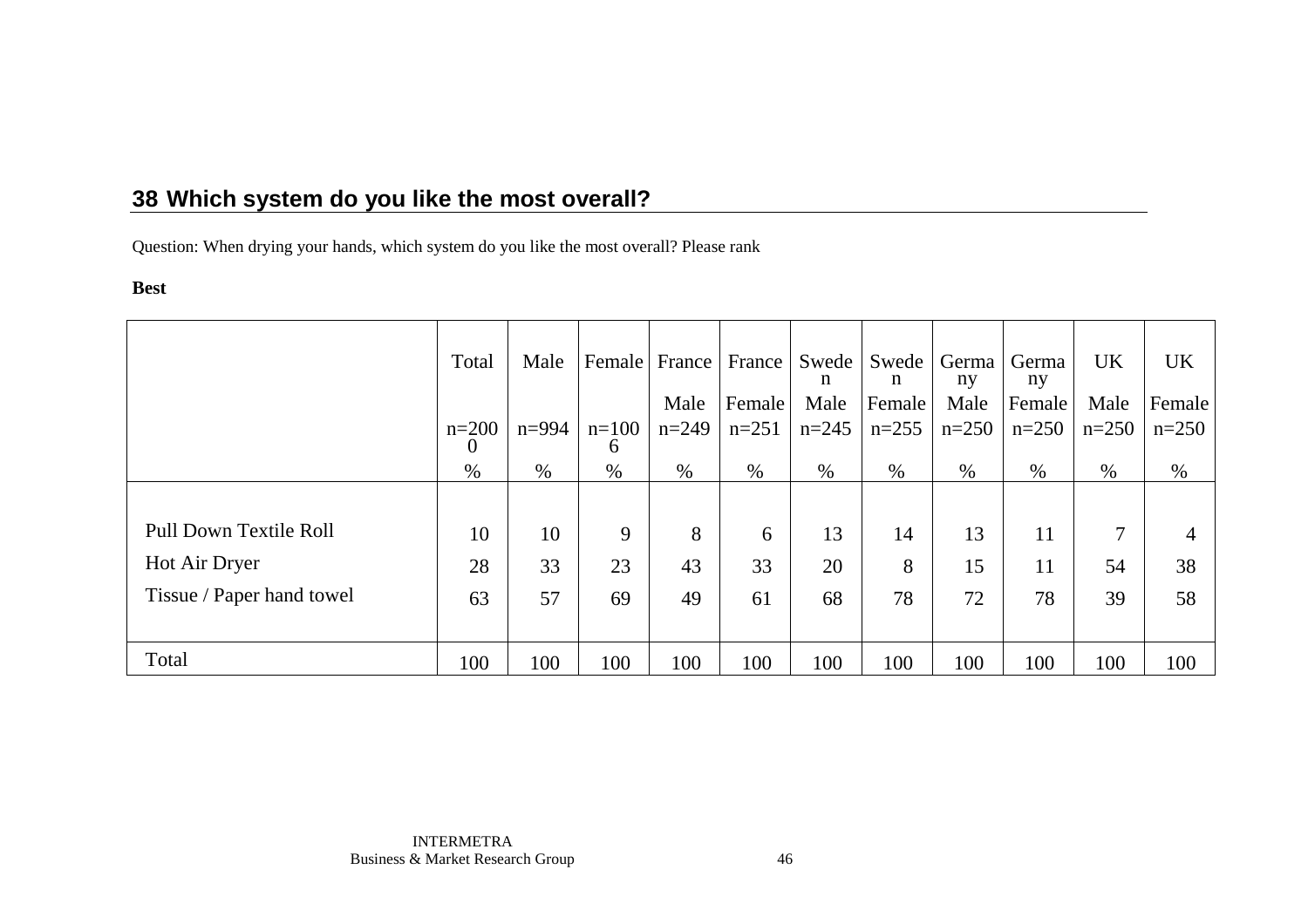Question: When drying your hands, which system do you like the most overall? Please rank

### **2nd best**

|                           | Total               | Male      | Female       |         | France France | Swede<br>n | Swede<br>n | Germa<br>ny | Germa<br>ny | UK      | <b>UK</b> |
|---------------------------|---------------------|-----------|--------------|---------|---------------|------------|------------|-------------|-------------|---------|-----------|
|                           |                     |           |              | Male    | Female        | Male       | Female     | Male        | Female      | Male    | Female    |
|                           | $n=200$<br>$\theta$ | $n = 994$ | $n=100$<br>6 | $n=249$ | $n=251$       | $n=245$    | $n=255$    | $n=250$     | $n=250$     | $n=250$ | $n=250$   |
|                           | $\%$                | $\%$      | $\%$         | $\%$    | %             | %          | $\%$       | $\%$        | $\%$        | $\%$    | $\%$      |
|                           |                     |           |              |         |               |            |            |             |             |         |           |
| Pull Down Textile Roll    | 28                  | 25        | 30           | 17      | 19            | 29         | 42         | 36          | 44          | 18      | 15        |
| Hot Air Dryer             | 42                  | 40        | 43           | 43      | 47            | 45         | 40         | 42          | 37          | 31      | 49        |
| Tissue / Paper hand towel | 30                  | 34        | 26           | 40      | 33            | 25         | 18         | 22          | 18          | 50      | 36        |
|                           |                     |           |              |         |               |            |            |             |             |         |           |
| Total                     | 100                 | 100       | 100          | 100     | 100           | 100        | 100        | 100         | 100         | 100     | 100       |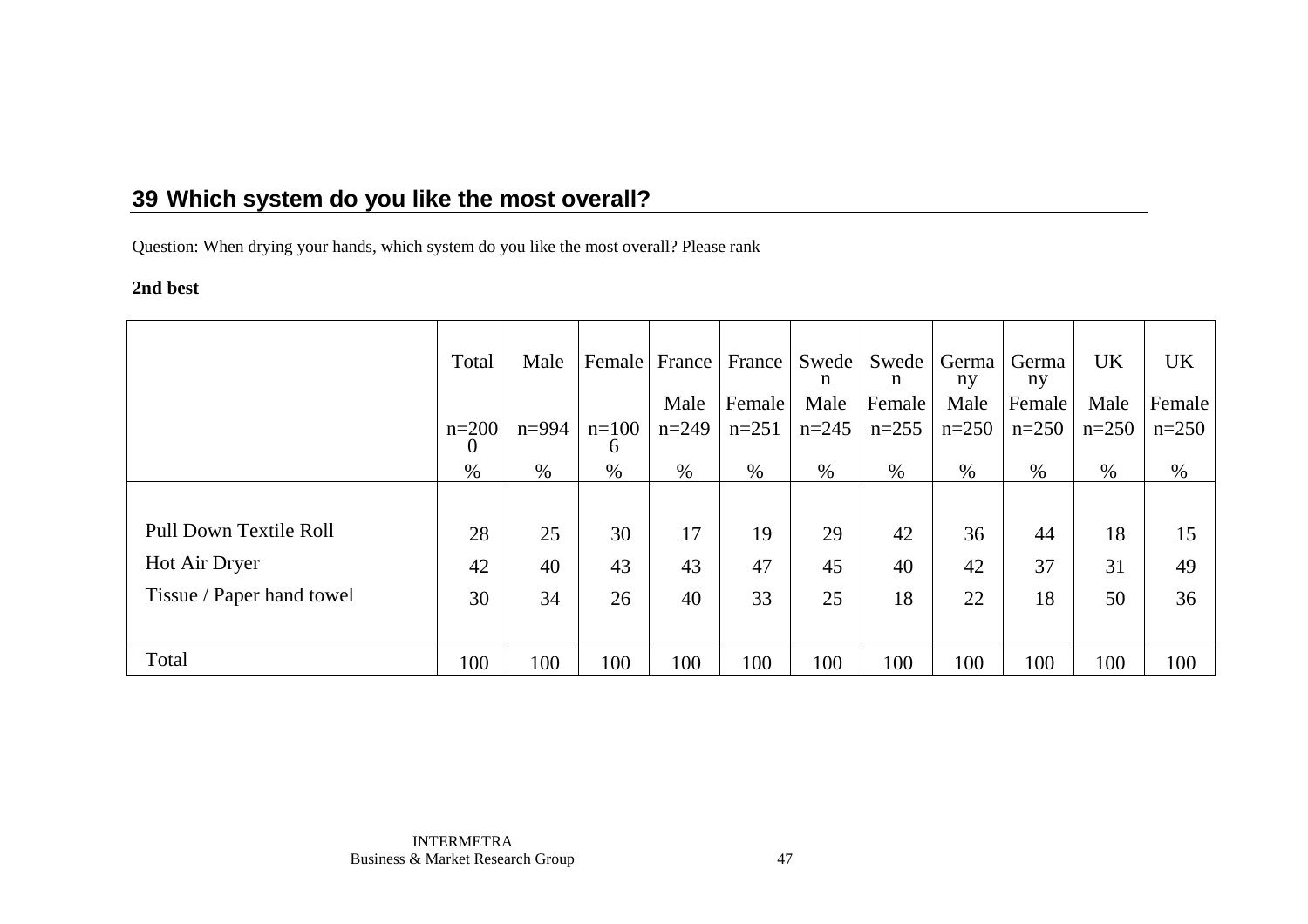Question: When drying your hands, which system do you like the most overall? Please rank

### **3rd best**

|                           | Total               | Male      |                  |         | Female France France | Swede<br>n | Swede<br>n     | Germa<br>ny | Germa<br>ny | <b>UK</b> | <b>UK</b> |
|---------------------------|---------------------|-----------|------------------|---------|----------------------|------------|----------------|-------------|-------------|-----------|-----------|
|                           |                     |           |                  | Male    | Female               | Male       | Female         | Male        | Female      | Male      | Female    |
|                           | $n=200$<br>$\theta$ | $n = 994$ | $n=100$          | $n=249$ | $n=251$              | $n=245$    | $n=255$        | $n=250$     | $n=250$     | $n=250$   | $n=250$   |
|                           | $\%$                | $\%$      | $\sigma$<br>$\%$ | $\%$    | $\%$                 | $\%$       | $\%$           | $\%$        | $\%$        | $\%$      | $\%$      |
|                           |                     |           |                  |         |                      |            |                |             |             |           |           |
| Pull Down Textile Roll    | 63                  | 64        | 61               | 75      | 75                   | 58         | 44             | 51          | 45          | 74        | 80        |
| Hot Air Dryer             | 31                  | 27        | 34               | 14      | 20                   | 35         | 52             | 43          | 52          | 15        | 13        |
| Tissue / Paper hand towel | $\tau$              | 9         | 5                | 11      | 6                    | $\tau$     | $\overline{4}$ | 6           | 4           | 10        | 6         |
|                           |                     |           |                  |         |                      |            |                |             |             |           |           |
| Total                     | 100                 | 100       | 100              | 100     | 100                  | 100        | 100            | 100         | 100         | 100       | 100       |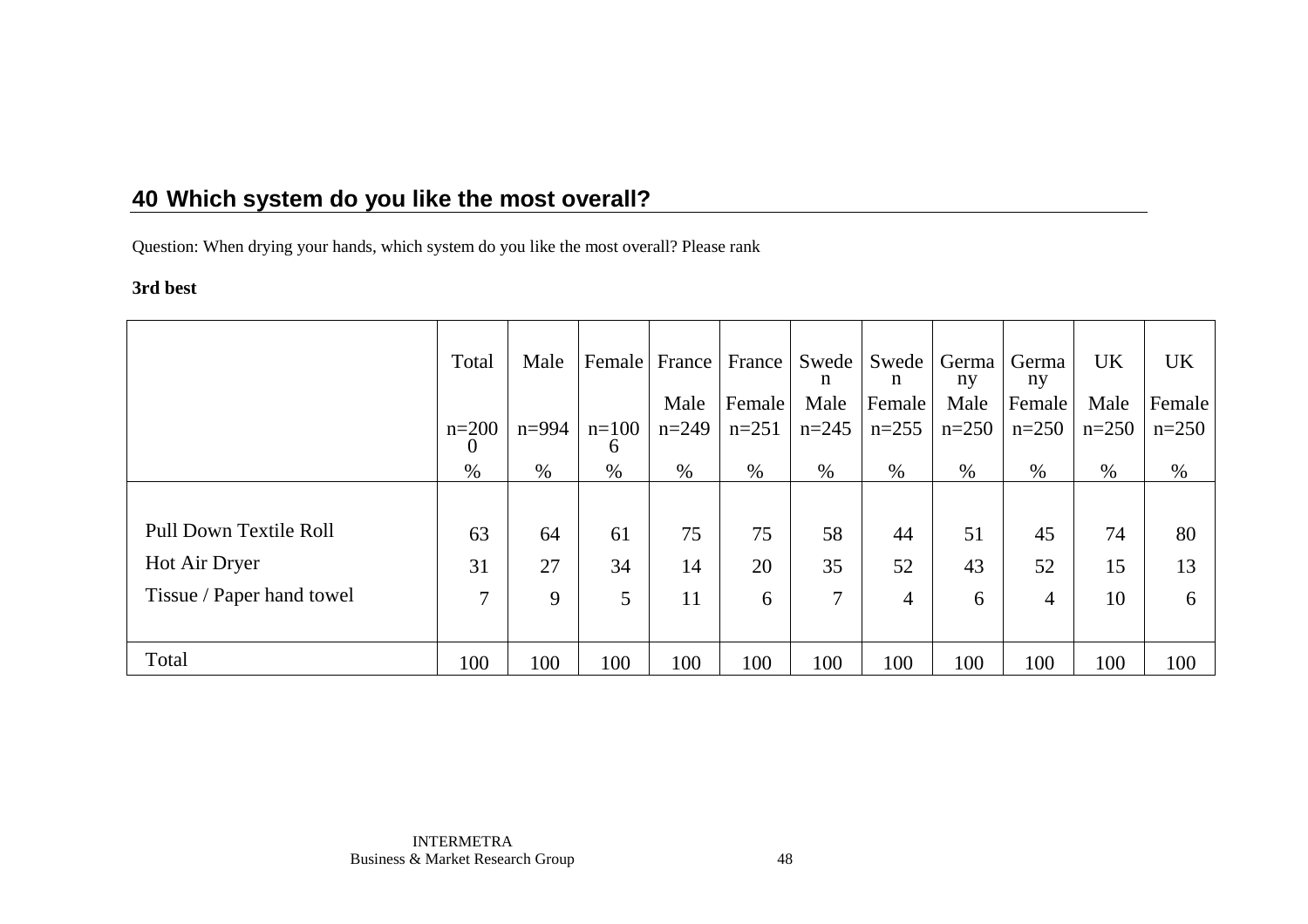Question: Which system would you prefer your children (or other children) to use in school? Pleasel rank

|                           | Total    | Male      | Female   | France  | France  | Sweden  | Sweden  | Germany | Germany | <b>UK</b>      | <b>UK</b> |
|---------------------------|----------|-----------|----------|---------|---------|---------|---------|---------|---------|----------------|-----------|
|                           |          |           |          | Male    | Female  | Male    | Female  | Male    | Female  | Male           | Female    |
|                           | $n=2000$ | $n = 994$ | $n=1006$ | $n=249$ | $n=251$ | $n=245$ | $n=255$ | $n=250$ | $n=250$ | $n=250$        | $n=250$   |
|                           | $\%$     | %         | $\%$     | $\%$    | $\%$    | $\%$    | $\%$    | $\%$    | $\%$    | $\%$           | %         |
|                           |          |           |          |         |         |         |         |         |         |                |           |
| Pull Down Textile Roll    | 11       | 10        | 11       | 9       | 7       | 12      | 11      | 16      | 18      | $\overline{4}$ | ⇁         |
| Hot Air Dryer             | 29       | 34        | 24       | 39      | 32      | 22      | 15      | 25      | 17      | 49             | 34        |
| Tissue / Paper hand towel | 60       | 56        | 65       | 51      | 61      | 65      | 75      | 59      | 65      | 46             | 59        |
|                           |          |           |          |         |         |         |         |         |         |                |           |
| Total                     | 100      | 100       | 100      | 100     | 100     | 100     | 100     | 100     | 100     | 100            | 100       |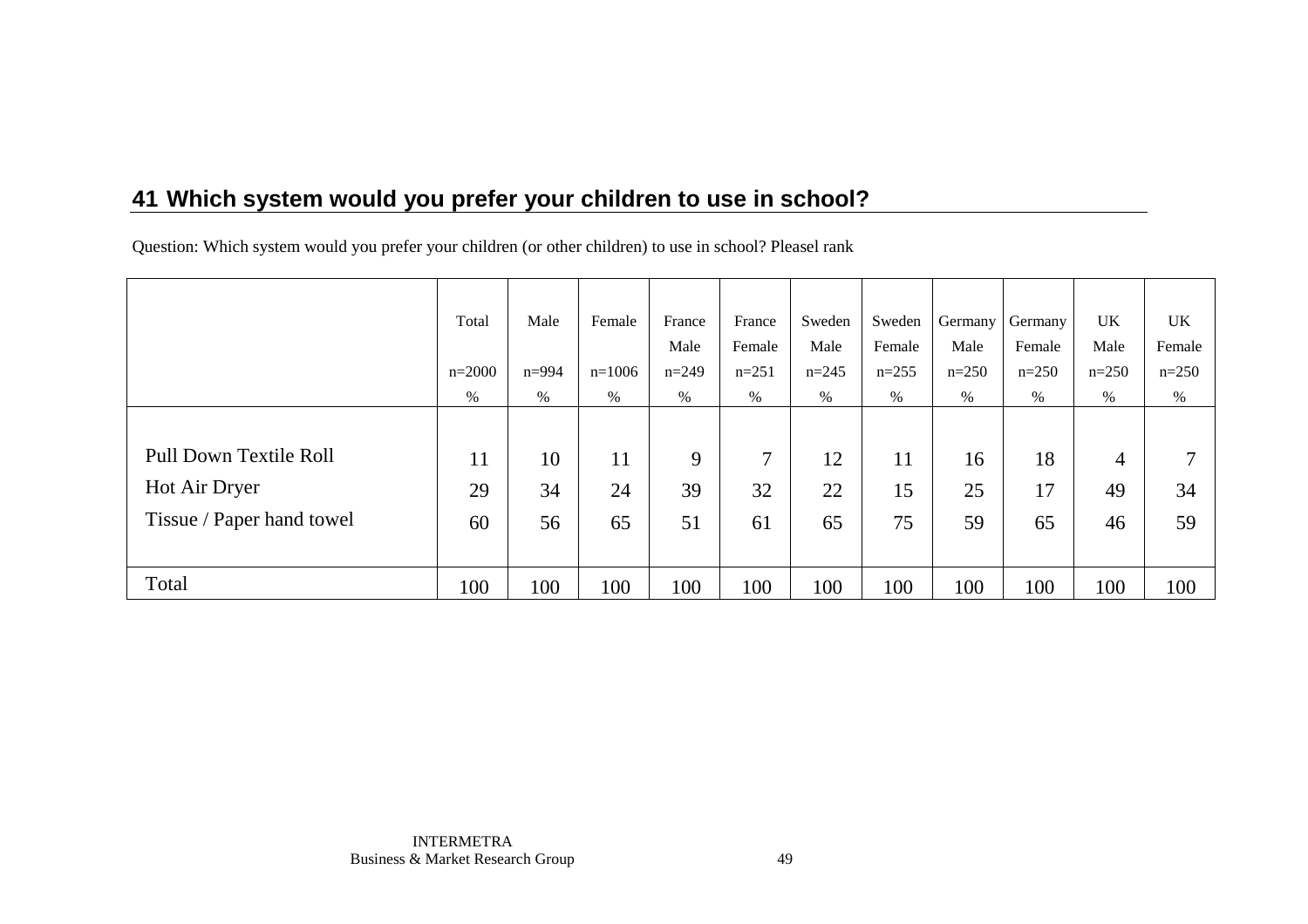Question: Which system would you prefer your children (or other children) to use in school? Pleasel rank

|                           | Total    | Male      | Female   | France  | France  | Sweden  | Sweden  | Germany | Germany | <b>UK</b> | UK      |
|---------------------------|----------|-----------|----------|---------|---------|---------|---------|---------|---------|-----------|---------|
|                           |          |           |          | Male    | Female  | Male    | Female  | Male    | Female  | Male      | Female  |
|                           | $n=2000$ | $n = 994$ | $n=1006$ | $n=249$ | $n=251$ | $n=245$ | $n=255$ | $n=250$ | $n=250$ | $n=250$   | $n=250$ |
|                           | $\%$     | %         | $\%$     | $\%$    | $\%$    | %       | %       | $\%$    | $\%$    | %         | $\%$    |
|                           |          |           |          |         |         |         |         |         |         |           |         |
| Pull Down Textile Roll    | 26       | 25        | 27       | 20      | 22      | 28      | 38      | 33      | 30      | 17        | 18      |
| Hot Air Dryer             | 45       | 42        | 47       | 42      | 50      | 49      | 44      | 42      | 43      | 37        | 52      |
| Tissue / Paper hand towel | 30       | 33        | 26       | 38      | 28      | 23      | 18      | 25      | 27      | 46        | 30      |
|                           |          |           |          |         |         |         |         |         |         |           |         |
| Total                     | 100      | 100       | 100      | 100     | 100     | 100     | 100     | 100     | 100     | 100       | 100     |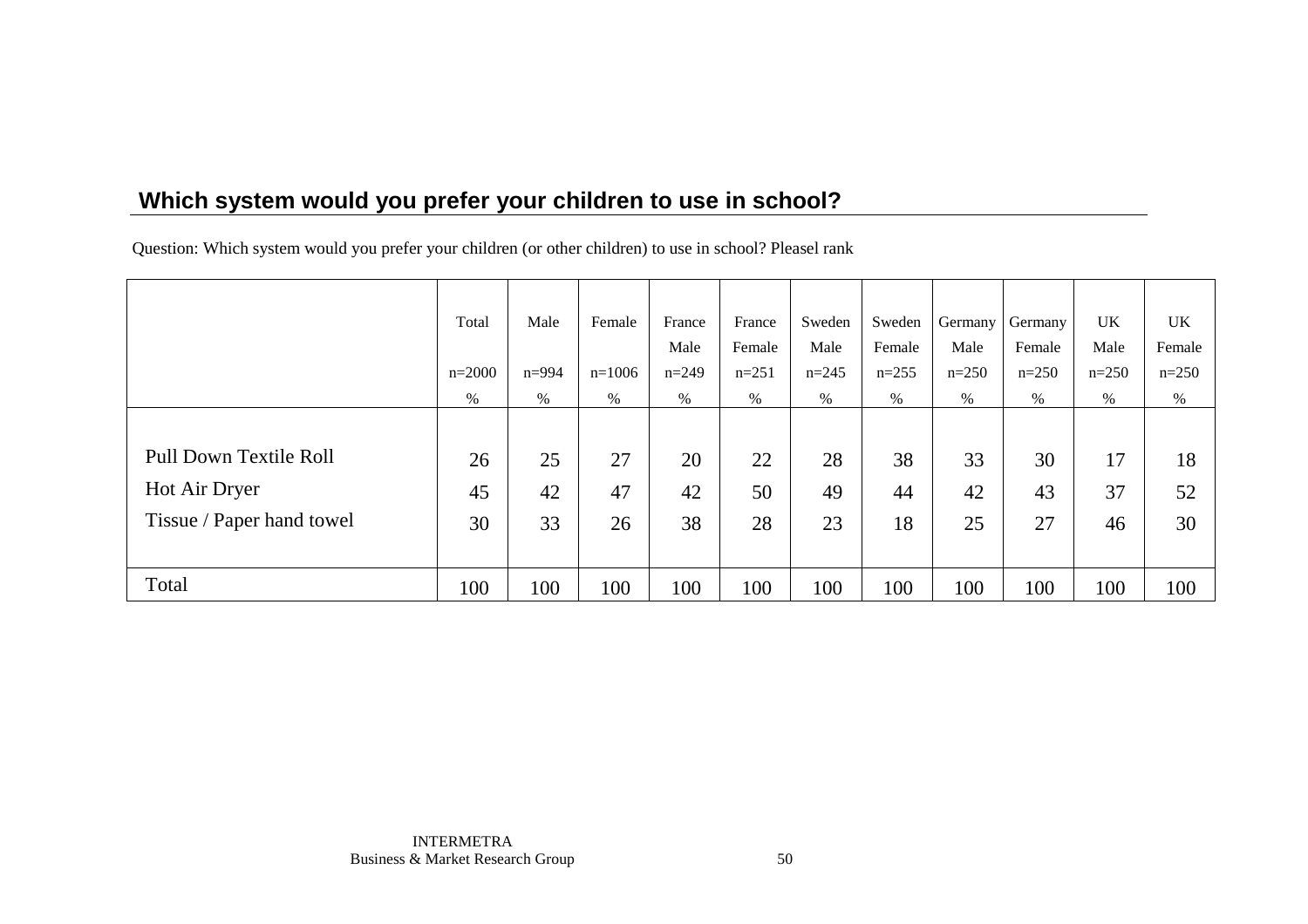Question: Which system would you prefer your children (or other children) to use in school? Pleasel rank

|                           | Total    | Male      | Female   | France  | France  | Sweden  | Sweden  | Germany | Germany | <b>UK</b> | <b>UK</b> |
|---------------------------|----------|-----------|----------|---------|---------|---------|---------|---------|---------|-----------|-----------|
|                           |          |           |          | Male    | Female  | Male    | Female  | Male    | Female  | Male      | Female    |
|                           | $n=2000$ | $n = 994$ | $n=1006$ | $n=249$ | $n=251$ | $n=245$ | $n=255$ | $n=250$ | $n=250$ | $n=250$   | $n=250$   |
|                           | $\%$     | %         | $\%$     | $\%$    | $\%$    | $\%$    | $\%$    | $\%$    | $\%$    | $\%$      | %         |
|                           |          |           |          |         |         |         |         |         |         |           |           |
| Pull Down Textile Roll    | 64       | 65        | 63       | 70      | 71      | 60      | 51      | 51      | 52      | 78        | 75        |
| Hot Air Dryer             | 26       | 24        | 28       | 19      | 18      | 29      | 42      | 33      | 40      | 14        | 14        |
| Tissue / Paper hand towel | 10       | 11        | 9        | 11      | 11      | 11      | 7       | 16      | 8       | 8         | 11        |
|                           |          |           |          |         |         |         |         |         |         |           |           |
| Total                     | 100      | 100       | 100      | 100     | 100     | 100     | 100     | 100     | 100     | 100       | 100       |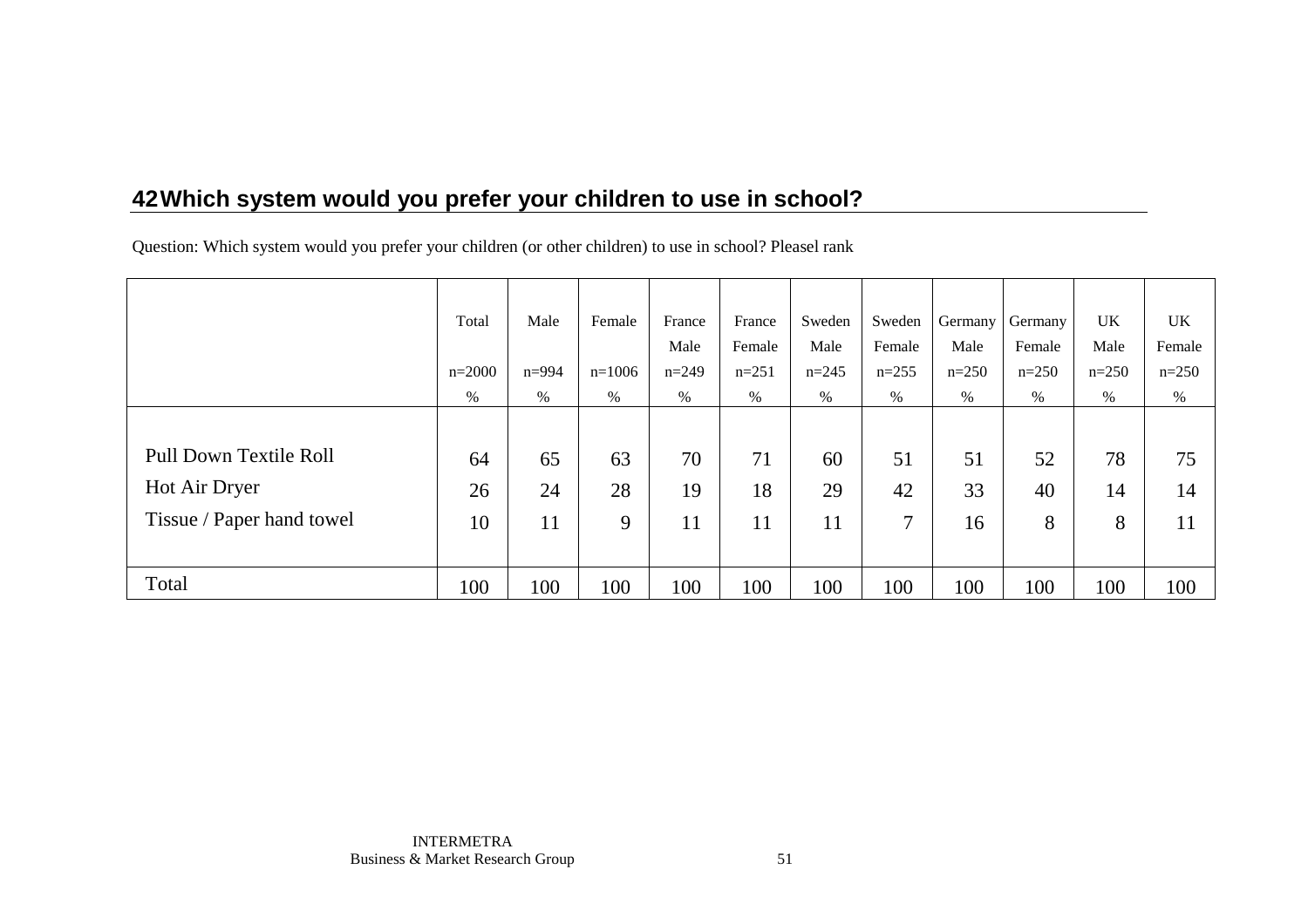# **43 Country**

Question: Country

|           | Total    |         | 18 to 24   25 to 44   46 to 65 |           | Male    | Male    | Male                                                  | Female  | Female  | Female  |
|-----------|----------|---------|--------------------------------|-----------|---------|---------|-------------------------------------------------------|---------|---------|---------|
|           |          | years   | years                          | years     |         |         | 18 to 24 25 to 44 46 to 65 18 to 24 25 to 44 46 to 65 |         |         |         |
|           | $n=2000$ | $n=397$ | $n = 803$                      | $n = 800$ | $n=137$ | $n=377$ | $n=480$                                               | $n=260$ | $n=426$ | $n=320$ |
|           | $\%$     | $\%$    | %                              | %         | $\%$    | $\%$    | %                                                     | $\%$    | $\%$    | %       |
|           |          |         |                                |           |         |         |                                                       |         |         |         |
| France    | 25       | 25      | 25                             | 25        | 26      | 24      | 25                                                    | 25      | 25      | 25      |
| Sweden    | 25       | 24      | 25                             | 25        | 38      | 25      | 21                                                    | 17      | 26      | 32      |
| Germany   | 25       | 26      | 25                             | 25        | 23      | 24      | 27                                                    | 27      | 26      | 21      |
| <b>UK</b> | 25       | 25      | 25                             | 25        | 13      | 27      | 27                                                    | 32      | 23      | 23      |
|           |          |         |                                |           |         |         |                                                       |         |         |         |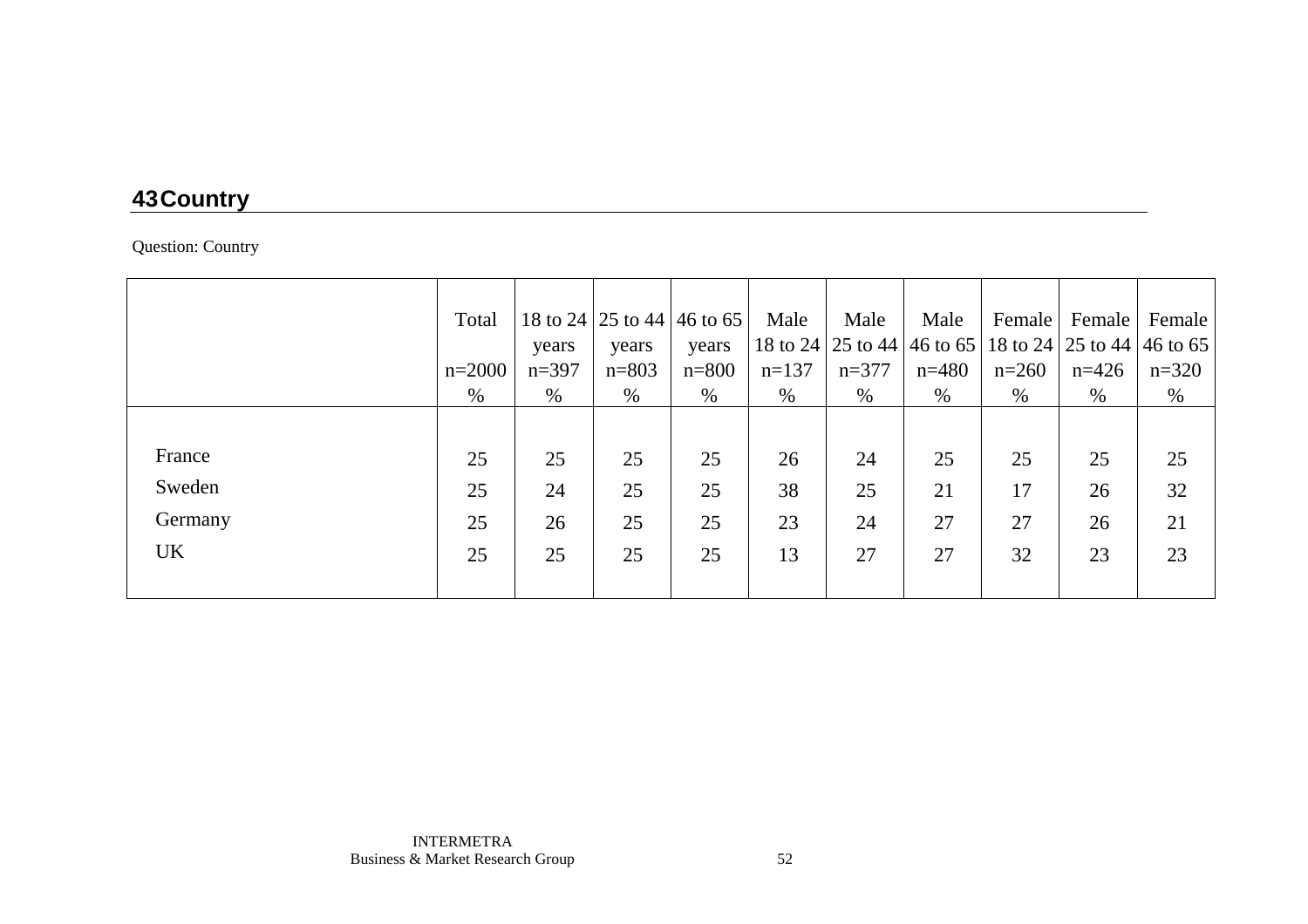### **44 Age**

Question: Age

|                    | Total    |                |                | 18 to 24 25 to 44 46 to 65 | Male         | Male           | Male                                                         | Female         | Female         | Female         |
|--------------------|----------|----------------|----------------|----------------------------|--------------|----------------|--------------------------------------------------------------|----------------|----------------|----------------|
|                    |          | years          | years          | years                      | 18 to 24     |                | $\vert$ 25 to 44   46 to 65   18 to 24   25 to 44   46 to 65 |                |                |                |
|                    | $n=2000$ | $n=397$        | $n = 803$      | $n = 800$                  | $n=137$      | $n=377$        | $n=480$                                                      | $n=260$        | $n=426$        | $n=320$        |
|                    | %        | $\%$           | %              | $\%$                       | $\%$         | $\%$           | %                                                            | $\%$           | $\%$           | $\%$           |
|                    |          |                |                |                            |              |                |                                                              |                |                |                |
| 18 to 24 years old | 20       | 100            | $\overline{0}$ | $\boldsymbol{0}$           | 100          | $\overline{0}$ | $\overline{0}$                                               | 100            | $\overline{0}$ | $\theta$       |
| 25 to 44 years old | 40       | $\overline{0}$ | 100            | $\theta$                   | $\theta$     | 100            | $\theta$                                                     | $\overline{0}$ | 100            | $\overline{0}$ |
| 46 to 65 years old | 40       | $\overline{0}$ | $\overline{0}$ | 100                        | $\mathbf{0}$ | $\overline{0}$ | 100                                                          | $\overline{0}$ | $\overline{0}$ | 100            |
|                    |          |                |                |                            |              |                |                                                              |                |                |                |
| Total              | 100      | 100            | 100            | 100                        | 100          | 100            | 100                                                          | 100            | 100            | 100            |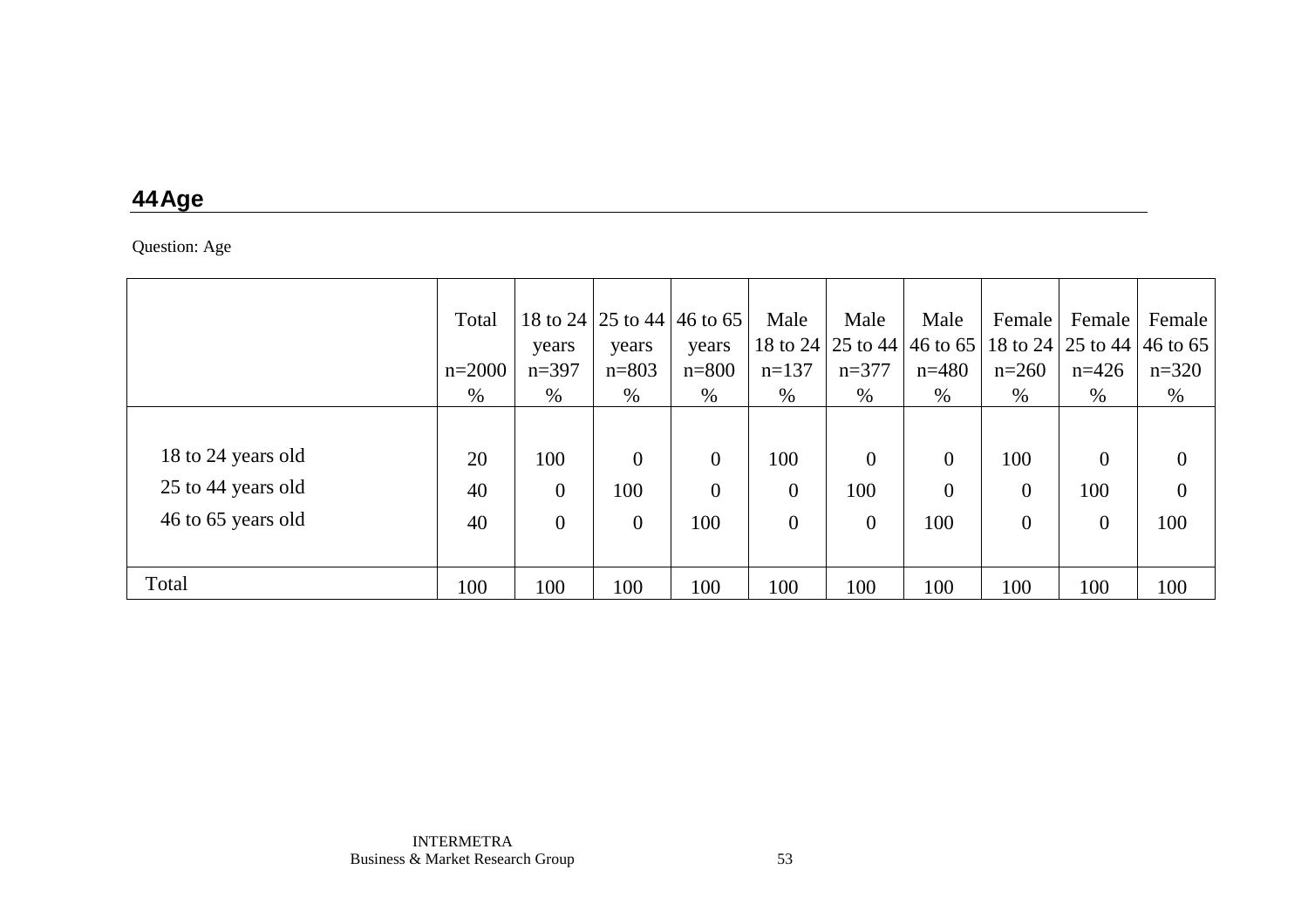### **45 Gender**

Question: Gender

|        | Total    |         |           | 18 to 24 25 to 44 46 to 65 | Male         | Male           | Male           | Female       |                                                                 | Female   Female |
|--------|----------|---------|-----------|----------------------------|--------------|----------------|----------------|--------------|-----------------------------------------------------------------|-----------------|
|        |          | years   | years     | years                      |              |                |                |              | 18 to 24   25 to 44   46 to 65   18 to 24   25 to 44   46 to 65 |                 |
|        | $n=2000$ | $n=397$ | $n = 803$ | $n = 800$                  | $n=137$      | $n=377$        | $n = 480$      | $n=260$      | $n=426$                                                         | $n=320$         |
|        | %        | $\%$    | $\%$      | %                          | %            | $\%$           | %              | %            | $\%$                                                            | $\%$            |
|        |          |         |           |                            |              |                |                |              |                                                                 |                 |
| Male   | 50       | 35      | 47        | 60                         | 100          | 100            | 100            | $\mathbf{0}$ | $\overline{0}$                                                  | $\theta$        |
| Female | 50       | 65      | 53        | 40                         | $\mathbf{0}$ | $\overline{0}$ | $\overline{0}$ | 100          | 100                                                             | 100             |
|        |          |         |           |                            |              |                |                |              |                                                                 |                 |
| Total  | 100      | 100     | 100       | 100                        | 100          | 100            | 100            | 100          | 100                                                             | 100             |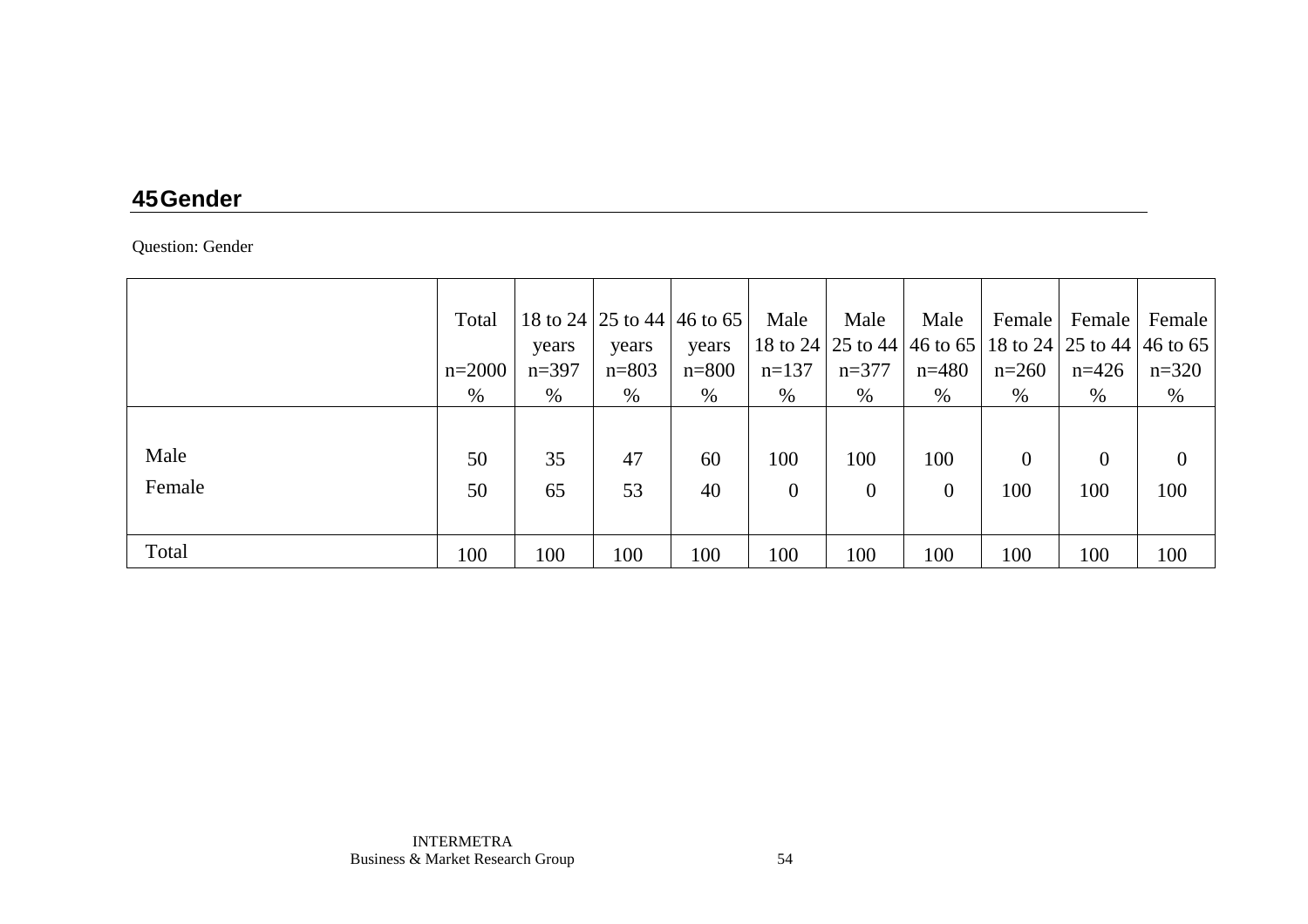## **46 Systems tried**

Question: Which of the following hand drying systems do you have personal experience of?

|                               | Total    |         | 18 to 24   25 to 44   46 to 65 |           | Male    | Male    | Male                                                            | Female  | Female  | Female  |
|-------------------------------|----------|---------|--------------------------------|-----------|---------|---------|-----------------------------------------------------------------|---------|---------|---------|
|                               |          | years   | years                          | years     |         |         | 18 to 24   25 to 44   46 to 65   18 to 24   25 to 44   46 to 65 |         |         |         |
|                               | $n=2000$ | $n=397$ | $n = 803$                      | $n = 800$ | $n=137$ | $n=377$ | $n=480$                                                         | $n=260$ | $n=426$ | $n=320$ |
|                               | %        | $\%$    | $\%$                           | %         | $\%$    | $\%$    | %                                                               | $\%$    | %       | $\%$    |
|                               |          |         |                                |           |         |         |                                                                 |         |         |         |
| Tissue / Paper hand towel     | 100      | 100     | 100                            | 100       | 100     | 100     | 100                                                             | 100     | 100     | 100     |
| Hot Air Dryer                 | 100      | 100     | 100                            | 100       | 100     | 100     | 100                                                             | 100     | 100     | 100     |
| <b>Pull Down Textile Roll</b> | 100      | 100     | 100                            | 100       | 100     | 100     | 100                                                             | 100     | 100     | 100     |
|                               |          |         |                                |           |         |         |                                                                 |         |         |         |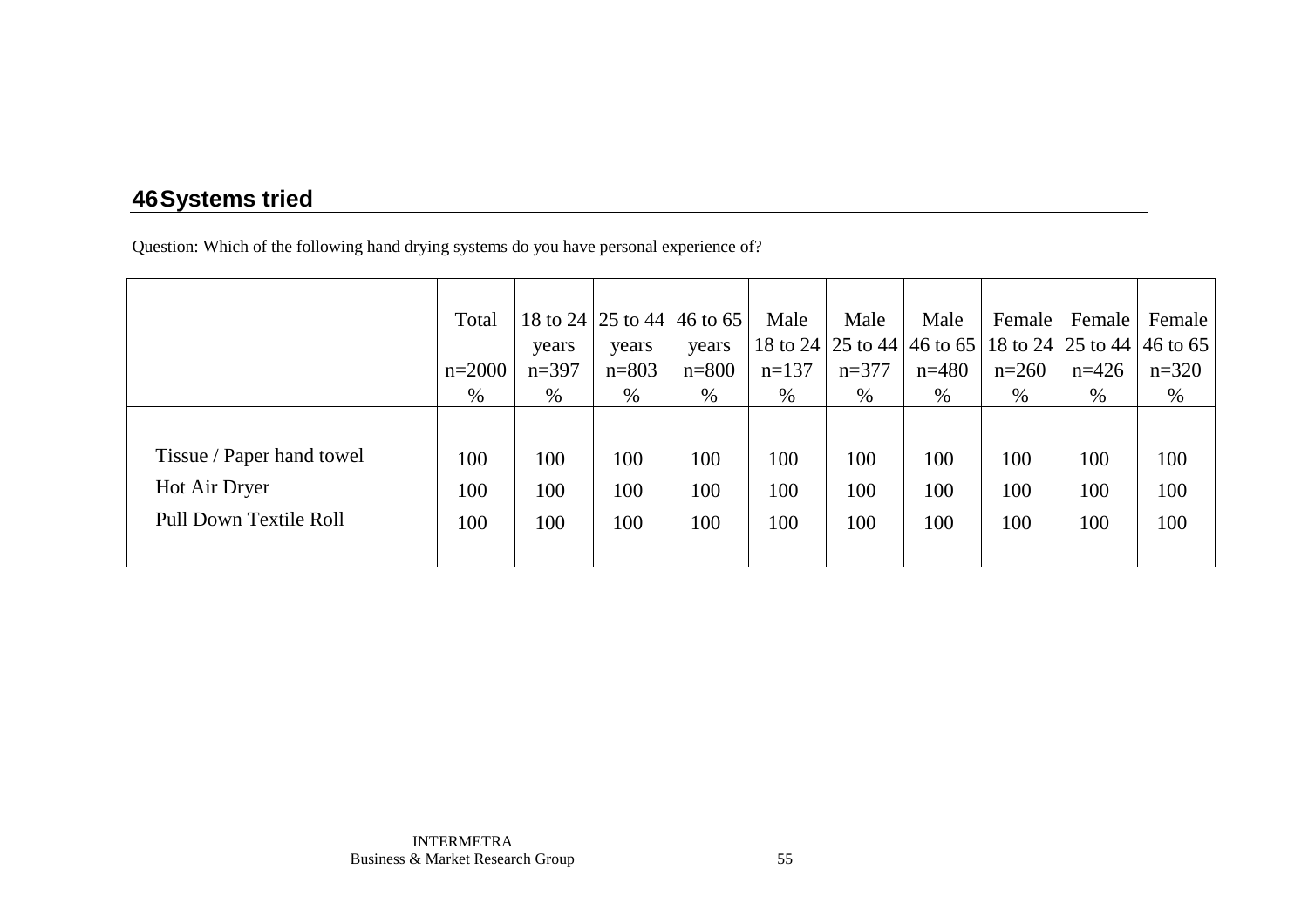# **47 How often do your dry your hands?**

Question: When visiting a public toilet, how often do your dry your hands?

|                                                                        | Total    |         |           | 18 to 24 25 to 44 46 to 65 | Male    | Male           | Male    | Female         | Female                                                | Female  |
|------------------------------------------------------------------------|----------|---------|-----------|----------------------------|---------|----------------|---------|----------------|-------------------------------------------------------|---------|
|                                                                        |          | years   | years     | years                      |         |                |         |                | 18 to 24 25 to 44 46 to 65 18 to 24 25 to 44 46 to 65 |         |
|                                                                        | $n=2000$ | $n=397$ | $n = 803$ | $n = 800$                  | $n=137$ | $n=377$        | $n=480$ | $n=260$        | $n=426$                                               | $n=320$ |
|                                                                        | $\%$     | $\%$    | $\%$      | $\%$                       | $\%$    | $\%$           | $\%$    | $\%$           | $\%$                                                  | $\%$    |
|                                                                        |          |         |           |                            |         |                |         |                |                                                       |         |
| Never, regardless of which type of<br>hand drying system is available  |          |         |           |                            |         | $\overline{2}$ |         | $\overline{2}$ |                                                       |         |
| Always, regardless of which type<br>of hand drying system is available | 71       | 69      | 69        | 74                         | 70      | 77             | 79      | 69             | 62                                                    | 68      |
| Only if I find a suitable hand<br>drying system I like                 | 28       | 29      | 29        | 25                         | 29      | 21             | 21      | 30             | 37                                                    | 31      |
|                                                                        |          |         |           |                            |         |                |         |                |                                                       |         |
| Total                                                                  | 100      | 100     | 100       | 100                        | 100     | 100            | 100     | 100            | 100                                                   | 100     |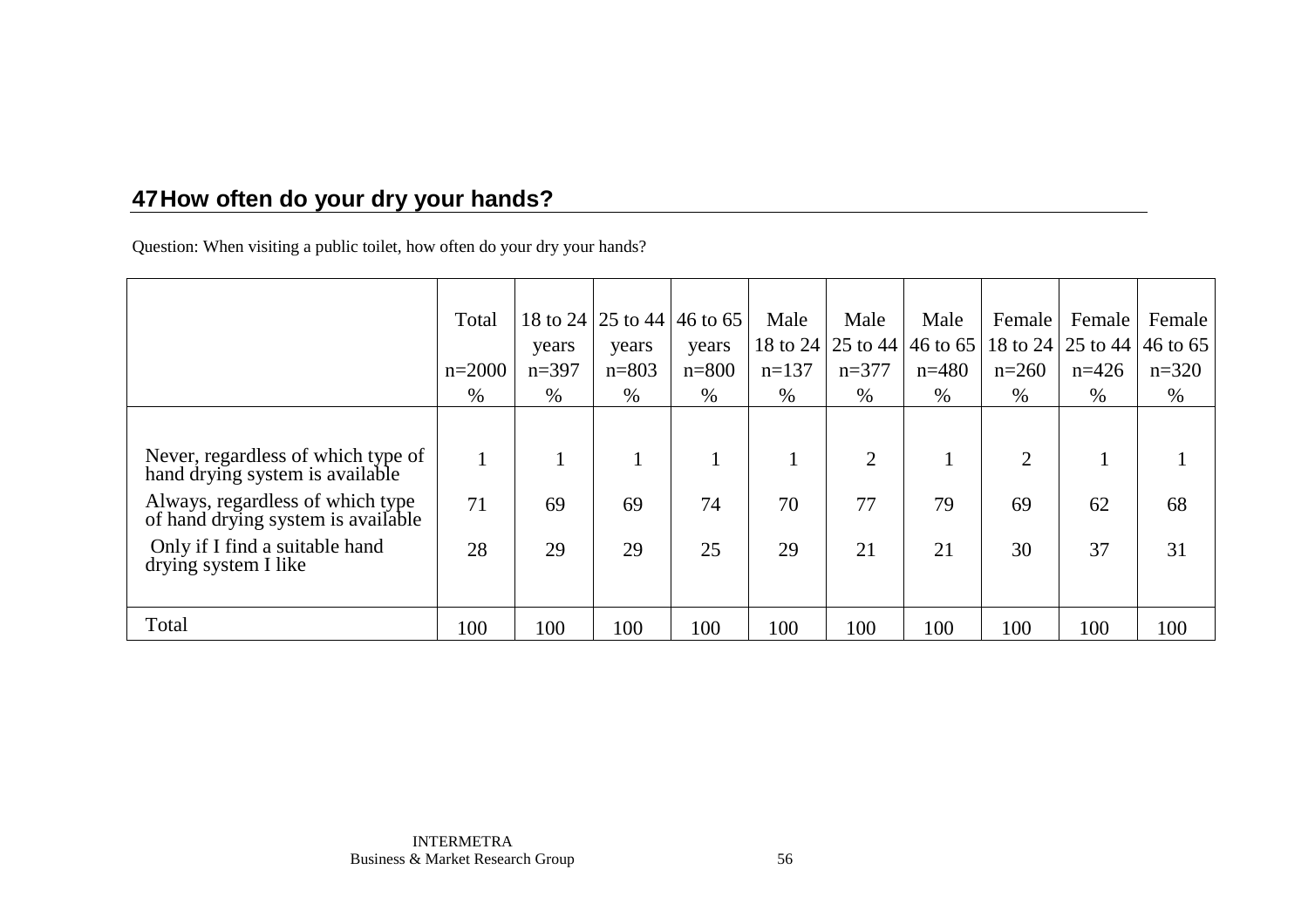Question: What makes a hand drying system suitable for you?

Please rank the 3 attributes below from most important to least important:

#### **Most important**

|                     | Total    |         | 18 to 24   25 to 44   46 to 65 |           | Male    | Male    | Male    | Female  | Female                                                          | Female  |
|---------------------|----------|---------|--------------------------------|-----------|---------|---------|---------|---------|-----------------------------------------------------------------|---------|
|                     |          | years   | years                          | years     |         |         |         |         | 18 to 24   25 to 44   46 to 65   18 to 24   25 to 44   46 to 65 |         |
|                     | $n=2000$ | $n=397$ | $n = 803$                      | $n = 800$ | $n=137$ | $n=377$ | $n=480$ | $n=260$ | $n=426$                                                         | $n=320$ |
|                     | %        | $\%$    | $\%$                           | %         | $\%$    | $\%$    | %       | $\%$    | $\%$                                                            | $\%$    |
|                     |          |         |                                |           |         |         |         |         |                                                                 |         |
| Gives a dry feel    | 6        | 8       | 5                              | 6         | 7       | 6       | 6       | 8       | 5                                                               | 6       |
| Hygienic            | 71       | 64      | 73                             | 73        | 62      | 67      | 69      | 65      | 78                                                              | 80      |
| Fast drying / Quick | 22       | 28      | 22                             | 20        | 31      | 27      | 24      | 27      | 17                                                              | 14      |
|                     |          |         |                                |           |         |         |         |         |                                                                 |         |
| Total               | 100      | 100     | 100                            | 100       | 100     | 100     | 100     | 100     | 100                                                             | 100     |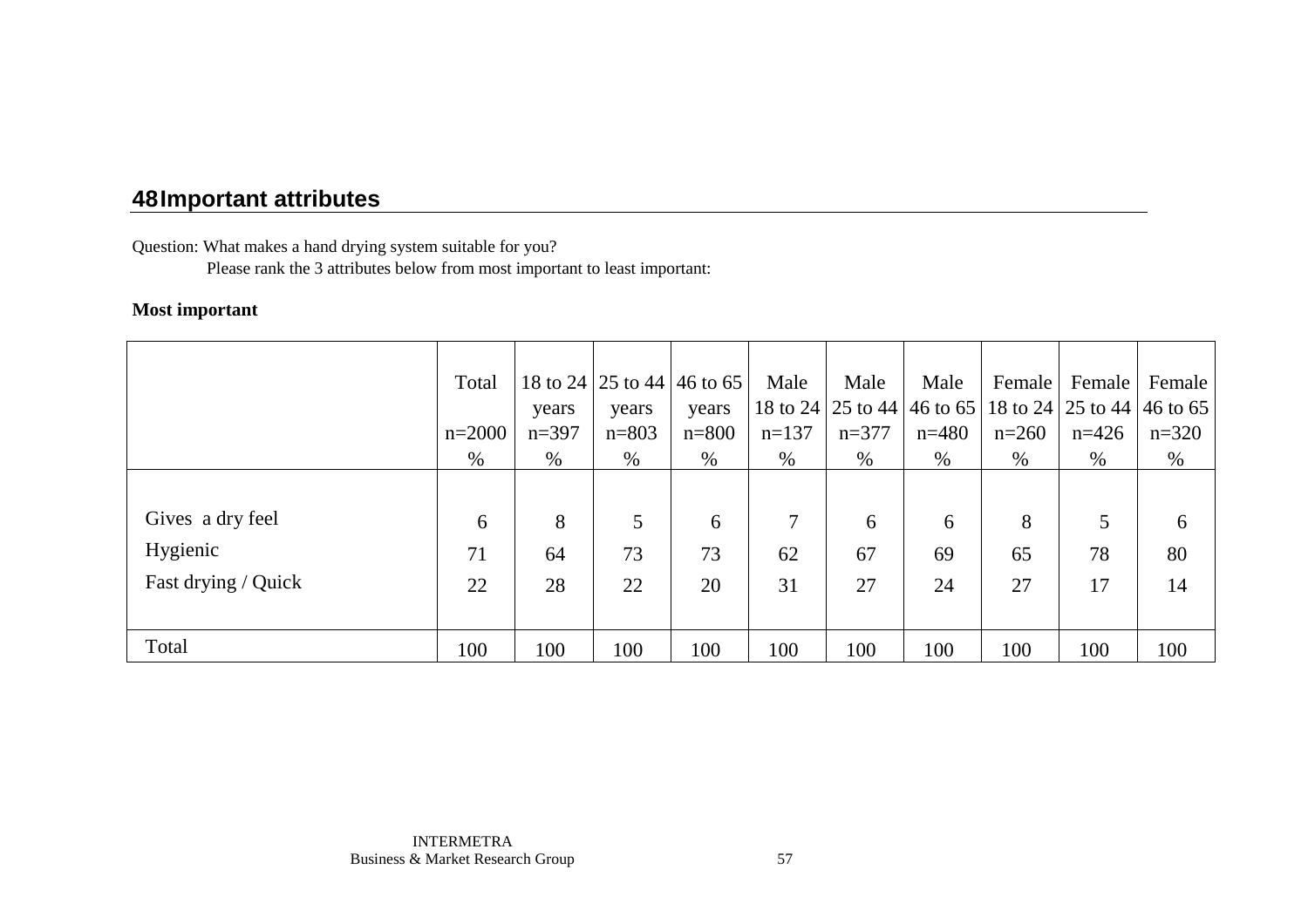Question: What makes a hand drying system suitable for you?

Please rank the 3 attributes below from most important to least important:

#### **2nd most important**

|                     | Total    |         | 18 to 24 25 to 44 46 to 65 |           | Male    | Male    | Male    | Female  | Female                                                | Female  |
|---------------------|----------|---------|----------------------------|-----------|---------|---------|---------|---------|-------------------------------------------------------|---------|
|                     |          | years   | years                      | years     |         |         |         |         | 18 to 24 25 to 44 46 to 65 18 to 24 25 to 44 46 to 65 |         |
|                     | $n=2000$ | $n=397$ | $n = 803$                  | $n = 800$ | $n=137$ | $n=377$ | $n=480$ | $n=260$ | $n=426$                                               | $n=320$ |
|                     | $\%$     | $\%$    | $\%$                       | $\%$      | $\%$    | $\%$    | $\%$    | $\%$    | $\%$                                                  | $\%$    |
|                     |          |         |                            |           |         |         |         |         |                                                       |         |
| Gives a dry feel    | 29       | 26      | 30                         | 29        | 28      | 28      | 28      | 25      | 31                                                    | 31      |
| Hygienic            | 24       | 28      | 22                         | 23        | 30      | 26      | 27      | 27      | 19                                                    | 18      |
| Fast drying / Quick | 47       | 46      | 48                         | 48        | 42      | 45      | 45      | 48      | 51                                                    | 51      |
|                     |          |         |                            |           |         |         |         |         |                                                       |         |
| Total               | 100      | 100     | 100                        | 100       | 100     | 100     | 100     | 100     | 100                                                   | 100     |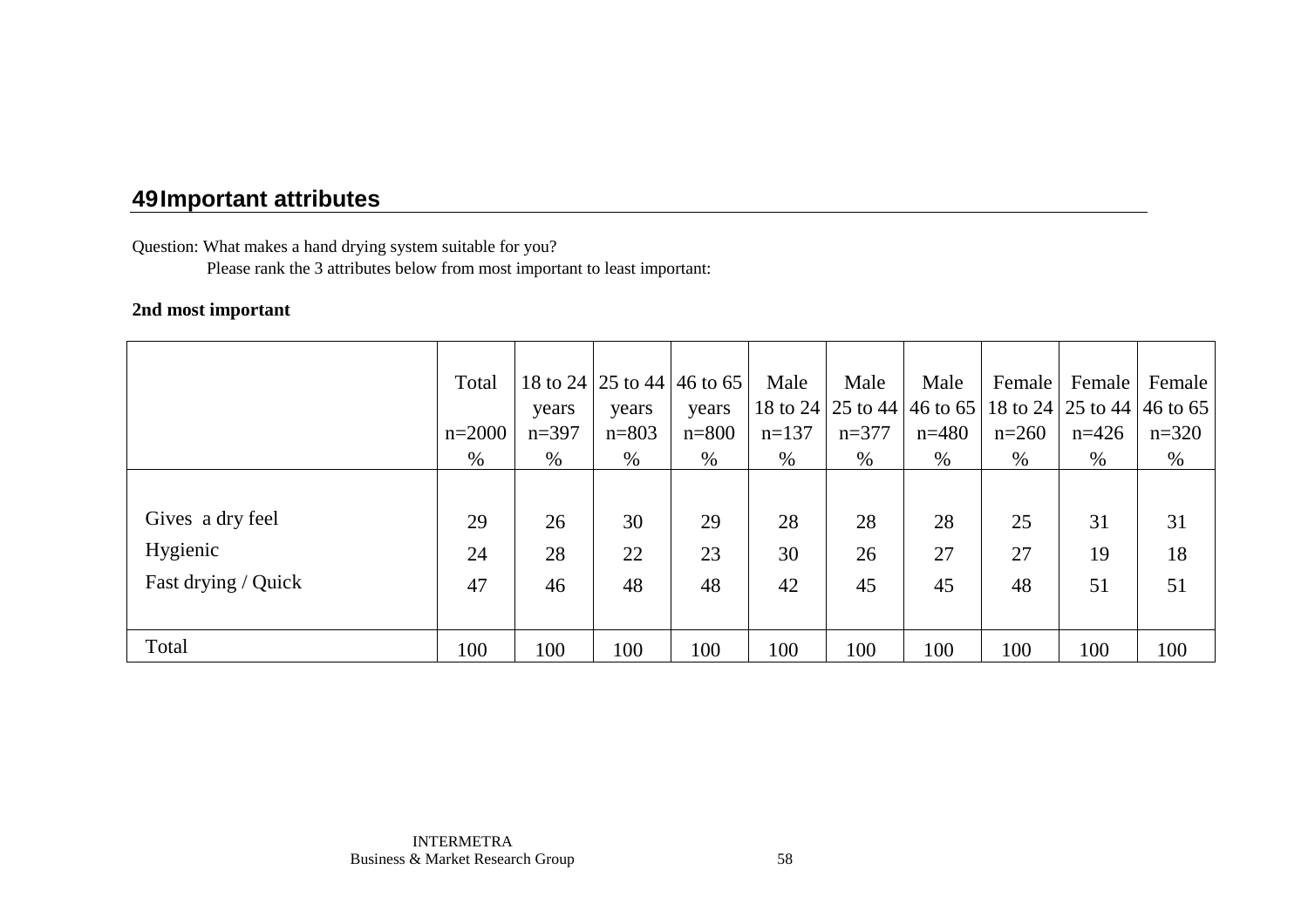Question: What makes a hand drying system suitable for you?

Please rank the 3 attributes below from most important to least important:

#### **3rd most important**

|                     | Total    |         | 18 to 24   25 to 44   46 to 65 |           | Male    | Male    | Male           | Female  | Female                                                          | Female  |
|---------------------|----------|---------|--------------------------------|-----------|---------|---------|----------------|---------|-----------------------------------------------------------------|---------|
|                     |          | years   | years                          | years     |         |         |                |         | 18 to 24   25 to 44   46 to 65   18 to 24   25 to 44   46 to 65 |         |
|                     | $n=2000$ | $n=397$ | $n = 803$                      | $n = 800$ | $n=137$ | $n=377$ | $n=480$        | $n=260$ | $n=426$                                                         | $n=320$ |
|                     | %        | $\%$    | $\%$                           | $\%$      | $\%$    | $\%$    | %              | $\%$    | $\%$                                                            | $\%$    |
|                     |          |         |                                |           |         |         |                |         |                                                                 |         |
| Gives a dry feel    | 65       | 67      | 65                             | 64        | 66      | 66      | 66             | 67      | 65                                                              | 63      |
| Hygienic            | 5        | 8       | 5                              | 3         | 8       | 6       | $\overline{4}$ | 8       | 3                                                               | 3       |
| Fast drying / Quick | 30       | 26      | 30                             | 32        | 26      | 28      | 31             | 25      | 32                                                              | 35      |
|                     |          |         |                                |           |         |         |                |         |                                                                 |         |
| Total               | 100      | 100     | 100                            | 100       | 100     | 100     | 100            | 100     | 100                                                             | 100     |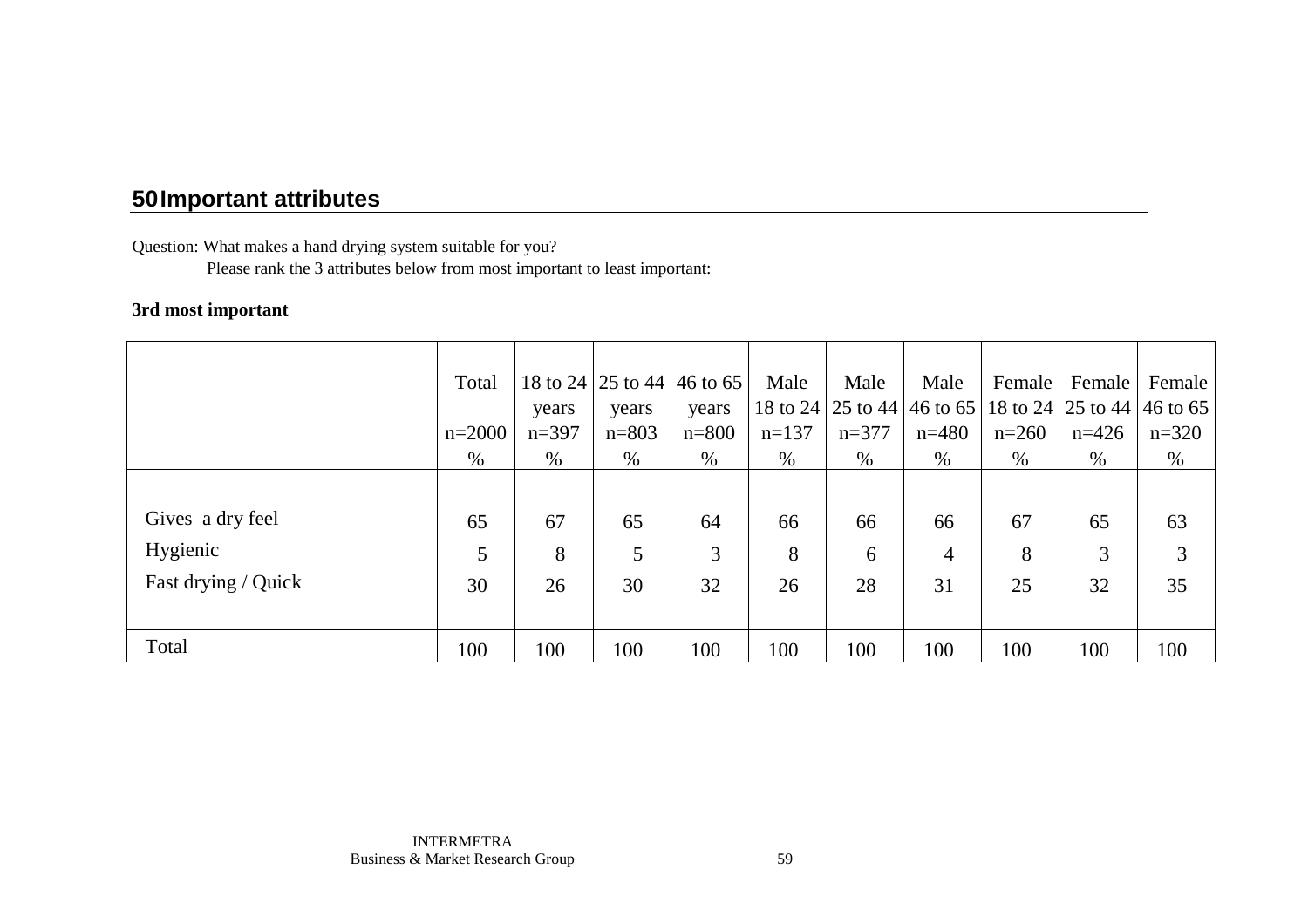Question: What would make a hand drying system unacceptable for you?

 Please tick off which3 out of the attributes below would be have the most negative effect on your feelings towards a hand drying system?

#### **Most negative**

|                                                            | Total    |                | 18 to 24   25 to 44   46 to 65 |           | Male           | Male           | Male           | Female         | Female                         | Female         |
|------------------------------------------------------------|----------|----------------|--------------------------------|-----------|----------------|----------------|----------------|----------------|--------------------------------|----------------|
|                                                            |          | years          | years                          | years     | 18 to 24       | 25 to 44       | 46 to 65       |                | 18 to 24   25 to 44   46 to 65 |                |
|                                                            | $n=2000$ | $n=397$        | $n = 803$                      | $n = 800$ | $n=137$        | $n=377$        | $n=480$        | $n=260$        | $n=426$                        | $n=320$        |
|                                                            | $\%$     | $\%$           | $\%$                           | $\%$      | $\%$           | $\%$           | $\%$           | $\%$           | $\%$                           | $\%$           |
|                                                            |          |                |                                |           |                |                |                |                |                                |                |
| Unclean device                                             | 29       | 27             | 28                             | 30        | 28             | 31             | 29             | 26             | 27                             | 31             |
| Noisy device                                               | $\perp$  | $\perp$        | $\overline{2}$                 | $\bf{I}$  | 2              | $\overline{2}$ | $\bf{1}$       | -1             |                                | $\overline{0}$ |
| Not-dry feeling                                            | 3        | $\overline{4}$ | $\overline{3}$                 | 3         | $\overline{4}$ | 3              | 3              | $\overline{3}$ | 3                              | $\mathbf{1}$   |
| Reusable                                                   | 3        | 5              | $\overline{2}$                 | 3         | 3              | $\overline{2}$ | 3              | 6              | 3                              | $\overline{2}$ |
| Creates queues (waiting before)<br>you can dry your hands) | 3        | $\overline{4}$ | 3                              | 3         | 7              | 3              | $\overline{4}$ | $\overline{2}$ | $\overline{2}$                 | 3              |
| Towel used by others                                       | 50       | 44             | 51                             | 51        | 37             | 44             | 48             | 48             | 56                             | 56             |
| Slow drying                                                | 11       | 16             | 11                             | 10        | 20             | 16             | 11             | 13             | 7                              | 7              |
|                                                            |          |                |                                |           |                |                |                |                |                                |                |
| Total                                                      | 100      | 100            | 100                            | 100       | 100            | 100            | 100            | 100            | 100                            | 100            |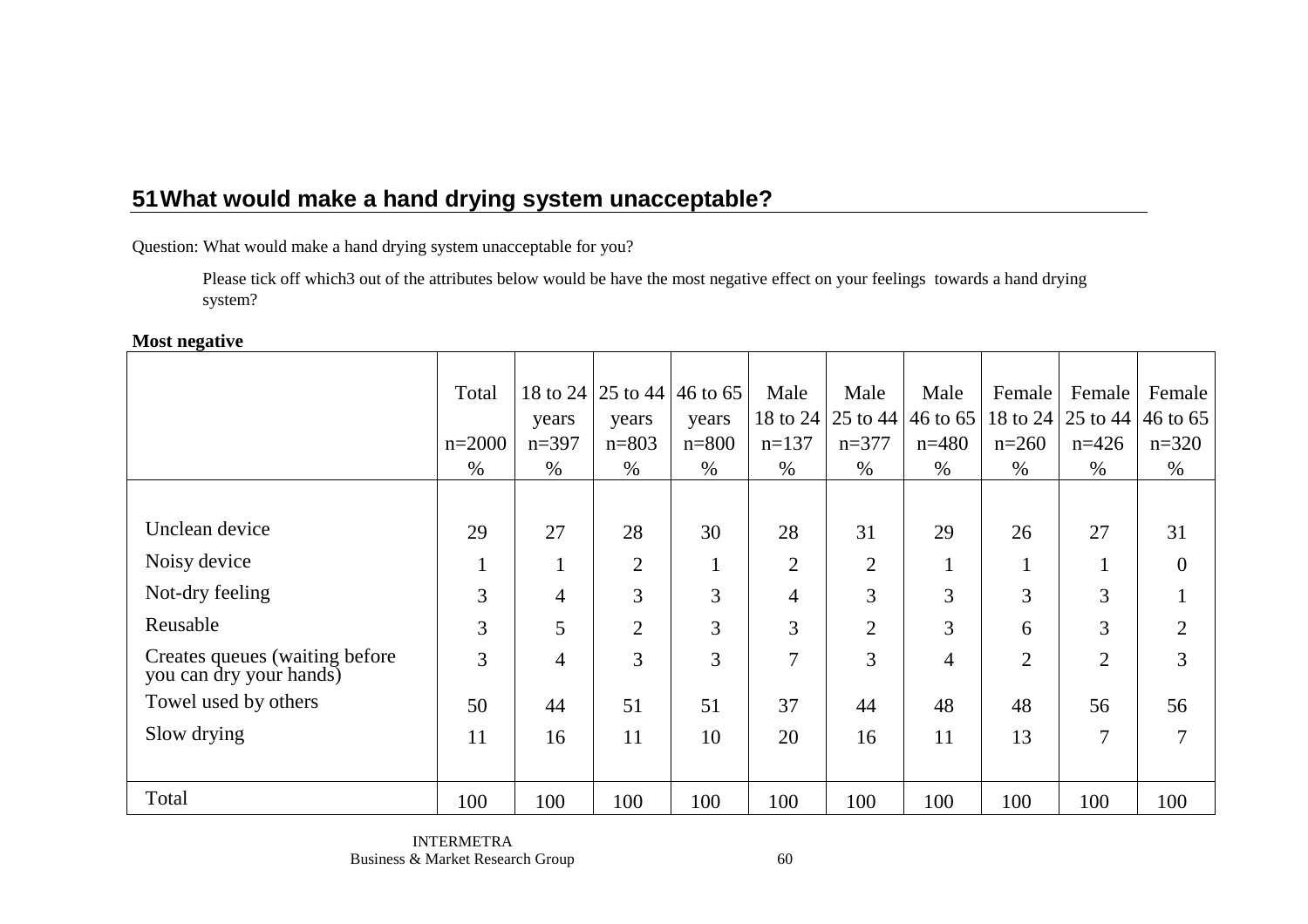Question: What would make a hand drying system unacceptable for you?

 Please tick off which3 out of the attributes below would be have the most negative effect on your feelings towards a hand drying system?

### **2nd most negative**

|                                                            | Total          |                | 18 to 24   25 to 44   46 to 65 |                | Male           | Male     | Male           | Female         | Female                         | Female  |
|------------------------------------------------------------|----------------|----------------|--------------------------------|----------------|----------------|----------|----------------|----------------|--------------------------------|---------|
|                                                            |                | years          | years                          | years          | 18 to 24       | 25 to 44 | 46 to 65       |                | 18 to 24   25 to 44   46 to 65 |         |
|                                                            | $n=2000$       | $n=397$        | $n = 803$                      | $n = 800$      | $n=137$        | $n=377$  | $n=480$        | $n=260$        | $n=426$                        | $n=320$ |
|                                                            | $\%$           | $\%$           | $\%$                           | $\%$           | $\%$           | $\%$     | $\%$           | $\%$           | $\%$                           | $\%$    |
|                                                            |                |                |                                |                |                |          |                |                |                                |         |
| Unclean device                                             | 30             | 26             | 31                             | 30             | 18             | 27       | 30             | 30             | 35                             | 30      |
| Noisy device                                               | $\overline{4}$ | $\overline{4}$ | $\overline{4}$                 | $\overline{4}$ | $\overline{4}$ | 5        | $\overline{4}$ | $\overline{4}$ | $\overline{4}$                 | 5       |
| Not-dry feeling                                            | 8              | 10             | 7                              | 8              | 10             | 7        | 8              | 10             | 7                              | 8       |
| Reusable                                                   | 10             | 10             | 9                              | 11             | 10             | 8        | 10             | 10             | 9                              | 12      |
| Creates queues (waiting before)<br>you can dry your hands) | 14             | 15             | 13                             | 15             | 15             | 15       | 16             | 14             | 11                             | 14      |
| Towel used by others                                       | 22             | 21             | 23                             | 20             | 26             | 24       | 20             | 18             | 22                             | 20      |
| Slow drying                                                | 13             | 14             | 13                             | 12             | 17             | 15       | 13             | 13             | 12                             | 11      |
|                                                            |                |                |                                |                |                |          |                |                |                                |         |
| Total                                                      | 100            | 100            | 100                            | 100            | 100            | 100      | 100            | 100            | 100                            | 100     |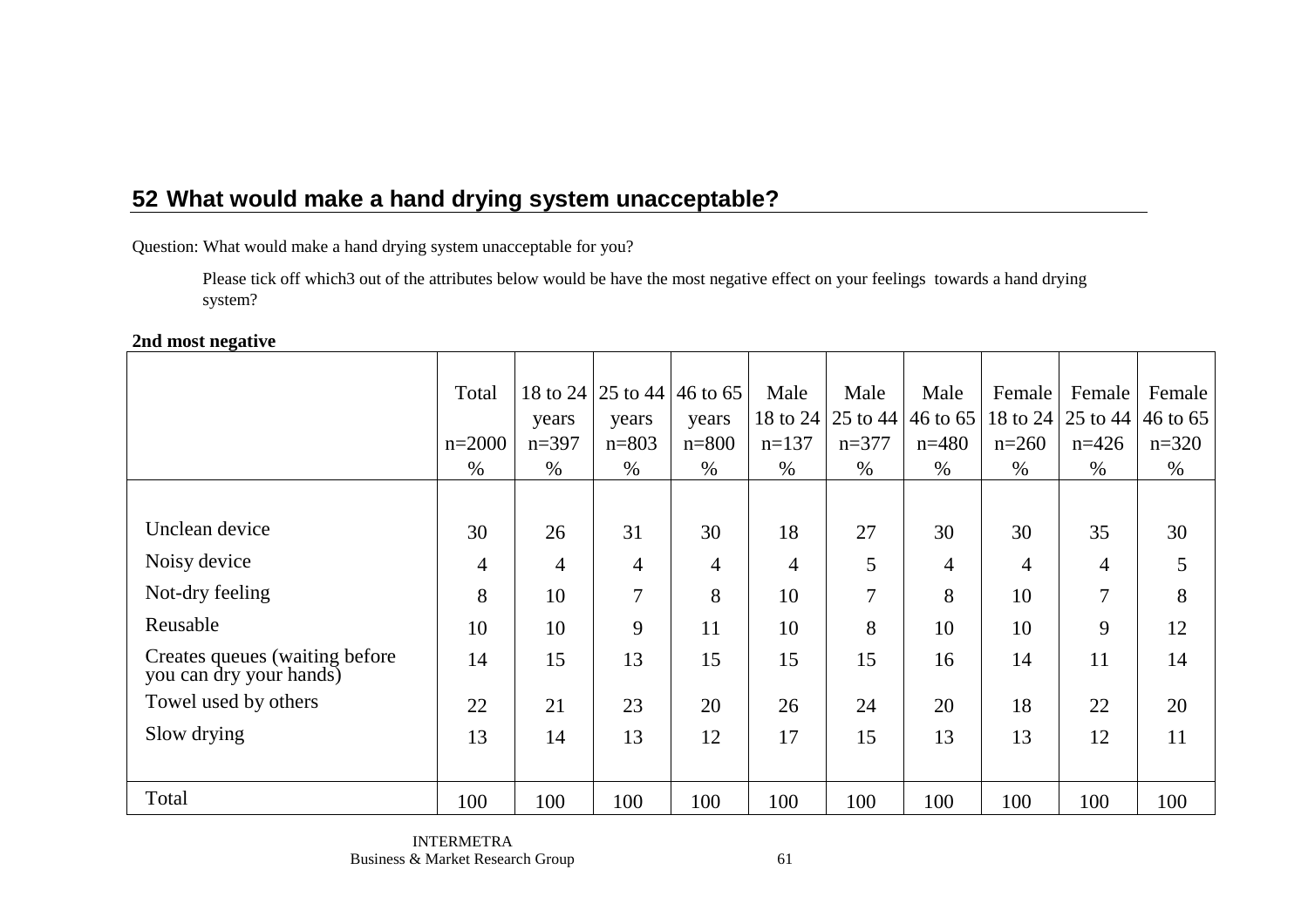Question: What would make a hand drying system unacceptable for you?

 Please tick off which3 out of the attributes below would be have the most negative effect on your feelings towards a hand drying system?

#### **3rd most negative**

|                                                            | Total    | 18 to 24       |           | 25 to 44 46 to 65 | Male           | Male     | Male     | Female         | Female            | Female   |
|------------------------------------------------------------|----------|----------------|-----------|-------------------|----------------|----------|----------|----------------|-------------------|----------|
|                                                            |          | years          | years     | years             | 18 to 24       | 25 to 44 | 46 to 65 |                | 18 to 24 25 to 44 | 46 to 65 |
|                                                            | $n=2000$ | $n=397$        | $n = 803$ | $n = 800$         | $n=137$        | $n=377$  | $n=480$  | $n=260$        | $n=426$           | $n=320$  |
|                                                            | $\%$     | $\%$           | $\%$      | $\%$              | $\%$           | $\%$     | $\%$     | $\%$           | $\%$              | $\%$     |
|                                                            |          |                |           |                   |                |          |          |                |                   |          |
| Unclean device                                             | 18       | 21             | 15        | 19                | 24             | 16       | 19       | 20             | 13                | 18       |
| Noisy device                                               | 10       | 13             | 11        | 8                 | 15             | 11       | 8        | 12             | 11                | 9        |
| Not-dry feeling                                            | 13       | 12             | 12        | 14                | 10             | 13       | 14       | 13             | 12                | 13       |
| Reusable                                                   | 12       | 9              | 12        | 14                | 9              | 11       | 12       | 8              | 12                | 15       |
| Creates queues (waiting before)<br>you can dry your hands) | 20       | 18             | 20        | 20                | 12             | 19       | 18       | 21             | 21                | 23       |
| Towel used by others                                       | 8        | $\overline{7}$ | 9         | 8                 | $\overline{7}$ | 9        | 10       | $\overline{7}$ | 8                 | 5        |
| Slow drying                                                | 20       | 20             | 22        | 18                | 22             | 21       | 19       | 18             | 23                | 17       |
|                                                            |          |                |           |                   |                |          |          |                |                   |          |
| Total                                                      | 100      | 100            | 100       | 100               | 100            | 100      | 100      | 100            | 100               | 100      |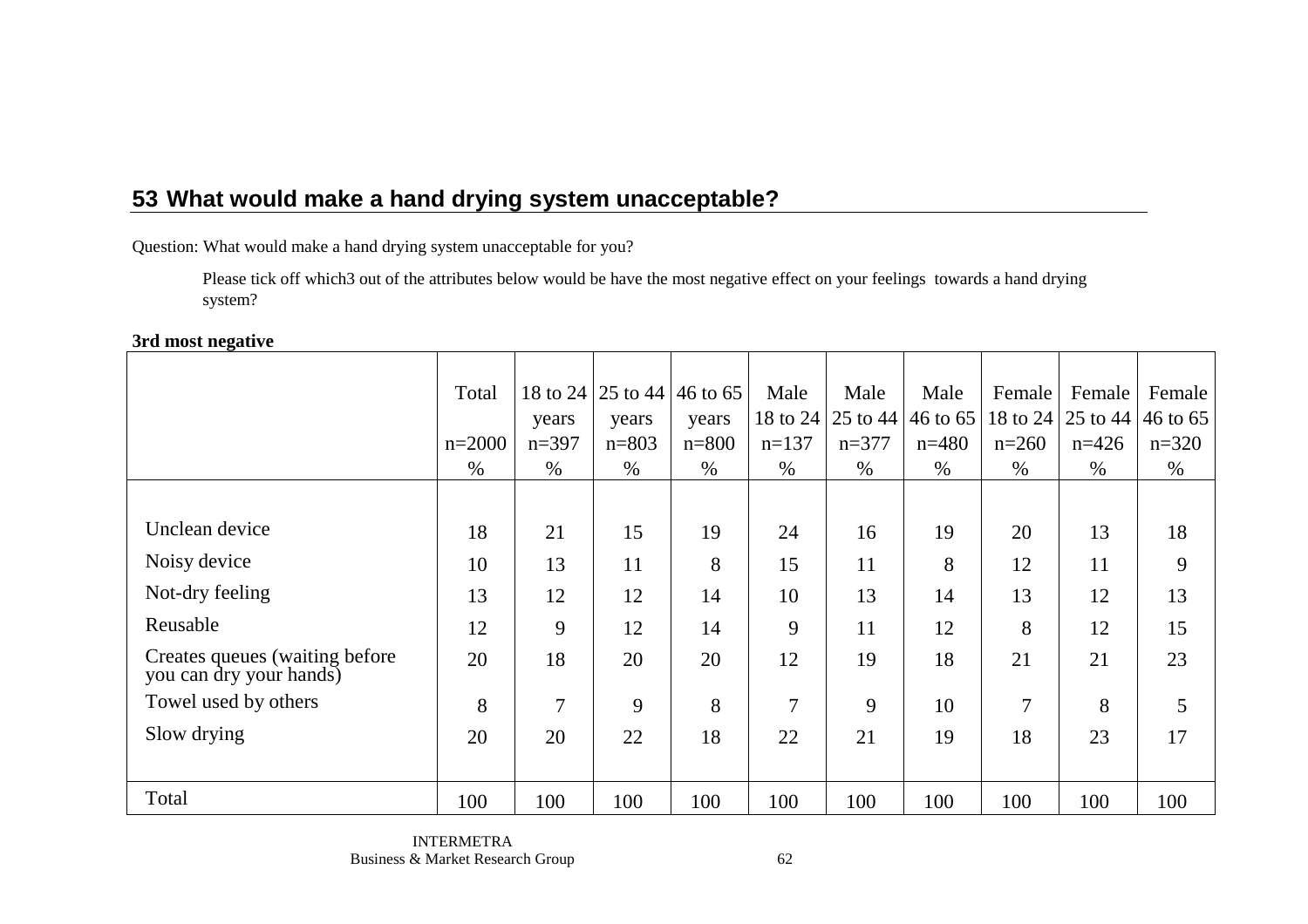Question: When drying your hands, which system do you find most hygienic? Please rank the three systems below

### **Most hygienic**

|                           | Total    |         |           | 18 to 24 25 to 44 46 to 65 | Male    | Male           | Male    | Female  | Female                                                | Female         |
|---------------------------|----------|---------|-----------|----------------------------|---------|----------------|---------|---------|-------------------------------------------------------|----------------|
|                           |          | years   | years     | years                      |         |                |         |         | 18 to 24 25 to 44 46 to 65 18 to 24 25 to 44 46 to 65 |                |
|                           | $n=2000$ | $n=397$ | $n = 803$ | $n = 800$                  | $n=137$ | $n=377$        | $n=480$ | $n=260$ | $n=426$                                               | $n=320$        |
|                           | %        | $\%$    | $\%$      | $\%$                       | $\%$    | $\%$           | %       | $\%$    | $\%$                                                  | %              |
|                           |          |         |           |                            |         |                |         |         |                                                       |                |
| Pull Down Textile Roll    | 3        | 3       | 3         | 3                          | 5       | $\overline{4}$ | 3       | 2       | 3                                                     | $\overline{4}$ |
| Hot Air Dryer             | 44       | 42      | 41        | 48                         | 41      | 46             | 55      | 42      | 36                                                    | 38             |
| Tissue / Paper hand towel | 53       | 55      | 56        | 49                         | 54      | 50             | 42      | 55      | 61                                                    | 58             |
|                           |          |         |           |                            |         |                |         |         |                                                       |                |
| Total                     | 100      | 100     | 100       | 100                        | 100     | 100            | 100     | 100     | 100                                                   | 100            |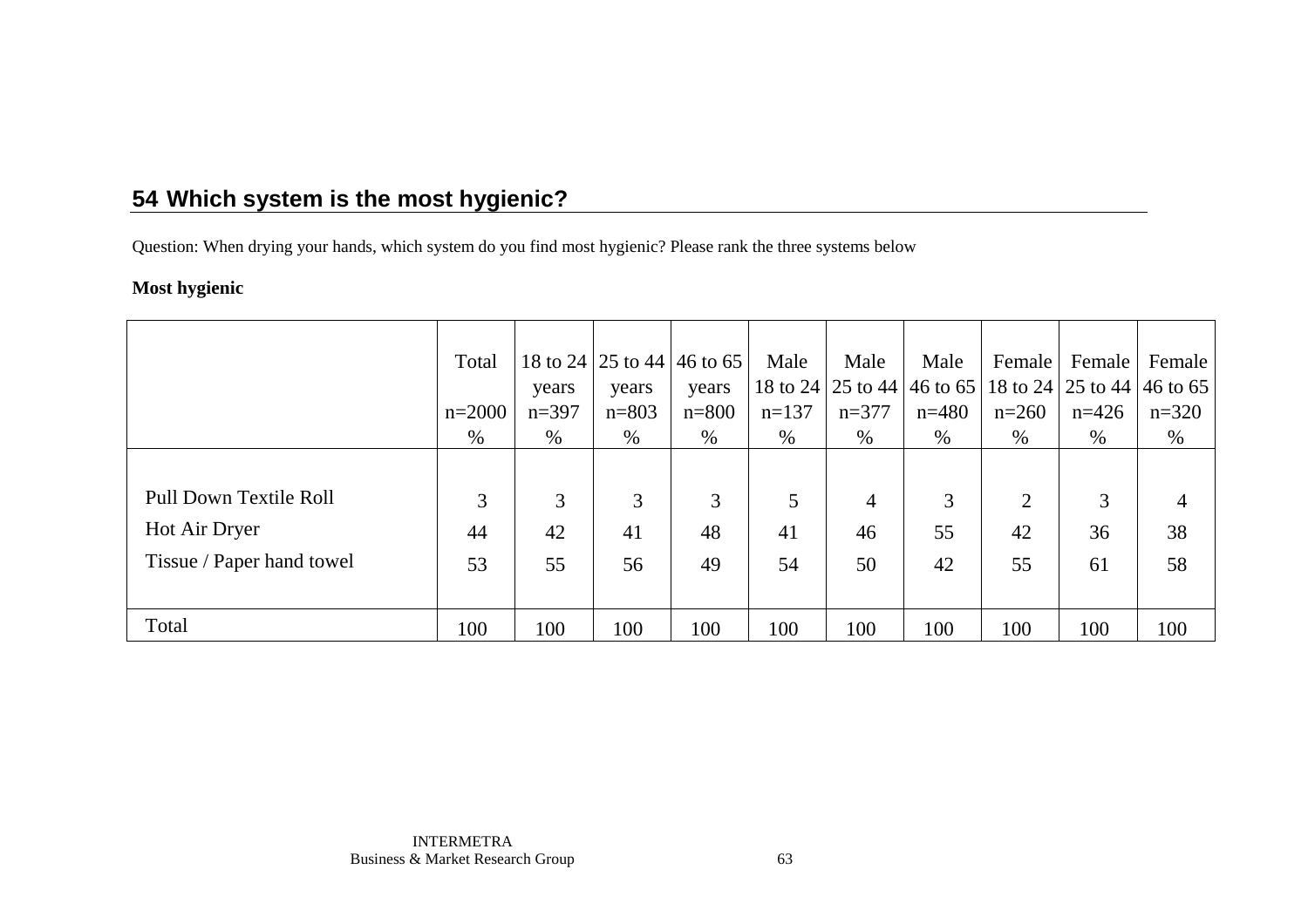Question: When drying your hands, which system do you find most hygienic? Please rank the three systems below

### **2nd most hygienic**

|                           | Total    |         | 18 to 24 25 to 44 46 to 65 |           | Male    | Male    | Male                                                  | Female  | Female  | Female  |
|---------------------------|----------|---------|----------------------------|-----------|---------|---------|-------------------------------------------------------|---------|---------|---------|
|                           |          | years   | years                      | years     |         |         | 18 to 24 25 to 44 46 to 65 18 to 24 25 to 44 46 to 65 |         |         |         |
|                           | $n=2000$ | $n=397$ | $n = 803$                  | $n = 800$ | $n=137$ | $n=377$ | $n=480$                                               | $n=260$ | $n=426$ | $n=320$ |
|                           | %        | %       | $\%$                       | $\%$      | $\%$    | $\%$    | $\%$                                                  | $\%$    | $\%$    | %       |
|                           |          |         |                            |           |         |         |                                                       |         |         |         |
| Pull Down Textile Roll    | 18       | 17      | 18                         | 17        | 15      | 17      | 17                                                    | 17      | 19      | 18      |
| Hot Air Dryer             | 40       | 44      | 41                         | 37        | 46      | 38      | 32                                                    | 42      | 43      | 45      |
| Tissue / Paper hand towel | 43       | 40      | 41                         | 46        | 39      | 45      | 51                                                    | 40      | 37      | 37      |
|                           |          |         |                            |           |         |         |                                                       |         |         |         |
| Total                     | 100      | 100     | 100                        | 100       | 100     | 100     | 100                                                   | 100     | 100     | 100     |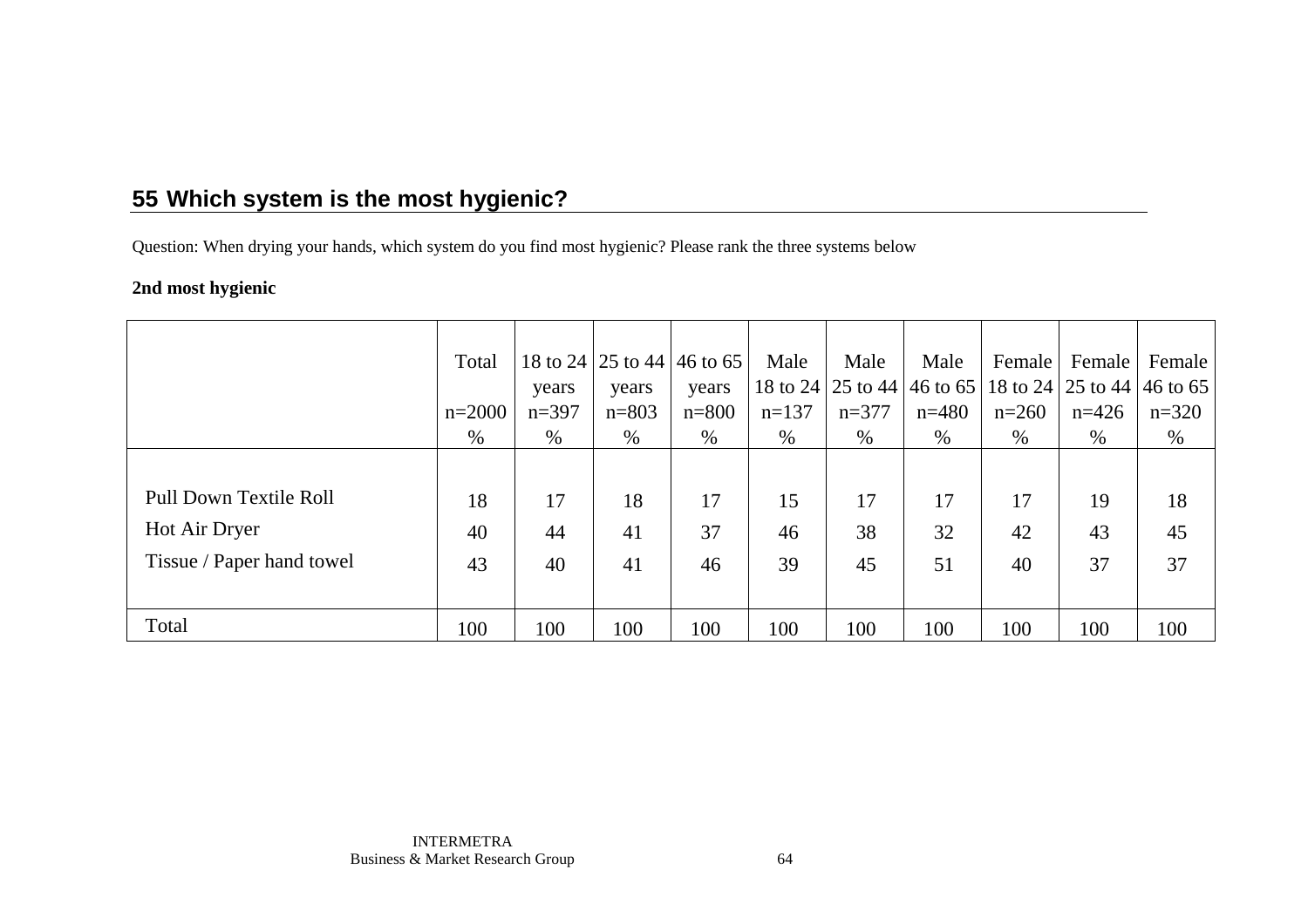Question: When drying your hands, which system do you find most hygienic? Please rank the three systems below

### **3rd most hygienic**

|                               | Total    |         | 18 to 24 25 to 44 46 to 65 |           | Male    | Male    | Male                                                            | Female  | Female         | Female  |
|-------------------------------|----------|---------|----------------------------|-----------|---------|---------|-----------------------------------------------------------------|---------|----------------|---------|
|                               |          | years   | years                      | years     |         |         | 18 to 24   25 to 44   46 to 65   18 to 24   25 to 44   46 to 65 |         |                |         |
|                               | $n=2000$ | $n=397$ | $n = 803$                  | $n = 800$ | $n=137$ | $n=377$ | $n=480$                                                         | $n=260$ | $n=426$        | $n=320$ |
|                               | %        | $\%$    | $\%$                       | %         | $\%$    | $\%$    | %                                                               | $\%$    | $\%$           | $\%$    |
|                               |          |         |                            |           |         |         |                                                                 |         |                |         |
| <b>Pull Down Textile Roll</b> | 79       | 80      | 78                         | 79        | 80      | 79      | 80                                                              | 80      | 77             | 78      |
| Hot Air Dryer                 | 16       | 15      | 18                         | 15        | 13      | 16      | 13                                                              | 15      | 20             | 17      |
| Tissue / Paper hand towel     | 5        | 5       | 3                          | 6         | 7       | 5       | 7                                                               | 4       | $\overline{2}$ | 5       |
|                               |          |         |                            |           |         |         |                                                                 |         |                |         |
| Total                         | 100      | 100     | 100                        | 100       | 100     | 100     | 100                                                             | 100     | 100            | 100     |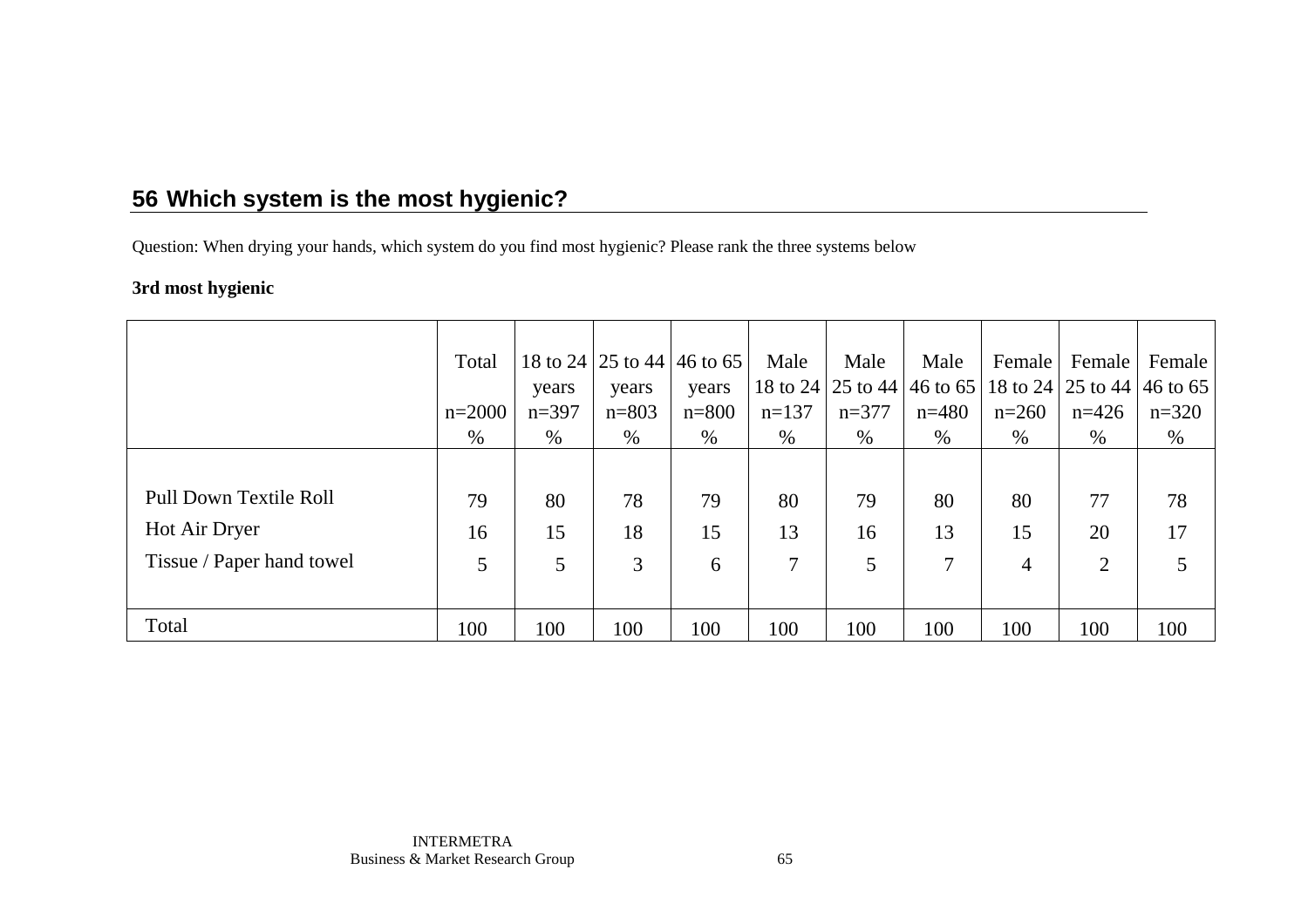# **57 Which system dries your hands the fastest?**

Question: When drying your hands, which system do you find that dries your hands the fastest? (select one)

|                               | Total    | years   | years     | 18 to 24 25 to 44 46 to 65<br>years | Male    | Male    | Male<br>18 to 24 25 to 44 46 to 65 18 to 24 25 to 44 46 to 65 | Female  | Female  | Female  |
|-------------------------------|----------|---------|-----------|-------------------------------------|---------|---------|---------------------------------------------------------------|---------|---------|---------|
|                               | $n=2000$ | $n=397$ | $n = 803$ | $n = 800$                           | $n=137$ | $n=377$ | $n=480$                                                       | $n=260$ | $n=426$ | $n=320$ |
|                               | $\%$     | $\%$    | %         | %                                   | %       | %       | $\%$                                                          | $\%$    | %       | %       |
|                               |          |         |           |                                     |         |         |                                                               |         |         |         |
| Tissue / Paper hand towel     | 68       | 68      | 70        | 66                                  | 64      | 63      | 60                                                            | 70      | 75      | 74      |
| Hot Air Dryer                 | 14       | 13      | 13        | 14                                  | 17      | 17      | 16                                                            | 11      | 10      | 13      |
| <b>Pull Down Textile Roll</b> | 19       | 19      | 17        | 20                                  | 19      | 20      | 24                                                            | 19      | 15      | 13      |
|                               |          |         |           |                                     |         |         |                                                               |         |         |         |
| Total                         | 100      | 100     | 100       | 100                                 | 100     | 100     | 100                                                           | 100     | 100     | 100     |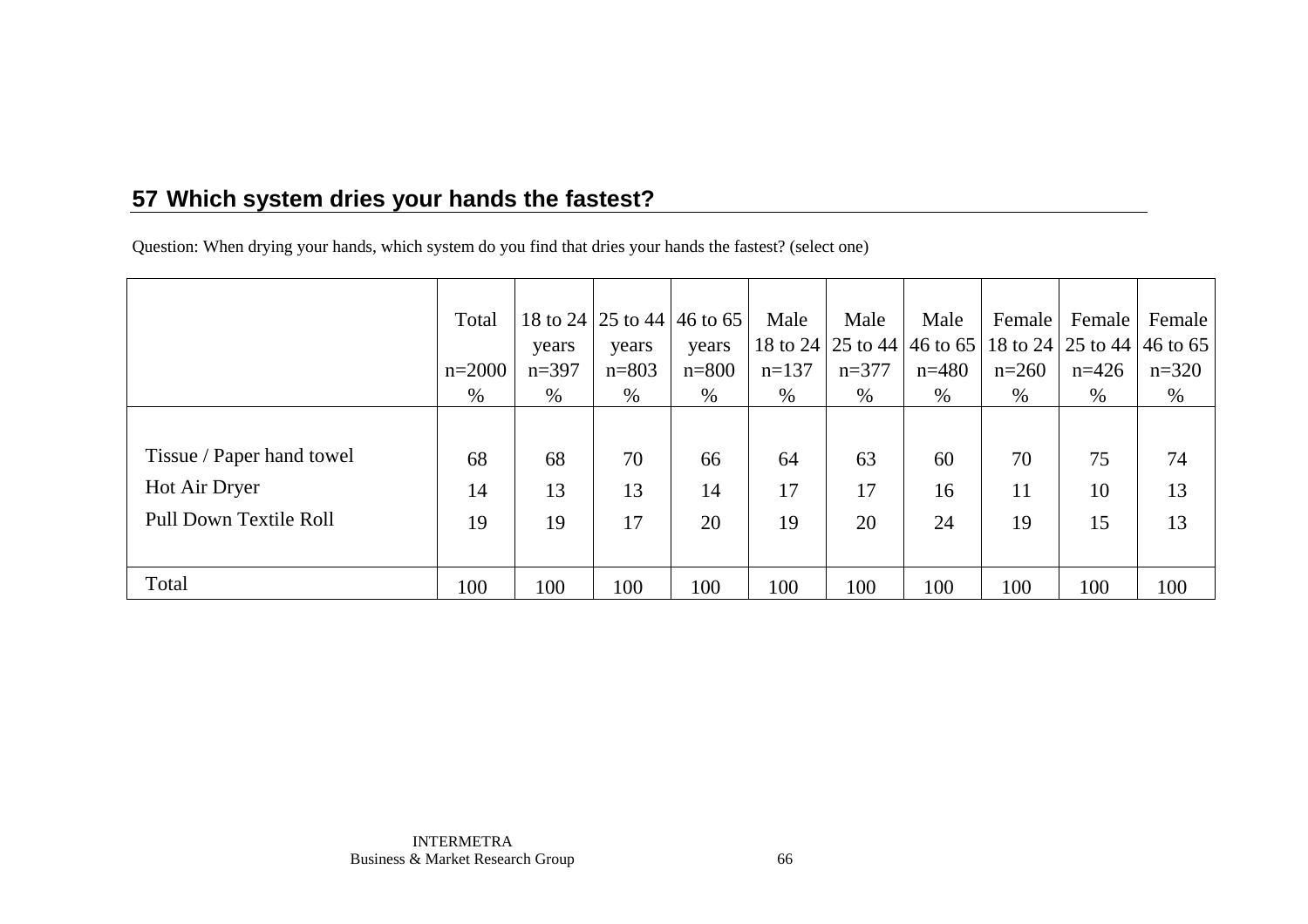# **58 Which system gives you the driest feeling?**

Question: When drying your hands, which system gives you the driest feeling? (select one)

|                               | Total    |         | 18 to 24 25 to 44 46 to 65 |           | Male    | Male    | Male                                                            | Female  | Female  | Female  |
|-------------------------------|----------|---------|----------------------------|-----------|---------|---------|-----------------------------------------------------------------|---------|---------|---------|
|                               |          | years   | years                      | years     |         |         | 18 to 24   25 to 44   46 to 65   18 to 24   25 to 44   46 to 65 |         |         |         |
|                               | $n=2000$ | $n=397$ | $n = 803$                  | $n = 800$ | $n=137$ | $n=377$ | $n=480$                                                         | $n=260$ | $n=426$ | $n=320$ |
|                               | $\%$     | $\%$    | %                          | %         | $\%$    | $\%$    | %                                                               | $\%$    | $\%$    | %       |
|                               |          |         |                            |           |         |         |                                                                 |         |         |         |
| Tissue / Paper hand towel     | 51       | 50      | 53                         | 50        | 44      | 48      | 44                                                              | 54      | 58      | 58      |
| Hot Air Dryer                 | 30       | 34      | 30                         | 29        | 38      | 37      | 33                                                              | 32      | 24      | 23      |
| <b>Pull Down Textile Roll</b> | 18       | 16      | 17                         | 21        | 18      | 15      | 23                                                              | 15      | 18      | 19      |
|                               |          |         |                            |           |         |         |                                                                 |         |         |         |
| Total                         | 100      | 100     | 100                        | 100       | 100     | 100     | 100                                                             | 100     | 100     | 100     |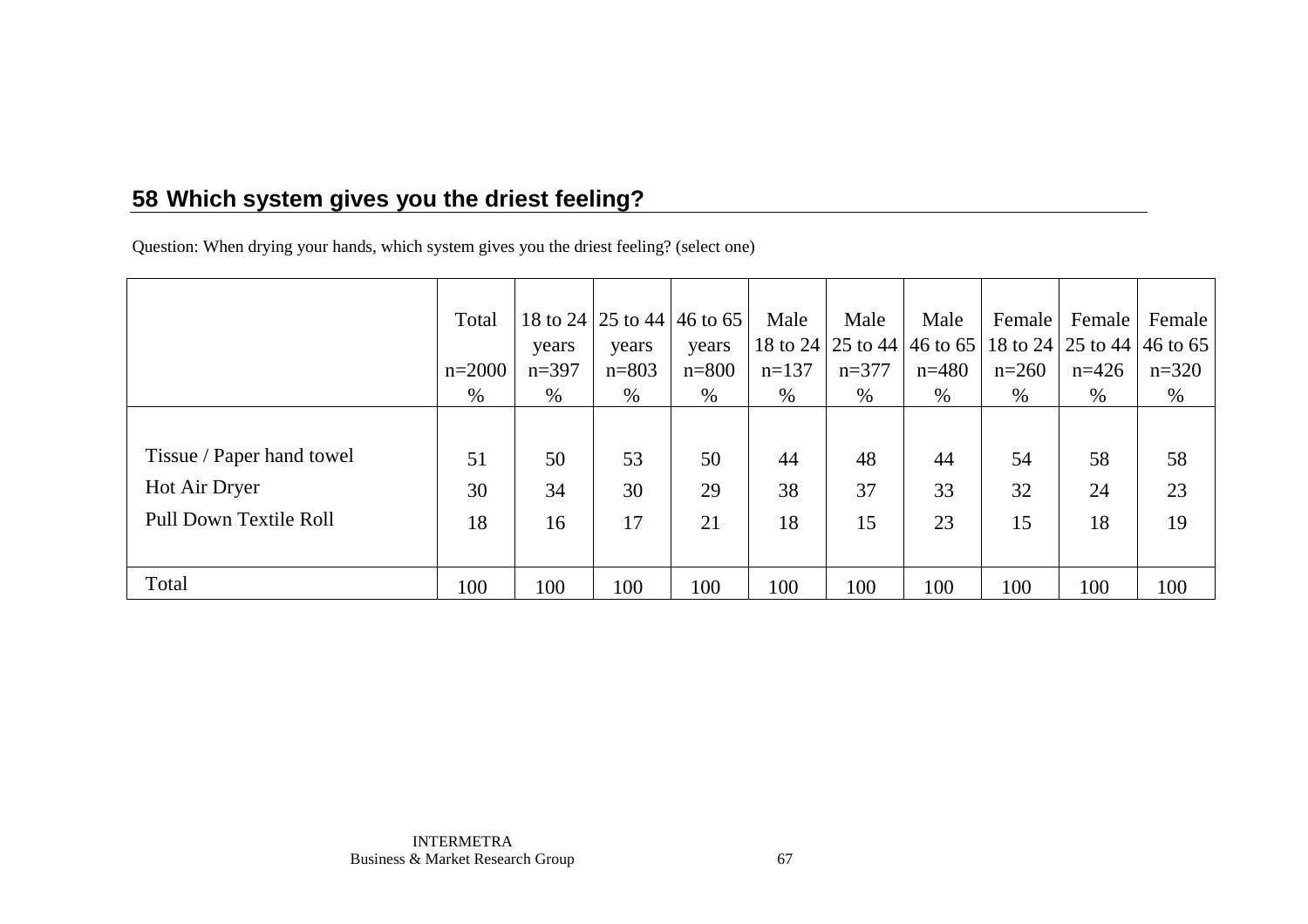Question: When drying your hands, which system do you like the most overall? Please rank

#### **Best**

|                           | Total    |         |           | 18 to 24 25 to 44 46 to 65 | Male    | Male                                                  | Male      | Female  | Female  | Female  |
|---------------------------|----------|---------|-----------|----------------------------|---------|-------------------------------------------------------|-----------|---------|---------|---------|
|                           |          | years   | years     | years                      |         | 18 to 24 25 to 44 46 to 65 18 to 24 25 to 44 46 to 65 |           |         |         |         |
|                           | $n=2000$ | $n=397$ | $n = 803$ | $n = 800$                  | $n=137$ | $n=377$                                               | $n = 480$ | $n=260$ | $n=426$ | $n=320$ |
|                           | $\%$     | $\%$    | $\%$      | $\%$                       | $\%$    | $\%$                                                  | $\%$      | $\%$    | $\%$    | %       |
|                           |          |         |           |                            |         |                                                       |           |         |         |         |
| Pull Down Textile Roll    | 10       | 10      | 9         | 10                         | 12      | 10                                                    | 10        | 9       | 8       | 9       |
| Hot Air Dryer             | 28       | 26      | 26        | 30                         | 24      | 32                                                    | 36        | 28      | 19      | 23      |
| Tissue / Paper hand towel | 63       | 63      | 65        | 60                         | 64      | 58                                                    | 55        | 63      | 72      | 68      |
|                           |          |         |           |                            |         |                                                       |           |         |         |         |
| Total                     | 100      | 100     | 100       | 100                        | 100     | 100                                                   | 100       | 100     | 100     | 100     |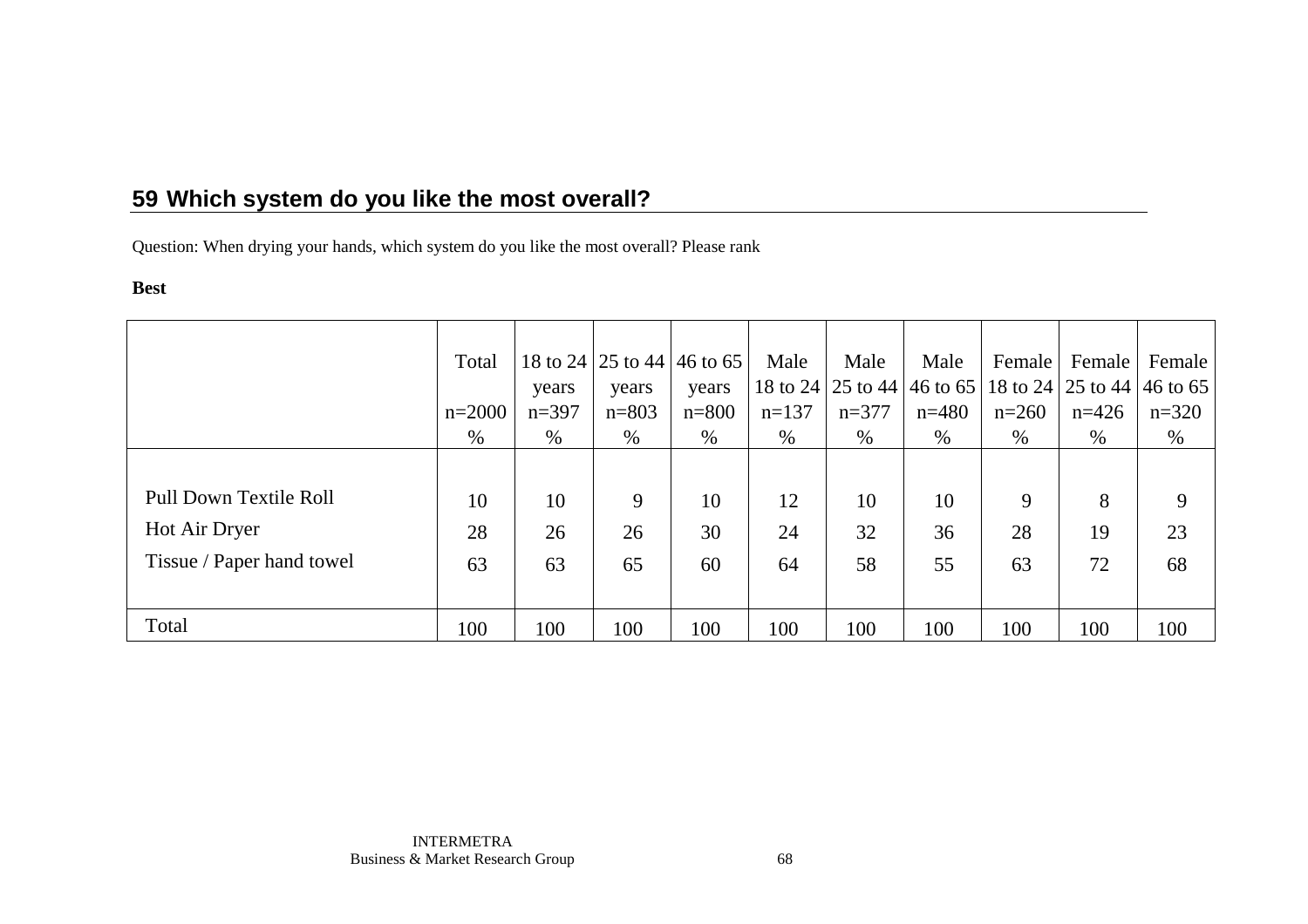Question: When drying your hands, which system do you like the most overall? Please rank

### **2nd best**

|                               | Total    |         |           | 18 to 24 25 to 44 46 to 65 | Male    | Male    | Male                                                  | Female  | Female  | Female  |
|-------------------------------|----------|---------|-----------|----------------------------|---------|---------|-------------------------------------------------------|---------|---------|---------|
|                               |          | years   | years     | years                      |         |         | 18 to 24 25 to 44 46 to 65 18 to 24 25 to 44 46 to 65 |         |         |         |
|                               | $n=2000$ | $n=397$ | $n = 803$ | $n = 800$                  | $n=137$ | $n=377$ | $n = 480$                                             | $n=260$ | $n=426$ | $n=320$ |
|                               | $\%$     | $\%$    | $\%$      | $\%$                       | $\%$    | $\%$    | $\%$                                                  | $\%$    | $\%$    | %       |
|                               |          |         |           |                            |         |         |                                                       |         |         |         |
| <b>Pull Down Textile Roll</b> | 28       | 29      | 28        | 27                         | 21      | 25      | 26                                                    | 34      | 31      | 27      |
| Hot Air Dryer                 | 42       | 42      | 43        | 40                         | 52      | 40      | 37                                                    | 37      | 45      | 46      |
| Tissue / Paper hand towel     | 30       | 28      | 29        | 33                         | 27      | 34      | 37                                                    | 29      | 24      | 28      |
|                               |          |         |           |                            |         |         |                                                       |         |         |         |
| Total                         | 100      | 100     | 100       | 100                        | 100     | 100     | 100                                                   | 100     | 100     | 100     |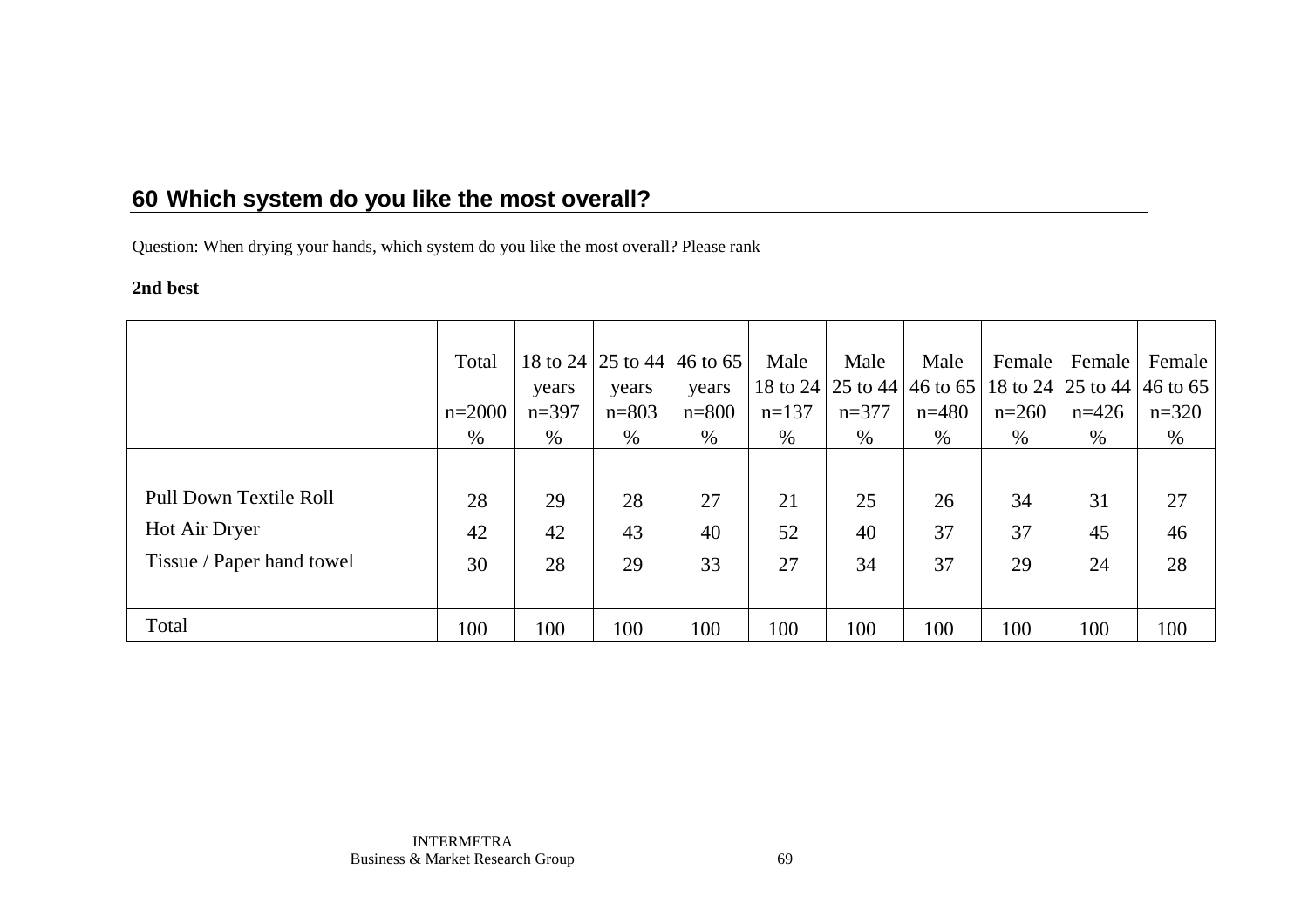Question: When drying your hands, which system do you like the most overall? Please rank

### **3rd best**

|                               | Total    |         | 18 to 24 25 to 44 46 to 65 |           | Male    | Male    | Male                                                  | Female  | Female         | Female         |
|-------------------------------|----------|---------|----------------------------|-----------|---------|---------|-------------------------------------------------------|---------|----------------|----------------|
|                               |          | years   | years                      | years     |         |         | 18 to 24 25 to 44 46 to 65 18 to 24 25 to 44 46 to 65 |         |                |                |
|                               | $n=2000$ | $n=397$ | $n = 803$                  | $n = 800$ | $n=137$ | $n=377$ | $n=480$                                               | $n=260$ | $n=426$        | $n=320$        |
|                               | $\%$     | $\%$    | $\%$                       | $\%$      | $\%$    | $\%$    | %                                                     | $\%$    | $\%$           | %              |
|                               |          |         |                            |           |         |         |                                                       |         |                |                |
| <b>Pull Down Textile Roll</b> | 63       | 60      | 63                         | 64        | 66      | 64      | 64                                                    | 57      | 61             | 64             |
| Hot Air Dryer                 | 31       | 31      | 32                         | 29        | 24      | 27      | 28                                                    | 35      | 35             | 32             |
| Tissue / Paper hand towel     | 7        | 8       | 6                          | 7         | 9       | 8       | 9                                                     | 8       | $\overline{4}$ | $\overline{4}$ |
|                               |          |         |                            |           |         |         |                                                       |         |                |                |
| Total                         | 100      | 100     | 100                        | 100       | 100     | 100     | 100                                                   | 100     | 100            | 100            |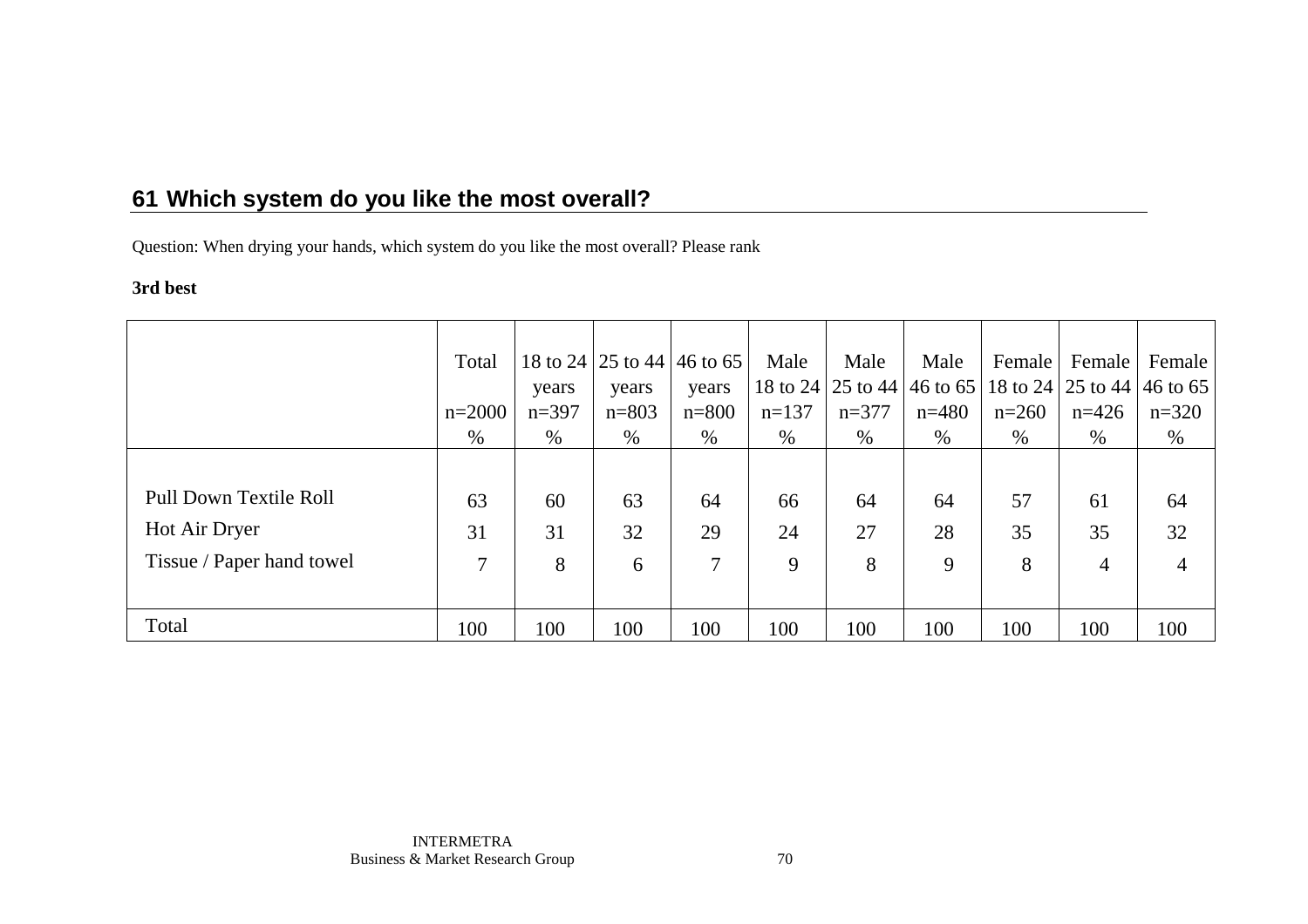Question: Which system would you prefer your children (or other children) to use in school? Please rank **1st choice** 

|                           | Total    |         |           | 18 to 24   25 to 44   46 to 65 | Male     | Male    | Male                                         | Female  | Female  | Female  |
|---------------------------|----------|---------|-----------|--------------------------------|----------|---------|----------------------------------------------|---------|---------|---------|
|                           |          | years   | years     | years                          | 18 to 24 |         | 25 to 44 46 to 65 18 to 24 25 to 44 46 to 65 |         |         |         |
|                           | $n=2000$ | $n=397$ | $n = 803$ | $n = 800$                      | $n=137$  | $n=377$ | $n=480$                                      | $n=260$ | $n=426$ | $n=320$ |
|                           | $\%$     | $\%$    | $\%$      | $\%$                           | $\%$     | $\%$    | $\%$                                         | $\%$    | $\%$    | $\%$    |
|                           |          |         |           |                                |          |         |                                              |         |         |         |
| Pull Down Textile Roll    | 11       | 16      | 10        | 8                              | 13       | 12      | 8                                            | 18      | 9       |         |
| Hot Air Dryer             | 29       | 25      | 26        | 35                             | 31       | 30      | 38                                           | 22      | 22      | 29      |
| Tissue / Paper hand towel | 60       | 58      | 64        | 58                             | 55       | 58      | 54                                           | 60      | 69      | 64      |
|                           |          |         |           |                                |          |         |                                              |         |         |         |
| Total                     | 100      | 100     | 100       | 100                            | 100      | 100     | 100                                          | 100     | 100     | 100     |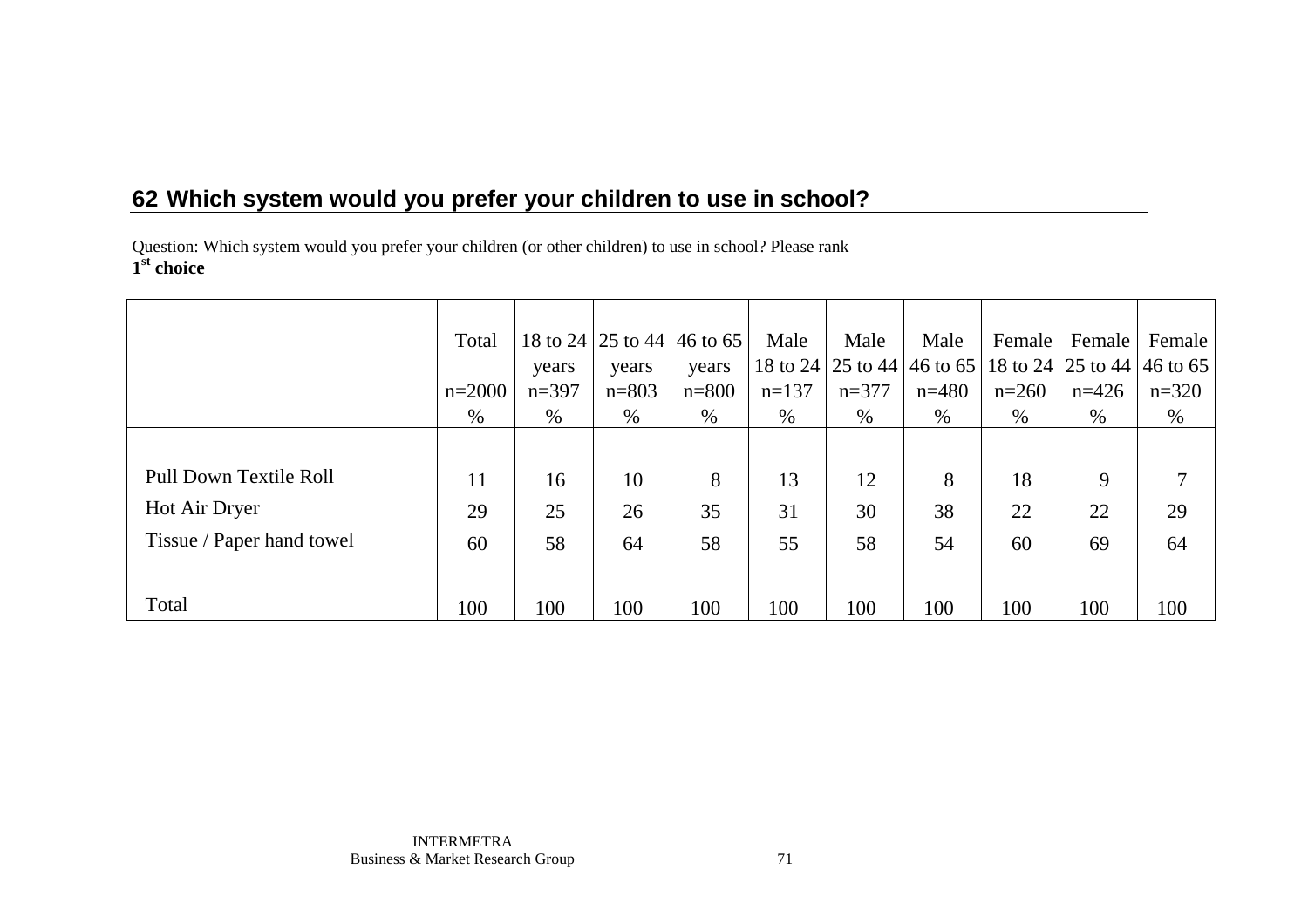## **63 Which system would you prefer your children to use in school?**

Question: Which system would you prefer your children (or other children) to use in school? Please rank **2nd choice** 

|                           | Total    |         | 18 to 24 25 to 44 46 to 65 |           | Male     | Male    | Male                                         | Female  | Female  | Female  |
|---------------------------|----------|---------|----------------------------|-----------|----------|---------|----------------------------------------------|---------|---------|---------|
|                           |          | years   | years                      | years     | 18 to 24 |         | 25 to 44 46 to 65 18 to 24 25 to 44 46 to 65 |         |         |         |
|                           | $n=2000$ | $n=397$ | $n = 803$                  | $n = 800$ | $n=137$  | $n=377$ | $n=480$                                      | $n=260$ | $n=426$ | $n=320$ |
|                           | $\%$     | $\%$    | $\%$                       | $\%$      | $\%$     | $\%$    | $\%$                                         | $\%$    | $\%$    | $\%$    |
|                           |          |         |                            |           |          |         |                                              |         |         |         |
| Pull Down Textile Roll    | 26       | 22      | 26                         | 28        | 23       | 22      | 27                                           | 22      | 29      | 28      |
| Hot Air Dryer             | 45       | 48      | 47                         | 41        | 46       | 46      | 38                                           | 49      | 47      | 46      |
| Tissue / Paper hand towel | 30       | 30      | 28                         | 31        | 31       | 32      | 35                                           | 29      | 24      | 26      |
|                           |          |         |                            |           |          |         |                                              |         |         |         |
| Total                     | 100      | 100     | 100                        | 100       | 100      | 100     | 100                                          | 100     | 100     | 100     |